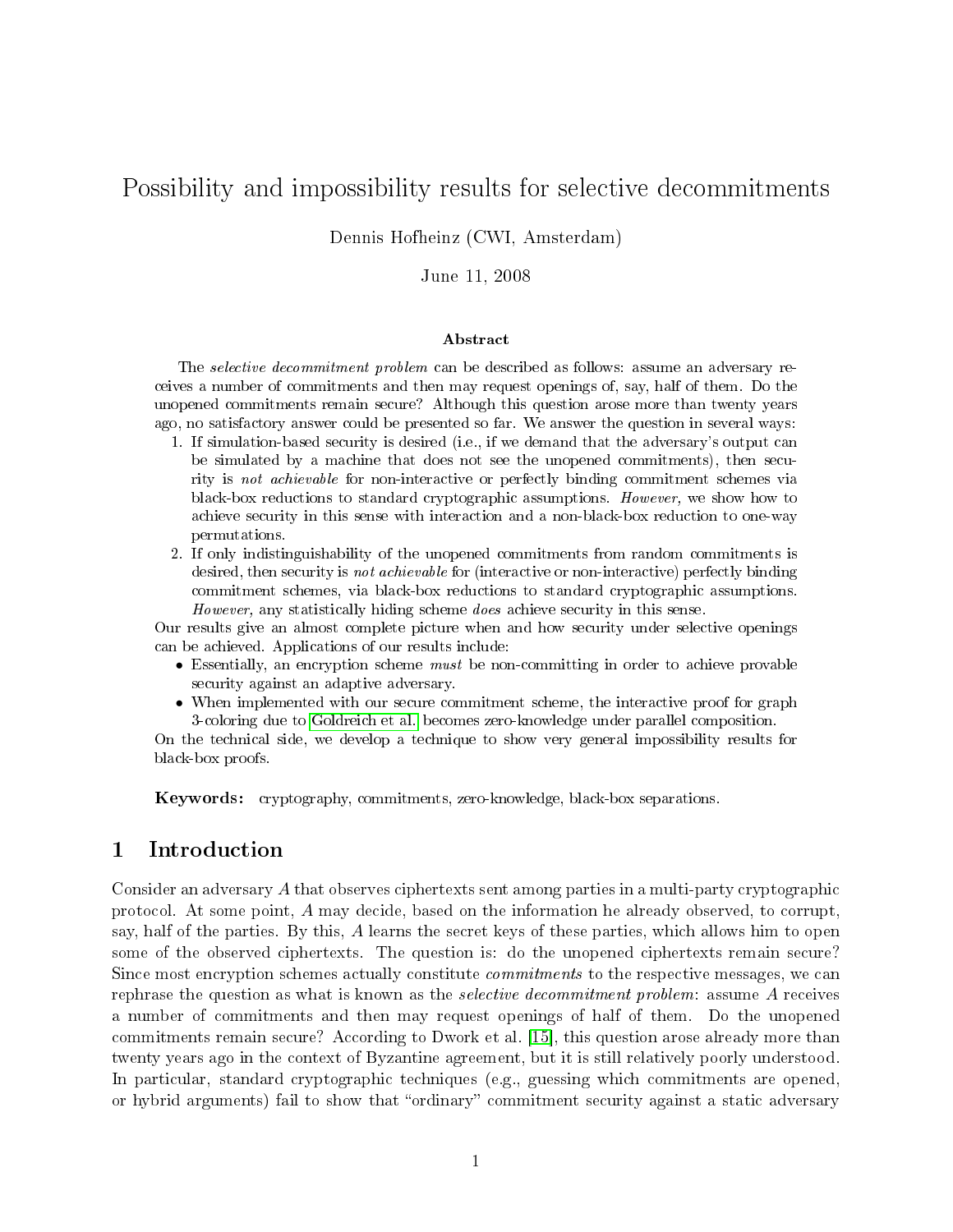guarantees security under selective openings.<sup>[1](#page-1-0)</sup> Even worse: no commitment scheme is known to be secure under selective openings.

Related work. The selective decommitment problem arises in particular in the encryption situation described above, and hence was recognized and mentioned in a number of works before  $(e.g., [7, 4, 8, 12, 10])$  $(e.g., [7, 4, 8, 12, 10])$  $(e.g., [7, 4, 8, 12, 10])$  $(e.g., [7, 4, 8, 12, 10])$  $(e.g., [7, 4, 8, 12, 10])$  $(e.g., [7, 4, 8, 12, 10])$  $(e.g., [7, 4, 8, 12, 10])$ . However, these works solved the problem by using (and, in fact, inventing) non-committing encryption, which circumvents the underlying commitment problem.

Dwork et al. [\[15\]](#page-29-0) is, to the best of our knowledge, the only work that explicitly studies the selective decommitment problem. They prove that a commitment scheme which is secure under selective openings would have interesting applications. In particular, they show that the parallel composition of the graph 3-coloring protocol G3C of Goldreich et al. [\[20\]](#page-30-0), when implemented with such a commitment scheme, satisfies a relaxed variant of zero-knowledge. They proceed to give positive results for substantially relaxed selective decommitment problems (essentially, they prove security when standard techniques can be applied, i.e., when the set of opened commitments can be guessed, or when the messages are independent). However, they leave open the question whether commitment schemes secure under (general) selective openings exist.

Our work. We answer the selective decommitment problem in several ways. First, we consider what happens if "security of the unopened commitments" means that we require the existence of a simulator S, such that S essentially achieves what A does, only without seeing the unopened commitments in the first place. We call a commitment scheme which is secure in this sense  $sim$ latable under selective openings. We show that no non-interactive or perfectly binding commitment scheme can be proved simulatable under selective openings using black-box reductions to standard assumptions. However, we also show how to construct commitment schemes which are simulatable under selective openings, under the assumption that one-way permutations exist. Our construction uses non-black-box techniques (i.e., zero-knowledge proofs) as well as interaction to circumvent our impossibility results. This solves an important open problem from Dwork et al. [\[15\]](#page-29-0): our schemes are the first commitment schemes provably secure under selective openings.

We proceed to consider what happens if "security" means that  $A$  cannot distinguish the messages inside the unopened commitments from independent<sup>[2](#page-1-1)</sup> messages. We call a commitment scheme which is secure in this sense *indistinguishable under selective openings*. We show that no perfectly binding commitment scheme (interactive or not) can be proved indistinguishable under selective openings, via black-box reductions from standard assumptions. However, we also show that all statistically hiding commitment schemes are indistinguishable under selective openings.

Technically, we derive black-box impossibility results in the style of Impagliazzo and Rudich [\[22\]](#page-30-1), but we can derive stronger claims, similar to Dodis et al. [\[14\]](#page-29-5). Concretely, we prove impossibility via  $\forall \exists$ semi-black-box proofs from any computational assumption that can be formalized as an oracle X and a corresponding security property  $P$  which the oracle satisfies. For instance, to model one-way permutations,  $\mathcal X$  could be a truly random permutation and  $\mathcal P$  could be the one-way game in which a PPT adversary tries to invert a random image. We emphasize that, somewhat surprisingly, our impossibility claim holds even if  $P$  models security under selective openings. In that case, however, a reduction will necessarily be non-black-box, see [Appendix A](#page-30-2) for a discussion.

<span id="page-1-0"></span><sup>&</sup>lt;sup>1</sup>For instance, the probability to correctly guess an  $n/2$ -sized subset of n commitments is too small, and a hybrid argument would require some independence among the commitments, which we cannot assume in general.

<span id="page-1-1"></span><sup>&</sup>lt;sup>2</sup>"independent" can of course only mean "independent, conditioned on the already opened messages"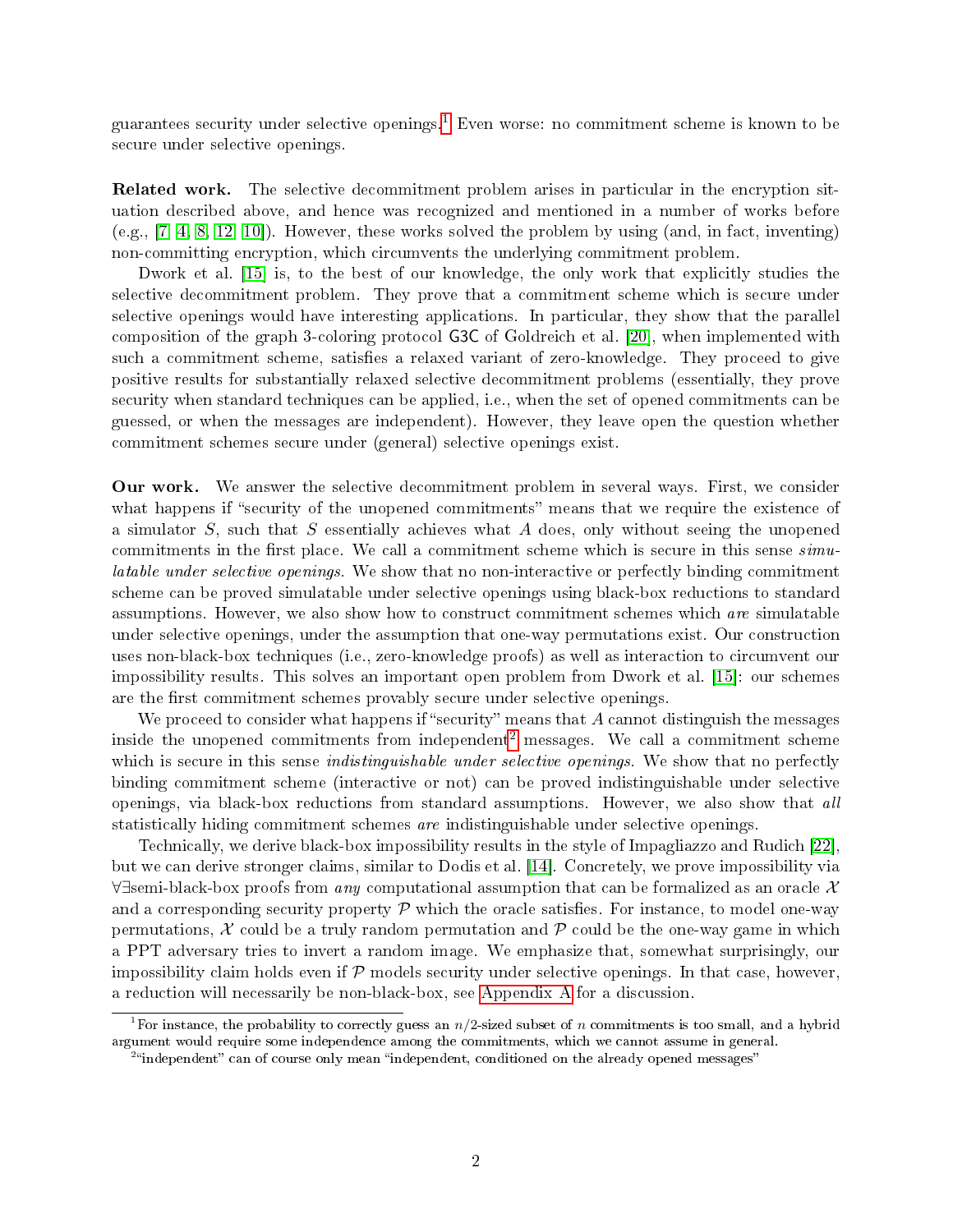Applications. We apply our results to the adaptively secure encryption example mentioned in the beginning, and to a special class of interactive proof systems. First, we comment that an adaptively secure encryption scheme must be non-committing, or rely on non-standard techniques. Namely, whenever a committing (i.e., ciphertexts commit to messages) encryption scheme is adaptively secure, then it also is, interpreted as a (non-interactive) commitment scheme, simulatable under selective openings. Our impossibility results show that hence, a committing encryption scheme cannot be proved adaptively secure via black-box reductions from standard assumptions.

Second, we apply our results to "commit-choose-open" (CCO) style interactive proof systems such as the graph 3-coloring protocol G3C from Goldreich et al. [\[20\]](#page-30-0). Refining the techniques of Dwork et al. [\[15\]](#page-29-0), we prove that any CCO protocol becomes zero-knowledge under parallel composition, when implemented with a commitment scheme which is simulatable under selective openings. In particular, our (interactive, but constant-round) commitment scheme enables the parallel composability of G3C. This is surprising, given the negative results of Goldreich and Krawczyk [\[19\]](#page-30-3) and Canetti et al. [\[9\]](#page-29-6) for the concurrent composability limitations of (black-box) zero-knowledge proof systems. We stress that our simulator is strict polynomial-time (as opposed to expected polynomial-time simulators used, e.g., by Goldreich and Kahan [\[18\]](#page-29-7)). We also show that a CCO protocol becomes witness-indistinguishable, even under parallel composition, when implemented with a commitment scheme which is indistinguishable under selective openings. Although somewhat less surprising, this shows the usefulness of our indistinguishability-based security definition as a reasonable fallback.

**Organization.** After fixing some notation in [Section 2,](#page-2-0) we present in [Section 3](#page-5-0) our possibility and impossibility results for the simulation-based security definition of Dwork et al. [\[15\]](#page-29-0). We give an indistinguishability-based security definition, along with possibility and impossibility results in [Section 4.](#page-15-0) In [Section 5](#page-23-0) and [Section 6,](#page-24-0) we consider applications of our results to encryption and interactive proof systems. We discuss the role of the computational assumption in our impossibility results in [Appendix A.](#page-30-2)

### <span id="page-2-0"></span>2 Preliminaries

**Notation.** Throughout the paper,  $k \in \mathbb{N}$  denotes a security parameter. With growing k, attacks should be become harder, but we also allow schemes to be of complexity which is polynomial in k. A PPT algorithm/machine is a probabilistic algorithm/machine which runs in time polynomial in k. While an algorithm is stateless, a machine maintains a state across activations. A function  $f = f(k)$  is called negligible if it vanishes faster than the inverse of any polynomial. That is, f is negligible iff  $\forall c \exists k_0 \forall k > k_0 : |f(k)| < k^{-c}$ . If f is not negligible, we call f non-negligible. We say that f is overwhelming iff  $1-f$  is negligible. We write  $[n]:=\{1,\ldots,n\}$ . If  $M=(M_i)_i$  is an indexed set, then we write  $M_I := (M_i)_{i \in I}$ . We denote the empty (bit-)string by  $\epsilon$ .

#### <span id="page-2-1"></span>Commitment schemes.

**Definition 2.1** (Commitment scheme). A commitment scheme is a pair of PPT machines Com  $=$  $(S, R)$  such that the following holds:

Syntax. For any  $M \in \{0,1\}^k$ , S(commit, M) first interacts with R(receive). We call this the commit phase. After that,  $S(\text{open})$  interacts again with  $R(\text{open})$ , and  $R$  finally outputs a value  $M' \in \{0,1\}^k \cup \{\perp\}$ . We call this the opening phase.

**Correctness.** We have  $M' = M$  always and for all M.

**Binding.** For a machine A, consider the following experiment  $Exp_{Com,A}^{binding}$ :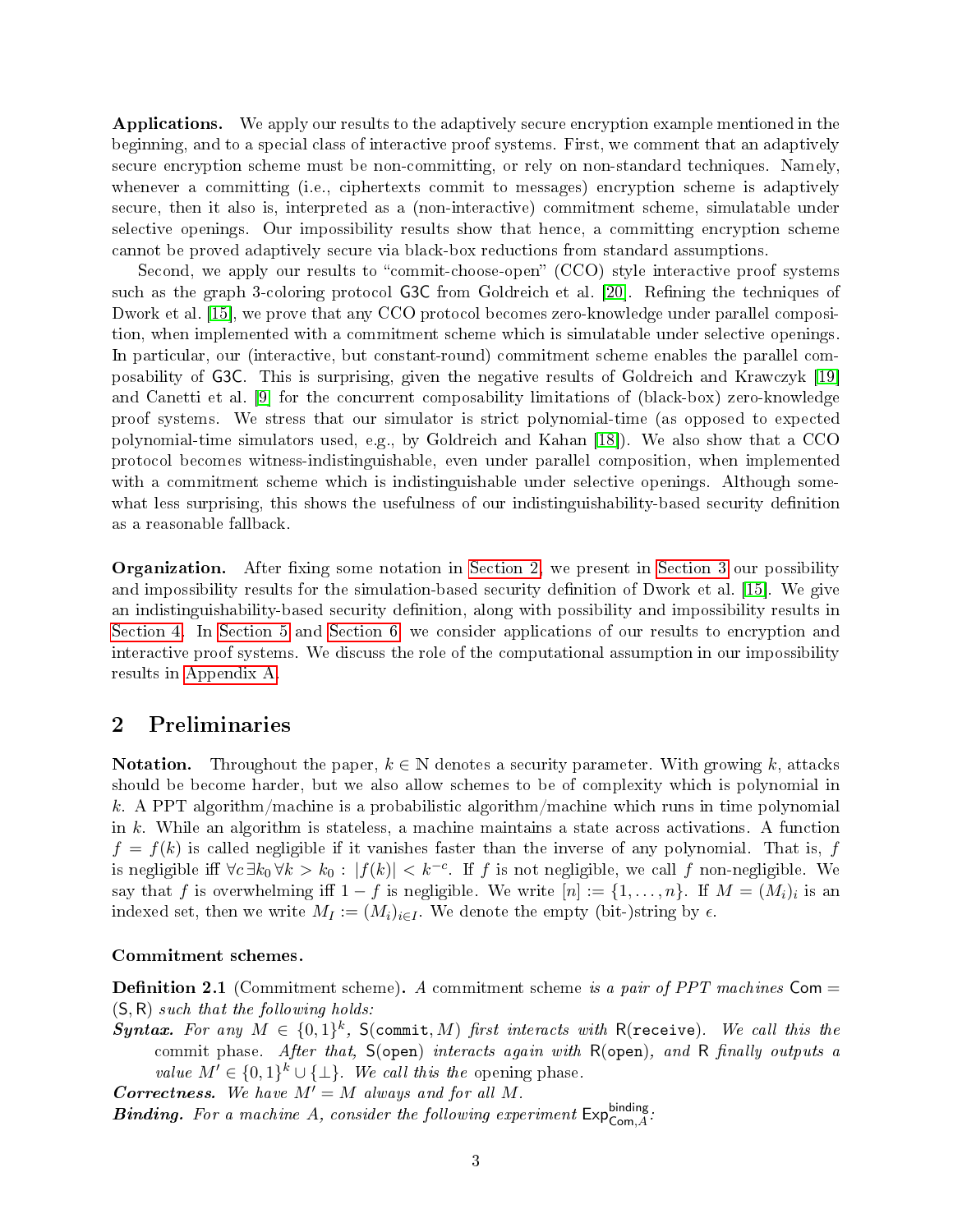- 1. Let  $A$ (commit) interact with  $R$ (receive),
- 2. let  $M'_0$  denote  $R$ 's output after interacting (on input open) with  $A$ (open, 0),
- 3. rewind A and R back to the point before step 2,
- 4. let  $M'_1$  denote R's output after interacting (on input open) with  $A$ (open, 1),
- 5. output 1 iff  $\bot \neq M'_0 \neq M'_1 \neq \bot$ .

We require that  $\mathsf{Adv}_{\mathsf{Com},A}^{\mathsf{binding}} = \mathsf{Pr}\left[\mathsf{Exp}_{\mathsf{Com},A}^{\mathsf{binding}} = 1\right]$  is negligible for all PPT A.

We require that  $\mathsf{Adv}_{\mathsf{Com},A}^{\mathsf{binding}} = \mathsf{Pr} \left[ \mathsf{Exp}_{\mathsf{Com},A}^{\mathsf{binding}} = 1 \right]$  is negligible for all PPT A.<br> **Hiding.** For a PPT machine A, let  $\mathsf{Adv}_{\mathsf{Com},A}^{\mathsf{hiding}} := \mathsf{Pr} \left[ \mathsf{Exp}_{\mathsf{Com},A}^{\mathsf{hiding-0}} = 1 \right] - \mathsf{Pr} \left[ \mathsf{Exp}_{$ 

 $\mathsf{Exp}^{\mathsf{hiding}\text{-}b}_{\mathsf{Com},A}$  proceeds as follows:

1. run  $(M_0, M_1) \leftarrow A(\text{choose})$  to obtain two messages  $M_0, M_1 \in \{0, 1\}^k$ ,

- 2. let  $S$ (commit,  $M_b$ ) interact with  $A$ (receive),
- 3. let  $b'$  be  $A$ 's final output
- $\frac{1}{4}$  output  $b'$ .
- We demand that  $\mathsf{Adv}^{\mathsf{hiding}}_{\mathsf{Com}, A}$  is negligible for all PPT A.

Further, we say that Com is perfectly binding iff  $\text{Adv}_{\text{Com},A}^{\text{binding}} = 0$  for all A. We say that statistically hiding iff  $\mathsf{Adv}^{\text{hiding}}_{\mathsf{Com}, A}$  is negligible for all (not necessarily PPT) A.

**Definition 2.2** (Non-interactive commitment scheme). A non-interactive commitment scheme is a commitment scheme  $Com = (S, R)$  in which both commit and opening phase consist of only one message sent from S to R. We can treat a non-interactive commitment scheme as a pair of algorithms rather than machines. Namely, we write  $(com, dec) \leftarrow S(M)$  shorthand for the commit message com and opening message dec sent by S on input M. We also denote by  $M' \leftarrow R(com, dec)$  the final output of R upon receiving com in the commit phase and dec in the opening phase.

Note that perfectly binding implies that *any* commitment can only be opened to at most one value  $M$ . Perfectly binding (non-interactive) commitment schemes can be achieved from any oneway permutation (e.g., Blum  $[6]$ ). On the other hand, statistically hiding implies that for any  $M_0, M_1 \in \{0,1\}^k$ , the statistical distance between the respective views of the receiver in the commit phase is negligible. One-way functions suffice to implement statistically hiding (interactive) commitment schemes (Haitner and Reingold [\[21\]](#page-30-4)). If we assume the existence of (families of) collisionresistant hash functions, then even constant-round statistically hiding commitment schemes exist (Damgård et al. [\[13\]](#page-29-9), Naor and Yung [\[25\]](#page-30-5)).

Interactive argument systems. We recall some basic definitions concerning interactive argument systems, mostly following Goldreich [\[17\]](#page-29-10).

**Definition 2.3** (Interactive proof/argument system). An interactive proof system for a language  $\mathcal L$  with witness relation  $\mathcal R$  is a pair of PPT machines  $IP = (P, V)$  such that the following holds:

- **Completeness.** For every family  $(x_k, w_k)_{k \in \mathbb{N}}$  such that  $\mathcal{R}(x_k, w_k)$  for all k and  $|x_k|$  is polynomial in k, we have that the probability for  $\mathsf{V}(x_k)$  to output 1 after interacting with  $\mathsf{P}(x_k, w_k)$  is at least 2/3.
- **Soundness.** For every machine  $P^*$  and every family  $(x_k, z_k)_{k \in \mathbb{N}}$  such that  $|x_k| = k$  and  $x_k \notin \mathcal{L}$ for all k, we have that the probability for  $\mathsf{V}(x_k)$  to output 1 after interacting with  $P^*(x_k, z_k)$ is at most 1/3.

If the soundness condition holds for all PPT machines  $P^*$  (but not necessarily for all unbounded  $P^*$ ), then IP is an interactive argument system. We say that IP enjoys perfect completeness if V always outputs 1 in the completeness condition. Furthermore, IP has negligible soundness error if V outputs 1 only with negligible probability in the soundness condition.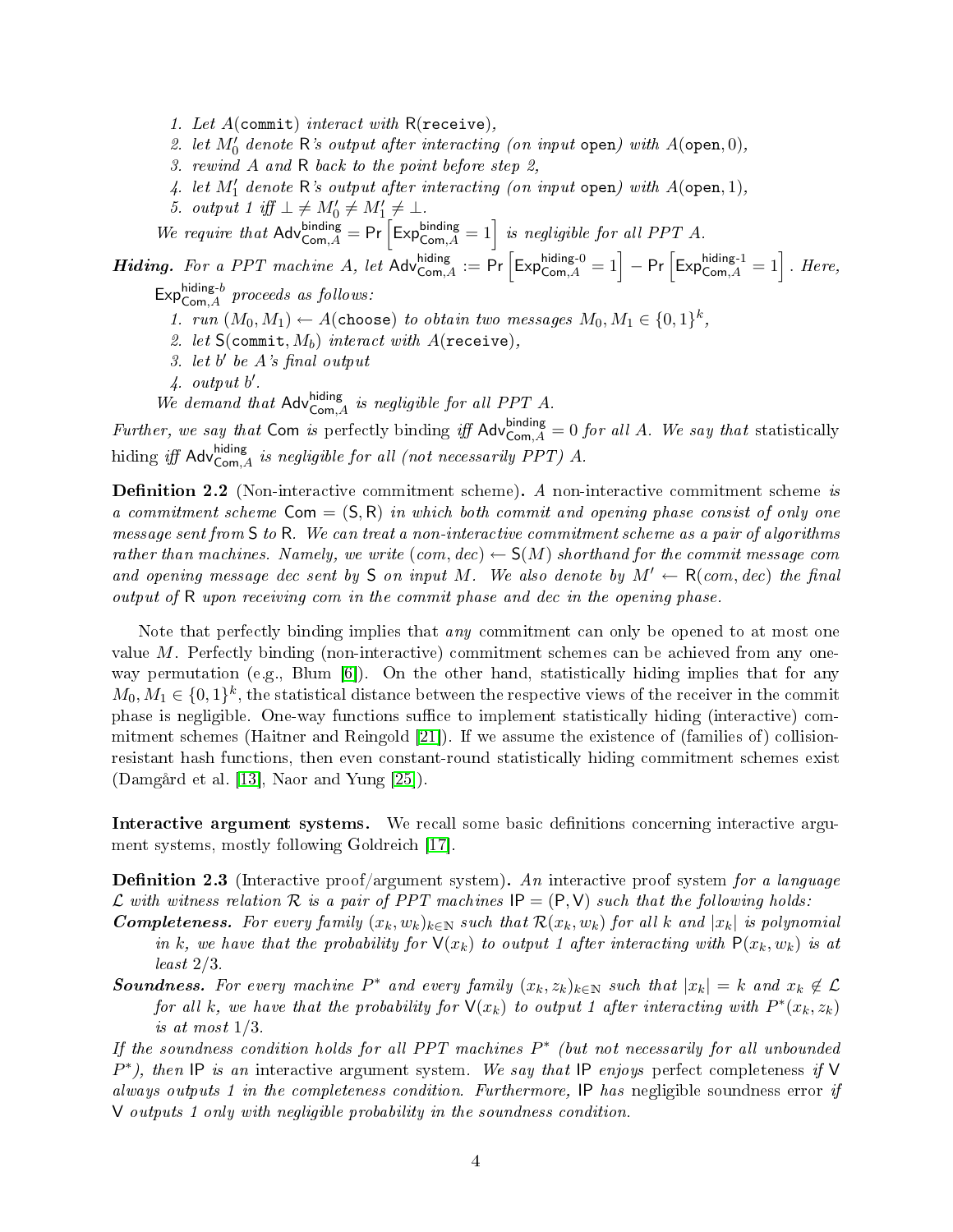We now state what it means for an interactive proof or argument system to be zero-knowledge:

<span id="page-4-1"></span>**Definition 2.4** (Zero-knowledge). Let  $IP = (P, V)$  be an interactive proof or argument system for language  $\mathcal L$  with witness relation  $\mathcal R$ . IP is zero-knowledge if for every PPT machine  $V^*$ , there exists a PPT machine  $S^*$  such that for all sequences  $(x, w) = (x_k, w_k)_{k \in \mathbb{N}}$  with  $\mathcal{R}(x_k, w_k)$  for all k and |x<sub>k</sub>| polynomial in k, for all PPT machines D, and all auxiliary inputs  $z^{V^*} = (z_k^{V^*})$  $_k^{V^*}$ <sub>k</sub> $_{k \in \mathbb{N}} \in (\{0,1\}^*)^{\mathbb{N}}$ and  $z^D = (z_k^D)_{k \in \mathbb{N}} \in (\{0,1\}^*)^{\mathbb{N}}$ , we have that

$$
Adv_{V^*,S^*,(x,w),D,z^{V^*,},z^D}^{ZK} := \Pr\Big[D(x_k,z_k^D,\langle \mathsf{P}(x_k,w_k),V^*(x_k,z_k^{V^*})\rangle) = 1\Big] - \Pr\Big[D(x_k,z_k^D,S^*(x_k,z_k^{V^*})) = 1\Big]
$$

is negligible in k. Here  $\langle P(x_k, w_k), V^*(x_k, z_k^{V^*}) \rangle$  $\binom{V^*}{k}$  denotes the transcript of the interaction between the prover  $P$  and  $V^*$ .

Note that Definition 2.5 involves two auxiliary inputs, one input  $z^{V^*}$  for  $V^*$  and  $S^*$ , and one input  $z^D$  for D. This deviates from the standard zero-knowledge definition (e.g., Goldreich [\[17,](#page-29-10) Definition 4.3.10]), in which  $V^*, S^*$ , and D all get the same auxiliary input z. However, our change is without loss of generality (cf.  $[17,$  Discussion after Definition 4.3.10]). Namely, since in the standard definition, D and z are chosen after  $V^*$  and  $S^*$ , and, by definition of PPT, the running time of  $V^*$  and  $S^*$  is polynomial in k (but not in the length of z), we can pad z such that only D will be able to access a certain portion  $z^D$  of z.

Most known interactive proof system achieve perfect completeness. Conversely, most systems do not enjoy a negligible soundness error "by nature"; their soundness has to be amplified via repetition, e.g., via sequential or concurrent composition. Thus, it is important to consider the concurrent composition of an interactive argument system:

<span id="page-4-0"></span>**Definition 2.5** (Concurrent zero-knowledge). Let  $IP = (P, V)$  be an interactive proof or argument system for language  $\mathcal L$  with witness relation  $\mathcal R$ . IP is zero-knowledge under concurrent composition iff for every polynomial  $n = n(k)$  and PPT machine  $V^*$ , there exists a PPT machine  $S^*$  such that  $for\ all\ sequences\ (x,w)=(x_{i,k},w_{i,k})_{k\in\mathbb{N},i\in[n]} \ with\ \mathcal{R}(x_{i,k},w_{i,k})\ for\ all\ i,k\ and\ |x_{i,k}|\ polynomial\ in\ k,$ for all PPT machines D, and all auxiliary inputs  $z^{V^*} = (z_k^{V^*})^T$  $\binom{V^*}{k}_{k=1}$   $k \in (\{0,1\}^*)^N$  and  $z^D = (z_k^D)_{k \in \mathbb{N}} \in$  $(\{0,1\}^*)^N$ , we have that

$$
\mathsf{Adv}_{V^*,S^*,(x,w),D,z^{V^*,},z^D}^{\mathsf{CZK}} := \mathsf{Pr}\left[D((x_{i,k})_{i\in[n]},z_k^D,\langle\mathsf{P}((x_{i,k},w_{i,k})_{i\in[n]}),V^*((x_{i,k})_{i\in[n]},z_k^{V^*})\rangle)=1\right]
$$

$$
-\mathsf{Pr}\left[D((x_{i,k})_{i\in[n]},z_k^D,S^*((x_{i,k})_{i\in[n]},z_k^{V^*}))=1\right]
$$

is negligible in k. Here  $\langle P((x_{i,k}, w_{i,k})_{i\in[n]}), V^*((x_{i,k})_{i\in[n]}, z_k^{V^*} \rangle$  $\binom{V^*}{k}$  denotes the transcript of the interaction between n copies of the prover  $P$  (with the respective inputs  $(x_{i,k}, w_{i,k})$  for  $i = 1, ..., n$ ) on the one hand, and  $V^*$  on the other hand.

There exist interactive proof systems (with perfect completeness and negligible soundness error) that achieve Definition 2.5 for arbitrary NP-languages if one-way permutations exist (e.g., Richardson and Kilian [\[28\]](#page-30-6); see also [\[23,](#page-30-7) [9,](#page-29-6) [1,](#page-28-1) [16,](#page-29-11) [3\]](#page-28-2) for similar results in related settings). If we assume the existence of (families of) collision-resistant hash functions, then there even exist constant-round interactive proof systems that achieve a bounded version of Definition 2.5 in which the number of concurrent instances is fixed in advance (Barak  $[1]$ , Barak and Goldreich  $[2]$ ).

<span id="page-4-2"></span>We also recall the definition of witness indistinguishability (a relaxation of zero-knowledge) from Goldreich [\[17\]](#page-29-10), where we chose a slightly different but equivalent formulation: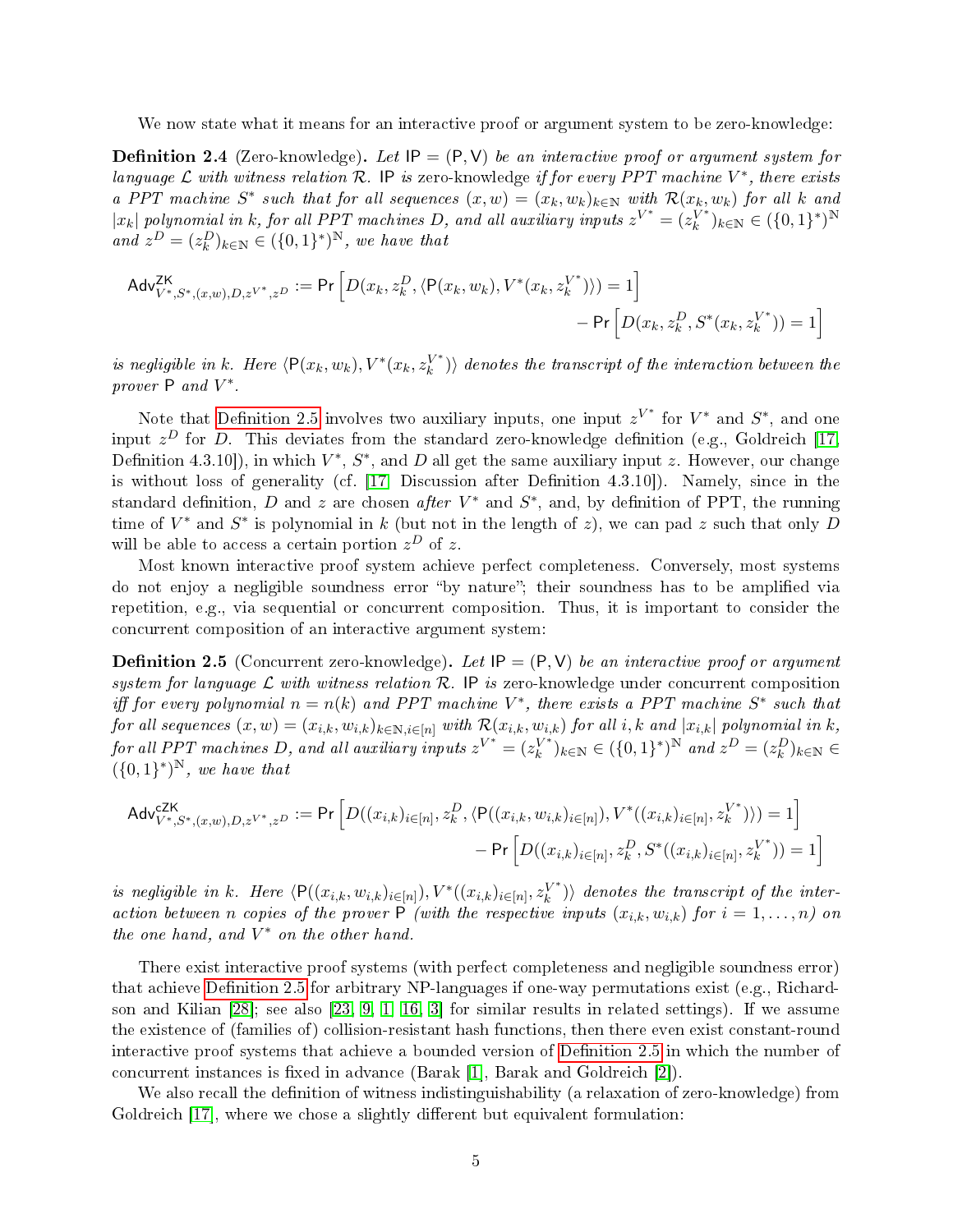**Definition 2.6** (Witness indistinguishability). Let  $IP = (P, V)$  be an interactive proof or argument system for language  $\mathcal L$  with witness relation  $\mathcal R$ . IP is witness indistinguishable iff for every PPT machines  $V^*$  and D, all sequences  $x = (x_k)_{k \in \mathbb{N}}$ ,  $w^0 = (w_k^0)_{k \in \mathbb{N}}$ , and  $w^1 = (w_k^1)_{k \in \mathbb{N}}$  with  $\mathcal{R}(x_k, w_k^0)$ and  $\mathcal{R}(x_k, w_k^1)$  for all k and  $|x_k|$  polynomial in k, and all auxiliary inputs  $z = (z_k)_{k \in \mathbb{N}} \in (\{0,1\}^*)^{\widetilde{\mathbb{N}}}$ , we have that

$$
\mathsf{Adv}^{\mathsf{WI}}_{x,w^0,w^1,V^*,D,z} := \mathsf{Pr}\left[D(x_k,z_k,\langle \mathsf{P}(x_k,w^0_k),V^*(x_k,z_k)\rangle) = 1\right] \\ \qquad \qquad \left. - \mathsf{Pr}\left[D(x_k,z_k,\langle \mathsf{P}(x_k,w^1_k),V^*(x_k,z_k)\rangle) = 1\right] \\
$$

is negligible in k. Here,  $\langle P(x, w), V^*(x) \rangle$  denotes a transcript of the interaction between P and  $V^*$ .

Black-box reductions. Reingold et al. [\[27\]](#page-30-8) give an excellent overview and classification of blackbox reductions. We recall some of their definitions which are important for our case. A *primitive*  $P = (F_P, R_P)$  is a set  $F_P$  of functions  $f : \{0,1\}^* \to \{0,1\}^*$  along with a relation R over pairs  $(f, A)$ , where  $f \in F_{\mathsf{P}}$ , and A is a machine. We say that f is an *implementation* of P iff  $f \in F_{\mathsf{P}}$ . Furthermore, f is an *efficient implementation* of P iff  $f \in F_P$  and f can be computed by a PPT machine. A machine A P-breaks  $f \in F_P$  iff  $R_P(f, A)$ . A primitive P exists if there is an efficient implementation  $f \in F_P$  such that no PPT machine P-breaks f. A primitive P exists relative to an oracle B iff there exists an implementation  $f \in F_P$  which is computable by a PPT machine with access to  $\beta$ , such that no PPT machine with access to  $\beta$  P-breaks f.

**Definition 2.7** (Relativizing reduction). There exists a relativizing reduction from a primitive  $P = (F_P, R_P)$  to a primitive  $Q = (F_Q, R_Q)$  iff for every oracle B, the following holds: if Q exists relative to B, then so does P.

Definition 2.8 (∀∃semi-black-box reduction). There exists a ∀∃semi-black-box reduction from a primitive  $P = (F_P, R_P)$  to a primitive  $Q = (F_Q, R_Q)$  iff for every implementation  $f \in F_Q$ , there exists a PPT machine G such that  $G^f \in F_P$ , and the following holds: if there exists a PPT machine A such that  $A^f$  P-breaks  $G^f$ , then there exists a PPT machine S such that  $S^f$  Q-breaks f.

It can be seen that if a relativizing reduction exists, then so does a ∀∃semi-black-box reduction. The converse is true when  $Q$  "allows embedding," which essentially means that additional oracles can be embedded into  $Q$  without destroying its functionality (see Reingold et al. [\[27,](#page-30-8) Definition 3.4] and Theorem 3.5] and Simon [\[29\]](#page-30-9)). Below we will prove impossibility of relativizing reductions between certain primitives, which also proves impossibility of ∀∃semi-black-box reductions, since the corresponding primitives Q allow embedding.

### <span id="page-5-0"></span>3 A simulation-based definition

Consider the following real security game: adversary  $A$  gets, say,  $n$  commitments, and then may ask for openings of some of them. The security notion of Dwork et al. [\[15\]](#page-29-0) requires that for any such A, there exists a simulator  $S$  that can approximate  $A$ 's output. More concretely, for any relation R, we require that  $R(M, out_A)$  holds about as often as  $R(M, out_S)$ , where  $M = (M_i)_{i \in [n]}$  are the messages in the commitments,  $out_A$  is A's output, and  $out_S$  is S's output. Formally, we get the following definition (where henceforth,  $\mathcal I$  will denote the set of "allowed" opening sets):

<span id="page-5-1"></span>**Definition 3.1** (Simulatable under selective openings/SIM-SO-COM). Let  $n = n(k) > 0$  be polynomially bounded, and let  $\mathcal{I} = (\mathcal{I}_n)_n$  be a family of sets such that each  $\mathcal{I}_n$  is a set of subsets of  $[n]$ . A commitment scheme  $Com = (S, R)$  is simulatable under selective openings (short SIM-SO-COM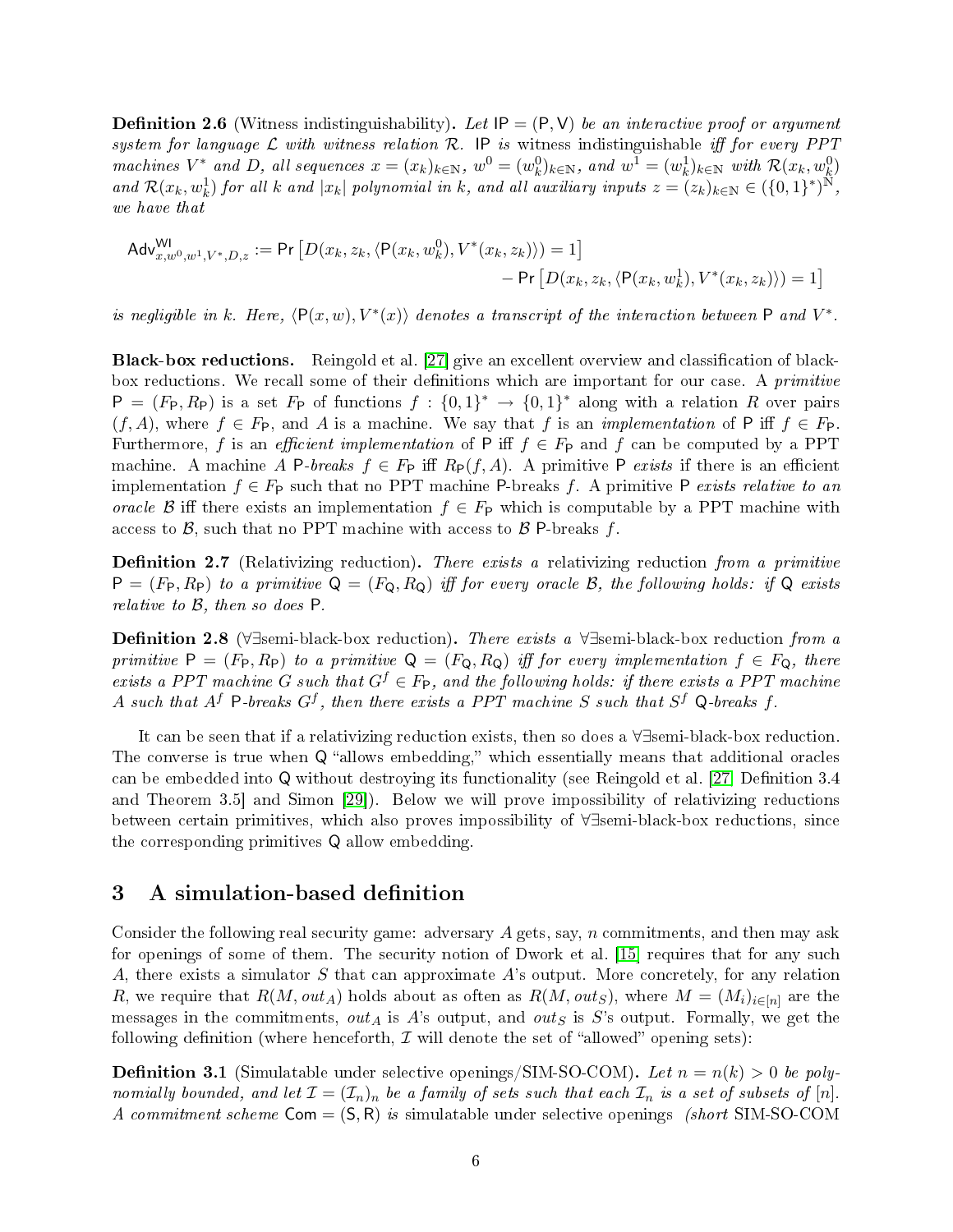secure) iff for every PPT n-message distribution  $M$ , every PPT relation  $R$ , and every PPT masecure) iff for every PPT n-message distribution M, every PPT relation R, and every PPT ma-<br>chine A (the adversary), there is a PPT machine S (the simulator), such that  $\mathsf{Adv}_{\mathsf{Com},\mathcal{M},A,S,R}^{ \mathsf{Sim-so}}$  is negligible. Here

$$
^e\text{Adv}_{\mathsf{Com},\mathcal{M},A,S,R}^{\mathsf{sim-so}}:=\mathsf{Pr}\left[\mathsf{Exp}_{\mathsf{Com},\mathcal{M},A,R}^{\mathsf{sim-so}\text{-real}}=1\right]-\mathsf{Pr}\left[\mathsf{Exp}_{\mathcal{M},S,R}^{\mathsf{sim-so}\text{-ideal}}=1\right],
$$

 $\begin{bmatrix} \text{C}^{\text{C}} \\ \text{C}^{\text{C}} \end{bmatrix}$ <br>where  $\text{Exp}_{\text{Com},\mathcal{M},A,R}^{\text{S}}$  proceeds as follows:

- 1. sample messages  $M = (M_i)_{i \in [n]} \leftarrow \mathcal{M},$
- 2. let A(receive) interact concurrently with n instances  $(S_i(\text{commit}, M_i))_{i \in [n]}$  of  $S_i$
- 3. let  $I \in \mathcal{I}$  be A's output after interacting with the  $\mathsf{S}_i$ ,
- 4. let A(open) interact concurrently with the |I| instances  $(S_i(\text{open}))_{i\in I}$  of S,
- 5. let out<sub>A</sub> denote A's final output,
- 6. output 1 iff  $R(M, out_A)$ .

5. iet out<sub>A</sub> aenote A s jinut output,<br>
6. output 1 iff  $R(M, out_A)$ .<br>
On the other hand,  $Exp_{\mathcal{M},S,R}^{\text{sim-so-ideal}}$  proceeds as follows:

- 1. sample messages  $M = (M_i)_{i \in [n]} \leftarrow \mathcal{M},$
- 2. invoke  $I \leftarrow S(\text{choose})$  to obtain a set  $I \in \mathcal{I}$ ,
- 3. invoke out<sub>S</sub>  $\leftarrow S((M_i)_{i \in I}),$
- 4. output 1 iff  $R(M, out_S)$ .

For simplicity, we opted not to give auxiliary input to the adversary (or to the relation  $R$ ). Such an auxiliary input is a common tool in cryptographic definitions to ensure some form of composability. Not giving the adversary auxiliary input only makes our negative results stronger. We stress, however, that our positive results [\(Theorem 3.11](#page-13-0) and [Theorem 4.11\)](#page-21-0) hold also for adversaries and relations with auxiliary input.

#### 3.1 Impossibility from black-box reductions

Formalization of computational assumptions. Our first result states that SIM-SO-COM security cannot be achieved via black-box reductions from standard assumptions. We want to consider such standard assumptions in a general way that allows to make statements even in the presence of "relativizing" oracles. Thus we make the following definition, which is a special case of the definition of a *primitive* from Reingold et al.  $[27]$  (cf. also [Section 2\)](#page-2-0).

<span id="page-6-0"></span>**Definition 3.2** (Property of an oracle). Let X be an oracle. Then a property P of X is a (not necessarily PPT) machine that, after interacting with  $\mathcal X$  and another machine  $A$ , finally outputs a bit b. For an adversary A (that may interact with X and P), we define A's advantage against P as

 $\mathsf{Adv}_{\mathcal{P},\mathcal{X},A}^{\mathsf{prop}} := \mathsf{Pr}\left[\mathcal{P} \text{ outputs } b=1 \text{ after interacting with } A \text{ and } \mathcal{X}\right] - 1/2.$ 

Now X is said to satisfy property P iff for all PPT adversaries A, we have that  $\mathsf{Adv}_{\mathcal{P},\mathcal{X},A}^{\mathsf{prop}}$  is negligible.

In terms of Reingold et al. [\[27\]](#page-30-8), the corresponding primitive is  $P = (F_P, R_P)$ , where  $F_P = \{X\}$ . and  $R_P(\mathcal{X}, A)$  iff  $\text{Adv}_{\mathcal{P},\mathcal{X},A}^{\text{prop}}$  is non-negligible. Our definition is also similar in spirit to "hard games" as used by Dodis et al. [\[14\]](#page-29-5), but more general. We emphasize that  $P$  can only interact with  $\mathcal X$  and A, but not with possible additional oracles. (See [Appendix A](#page-30-2) for further discussion of properties of oracles, in particular their role in our proofs.) Intuitively,  $P$  acts as a challenger in the sense of a cryptographic security experiment. That is,  $\mathcal P$  tests whether adversary A can "break" X in the intended way. We give an example, where "breaking" means "breaking  $\mathcal{X}$ 's one-way property".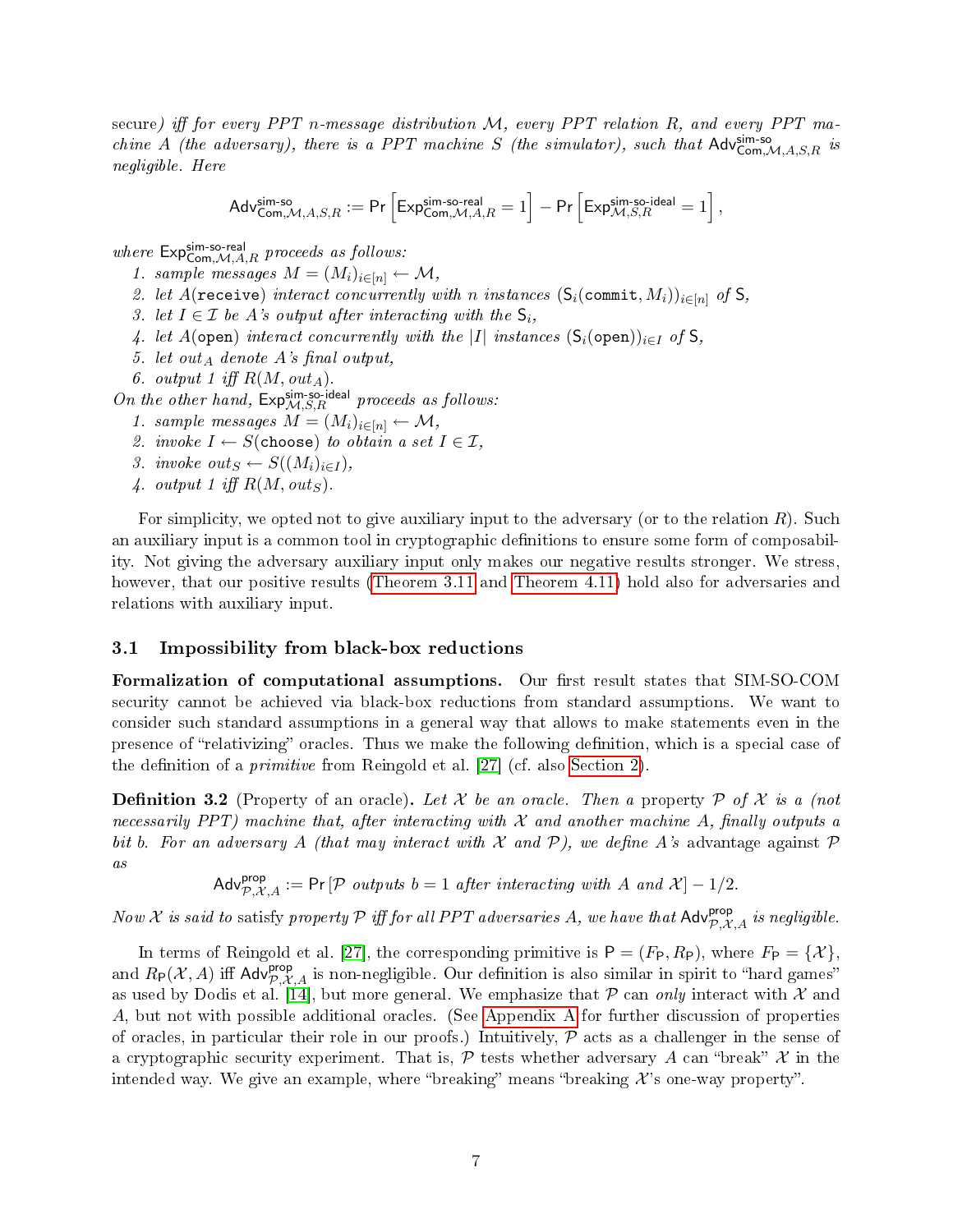**Example.** If X is a random permutation of  $\{0,1\}^k$ , then the following P models X's one-way property:  $P$  acts as a challenger that challenges  $A$  to invert a randomly chosen  $X$ -image. Concretely,  $\mathcal P$  initially chooses a random  $Y \in \{0,1\}^k$  and sends  $Y$  to  $A$ . Upon receiving a guess  $X \in \{0,1\}^k$ from A, P checks if  $\mathcal{X}(X) = Y$ . If yes, then P terminates with output  $b = 1$ . If  $\mathcal{X}(X) \neq Y$ , then P tosses an unbiased coin  $b' \in \{0, 1\}$  and terminates with output  $b = b'$ .

We stress that we only gain generality by demanding that  $Pr[\mathcal{P}]$  outputs 1 is close to  $1/2$  (and not, say, negligible). In fact, this way indistinguishability-based games (such as, e.g., the indistinguishability of ciphertexts of an ideal encryption scheme  $\mathcal{X}$  can be formalized very conveniently. On the other hand, cryptographic games like the one-way game above can be formulated in this framework as well, by letting the challenger output  $b = 1$  with probability  $1/2$  when A fails.

On the role of property  $P$ . Our upcoming results state the impossibility of (black-box) security reductions, from essentially *any* computational assumption (i.e., property)  $P$ . The obvious question is: what if the assumption already is an idealized commitment scheme secure under selective openings? The short answer is: "then the security proof will not be black-box." We give a detailed explanation of what is going on in [Appendix A.](#page-30-2)

Stateless breaking oracles. In our impossibility results, we will describe a computational world with a number of oracles. For instance, there will be a "breaking oracle"  $\beta$ , such that  $\beta$  aids in breaking the SIM-SO-COM security of any given commitment scheme, and in nothing more. To this end,  $\beta$  takes the role of the adversary in the SIM-SO-COM experiment. Namely,  $\beta$  expects to receive a number of commitments, then chooses a subset of these commitments, and then expects openings of the commitments in this subset. This is an interactive process which would usually require  $\beta$ to hold a state across invocations. However, stateful oracles are not very useful for establishing black-box separations, so we will have to give a stateless formulation of  $\beta$ . Concretely, suppose that the investigated commitment scheme is non-interactive. Then  $\beta$  answers deterministically upon queries and expects each query to be prefixed with the history of that query. For instance,  $\beta$  finally expects to receive openings  $dec = (dec_i)_{i \in I}$  along with the corresponding previous commitments  $com = (com_i)_{i\in[n]}$  and previously selected set I. If I is not the set that B would have selected when receiving com alone, then  $\beta$  ignores the query. This way,  $\beta$  is stateless (but randomized, similarly to a random oracle). Furthermore, for non-interactive commitment schemes, this makes sure that any machine interacting with  $\beta$  can open commitments to  $\beta$  only in one way. Hence this formalization preserves the binding property of a commitment scheme, something which we will need in our proofs.

We stress, however, that this method does not necessarily work for interactive commitment schemes. Namely, any machine interacting with such a stateless  $\beta$  can essentially "rewind"  $\beta$ during an interactive commitment phase, since  $\beta$  formalizes a next-message function. Now if the commitment scheme is still binding if the receiver of the commitment can be rewound (e.g., this holds trivially for non-interactive commitment schemes, and also for perfectly binding commitment schemes), then our formalization of  $\beta$  preserves binding, and our upcoming proof works. If, however, the commitment scheme loses its binding property if the receiver can be rewound, then the following theorem cannot be applied.

We are now ready to state our result.

<span id="page-7-1"></span>Theorem 3.3 (Black-box impossibility of non-interactive or perfectly binding SIM-SO-COM, most general formulation). Let  $n = n(k) > 0$  be arbitrary, and let  $\mathcal{I} = (\mathcal{I}_n)_n$  be arbitrary such that  $\mathcal{I}_n$  is a set of subsets of  $[n]$  and  $|\mathcal{I}_n|$  is super-polynomial in k.<sup>[3](#page-7-0)</sup> Let X be an oracle that satisfies property

<span id="page-7-0"></span><sup>&</sup>lt;sup>3</sup>e.g., one could think of  $n = 2k$  and  $\mathcal{I}_n = \{I \subseteq [n] \mid |I| = n/2\}$  here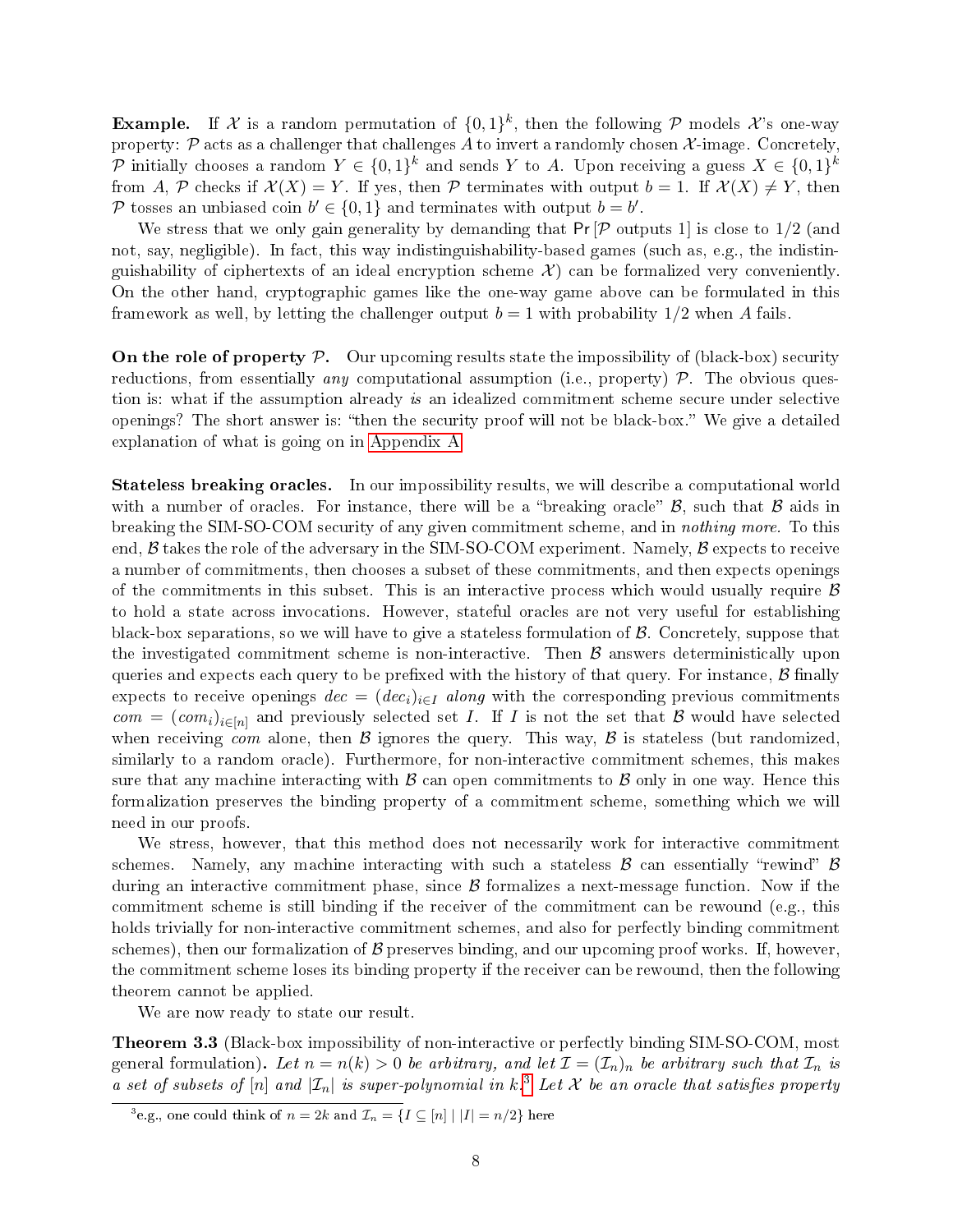P. Then there is a set of oracles relative to which X still satisfies property P, but there exists no non-interactive or perfectly binding commitment scheme which is simulatable under selective openings.

*Proof.* First, let  $\mathcal{RO}$  be a random oracle (i.e., a random function  $\{0,1\}^* \to \{0,1\}^k$ ). When writing  $\mathcal{RO}(x_1,\ldots,x_\ell),$  we assume that  $\mathcal{RO}'$ s input  $x_1,\ldots,x_\ell$  is encoded in a prefix-free way, such that all individual  $x_i$  can be efficiently reconstructed from  $R\mathcal{O}$ 's input. Furthermore, to derive our second oracle  $\mathcal{B}$ , first consider the following machine  $B$ :

- 1. Upon receiving Com as input, interpret Com as the description of two machines (S, R) as in Definition 2.1. Then, concurrently receive n Com-commitments, indexed by  $i \in [n]$ .
- 2. When all commitments are received, output a uniformly chosen  $I \in \mathcal{I}$ .
- 3. Engage in |I| concurrent opening phases for the Com-instances with  $i \in I$ . If all openings are valid (i.e., every receiver instance with  $i \in I$  outputs some  $M_i \neq \bot$ ), return the set of all  $X \in \{0,1\}^{k/3}$  such that  $M_i = \mathcal{RO}(\mathsf{Com}, i, X)$  for all  $i \in I$ .

Unfortunately, we cannot use  $B$  directly in our proof, since  $B$  is stateful, and black-box separations require stateless oracles. So let  $\mathcal B$  be the oracle that evaluates B's next-message function. Formally,  ${\cal B}$  expects queries of the form  $h = (h_i)_{i \in [\ell]}$ . Upon each such query,  ${\cal B}$  invokes a fresh copy of  $B,$ and feeds it input messages  $h_1$  up to  $h_\ell$  successively, ignoring the respective answers of B. Finally,  ${\cal B}$  outputs  $B$ 's answer to the last input  $h_\ell.$  The random coins used for  $B$  in a given activation are supplied by  $\beta$  as a random (but deterministic) function of the previous message history of  $B$ . This way,  $\beta$  itself is randomized but stateless, and can be used to emulate interactions with  $B$ . (In fact,  $\beta$  models a  $B$  which can be rewound.)

We now comment on the description of  $Com$  that  $\beta$  receives. Com describes two machines S and R, which may make arbitrary oracle calls (even recursive  $\beta$ -queries). We make no requirement that Com describes a hiding, binding, or correct commitment scheme. However, we do require that S and R are PPT whenever the description Com is generated by a PPT algorithm. We achieve this with a suitable padding: We require all B-queries h are prefixed with  $1^{\ell}$ , where  $\ell$  bounds B's running time on input h. Here, we count any oracle query with input x as |x| computational steps. and the final computation of all X as one step. This way, not even recursive  $\mathcal{B}$ -queries consume more than overall  $\ell$  steps (not measuring the time needed to parse  $\ell$ ), while any PPT commitment scheme Com can still be encoded efficiently.

For a query  $h = (h_i)_{i \in [\ell]},$  let  $I^h \in \mathcal{I}$  and  $M_{I^h}^h = (M_i^h)_{i \in I^h}$  denote the variables from the corresponding interaction with  $B$ . For a commitment scheme Com and a machine  $A$ , we say that A breaks Com<sup>\*</sup> in B iff A manages to output two queries  $h = (h_i)_{i \in [\ell]}$  and  $h' = (h'_i)_{i \in [\ell']}$  such that the following holds.

•  $h_i = h'_i$  for all  $i \leq i^I$ , where  $i^I$  is the (unique) index for which  $\mathcal{B}((h_i)_{i \in [i^I]})$  outputs  $I^h \in \mathcal{I}$ .

• There is an index  $j \in [n]$  such that  $\bot \neq M_j^h \neq M_j^{h'}$  $j^{h'} \neq \bot$ .

In other words, this holds if  $A$  manages to produce interactions with  $B$  in which the same commitment is opened in different ways.

From here on, fix a (hiding and binding) commitment scheme  $Com^* = (S^*, R^*)$ , such that  $Com^*$ is non-interactive or perfectly binding (or both). We first show that our modeling of  $\beta$  preserves the binding property of Com<sup>\*</sup>.

<span id="page-8-0"></span>**Lemma 3.4.** No PPT adversary A breaks  $Com^*$  in  $\mathcal B$  with non-negligible probability.

Proof. If Com<sup>\*</sup> is perfectly binding, there never exists a commitment for which two different openings are possible (as long as the receiver acts honestly). Hence there simply are no  $h$  and  $h'$  as required to break the binding property of  $Com^*$  in  $B$ . On the other hand, if  $Com^*$  is non-interactive, then A must find a non-interactive commitment com along with two non-interactive openings  $dec_1$  and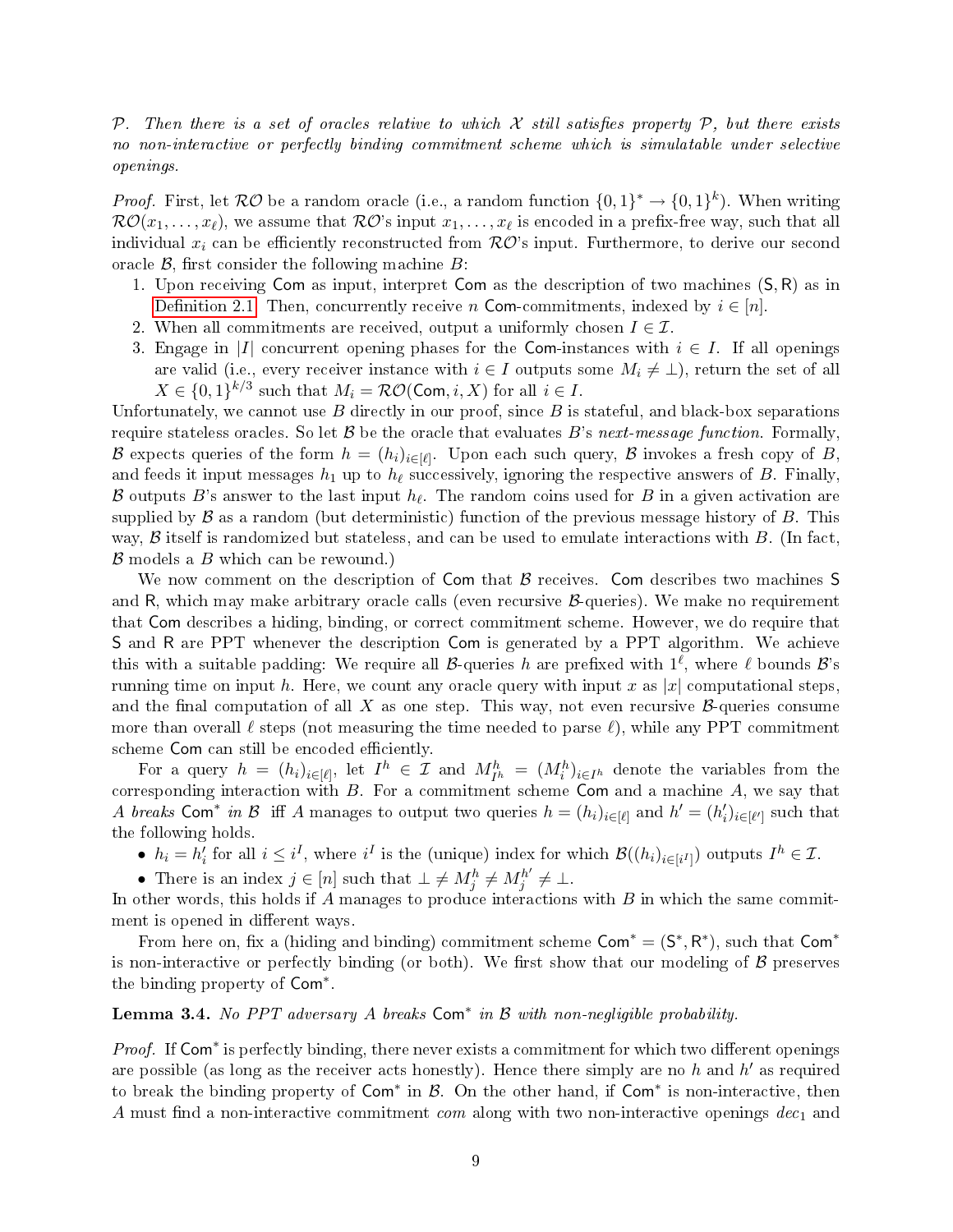$dec_2$  in order to break Com<sup>\*</sup> in  $\mathcal{B}$ . The (ordinary) binding property of Com<sup>\*</sup> implies that this is not efficiently possible.  $\Box$ 

Now consider the *n*-message distribution  $\mathcal{M}^* = \{ (\mathcal{RO}(\text{Com}^*, i, X^*))_{i \in [n]} \}_{X^* \in \{0,1\}^{k/3}}$  (i.e.,  $\mathcal{M}^*$ chooses  $X^* \in \{0,1\}^{k/3}$  uniformly and then sets  $M_i^* = \mathcal{RO}(\text{Com}^*, i, X^*)$  for all *i*).

**Lemma 3.5.** There is an adversary A that outputs out<sub>A</sub> =  $M^*$  with overwhelming probability in **Lemma 3.5.** There is an adversary A that outputs out  $A = M^*$  with overwhelming probability in the real SIM-SO-COM experiment  $Exp_{Com^*,M,A,R}^{Sim-so-real}$ . Here  $M^*$  denotes the full message vector sampled from  $\mathcal{M}^*$  by the experiment.

Proof. Let  $A$  be the SIM-SO-COM adversary on  $Com^*$  that relays between its interface to the SIM-SO-COM experiment and  $\beta$  as follows. We silently assume that A prefixes queries to  $\beta$  with the respective message history, and applies a padding as described above.

- 1. Initially, send  $Com^*$  to  $B$ .
- 2. Relay the *n* commitments from the SIM-SO-COM experiment to  $\beta$ .
- 3. Upon receiving  $I^* \in \mathcal{I}$  from  $\mathcal{B}$ , send  $I^*$  to the SIM-SO-COM experiment.
- 4. Upon receiving  $|I^*|$  openings from the experiment, relay these openings to  $\mathcal{B}$ .
- 5. Finally, upon receiving a singleton set  $\{X^*\}$  from  $\mathcal{B}$ , return  $out_A = (\mathcal{RO}(\text{Com}^*, i, X^*))_{i \in [n]}$ . If B returns a set of larger size, return  $out_A = \bot$ .

By construction of  $\mathcal{M}^*$  and  $\mathcal{B}$ , it is clear that  $out_A = M^*$  unless  $\mathcal{B}$  returns multiple X (which happens only with negligible probability by a counting argument).  $\Box$ 

**Lemma 3.6.** Any given PPT simulator S will output out<sub>S</sub> =  $M^*$  in the ideal SIM-SO-COM **Lemma 3.6.** Any given PPT simulator S will output experiment  $Exp_{\mathcal{M},S,R}^{\text{sim-so-ideal}}$  only with negligible probability.

Proof. Fix a PPT S. We claim that in the ideal SIM-SO-COM experiment, S has a view that is almost statistically independent of  $X^*$ , and hence will output  $out_S = M^*$  only with negligible probability. To show the claim, denote by  $I^*$  the subset that S submits to the SIM-SO-COM experiment, and by  $M^*_{I^*}$  the messages that S receives back. Denote by  $\textsf{Com}^j, I^j, M^j_{I^j}$  the corresponding values used in S's j-th query  $h^j = (h_i^j)$  $\mathcal{G}_i^j\rangle_{i\in[\ell^j]}$  to  $\mathcal B$ . We first define and bound a number of "bad" events:

- $\bullet$  bad<sub>coll</sub> occurs iff  $S$  reveals a message  $M_i^j$  $i$  to  $\beta$  for which there are two distinct  $X^1, X^2 \in$  $\{0,1\}^{k/3}$  with  $\mathcal{RO}(\textsf{Com}^j, i, X^1) = M_i^j = \mathcal{RO}(\textsf{Com}^j, i, X^2)$ .
- $\bullet$  bad<sub>img</sub> occurs iff S reveals a message  $M_i^j$  $i_j^j$  to  $\mathcal B$  for which an X with  $M_i^j = \mathcal R\mathcal O(\mathsf{Com}^j, i, X)$ exists, but  $M_i^j$  $\mathcal{E}_i^j$  has not been obtained through an explicit  $\mathcal{RO}$ -query (by either S or the SIM-SO-COM experiment).
- bad<sub>bind</sub> occurs iff  $(Com^j, I^j, M^j_{I^j}) = (Com^*, I^*, M^*_{I^*})$  for some j.
- bad :=  $bad_{coll} \vee bad_{img} \vee bad_{bind}$ .

These events occur only with negligible probability: informally,  $bad_{coll}$  implies a collision among  $2^{k/3}$  uniformly distributed k-bit values, which is ruled out by a birthday bound. <code>bad<sub>img</code> means that</code></sub> S guessed an element of a very sparse set. Finally, bad<sub>bind</sub> means that S broke Com<sup>\*</sup>'s binding property (or, rather, S broke  $Com^*$  in  $\mathcal{B}$ ). A detailed proof can be found in [Lemma 3.7](#page-10-0) below.

Now consider the following machine  $B'$  which is almost identical to B (the difference to B is emphasized):

- 1. Upon receiving Com as input, interpret Com as the description of two machines  $(S, R)$  as in Definition 2.1. Then, concurrently receive n Com-commitments, indexed by  $i \in [n]$ .
- 2. When all commitments are received, output a uniformly chosen  $I \in \mathcal{I}$ .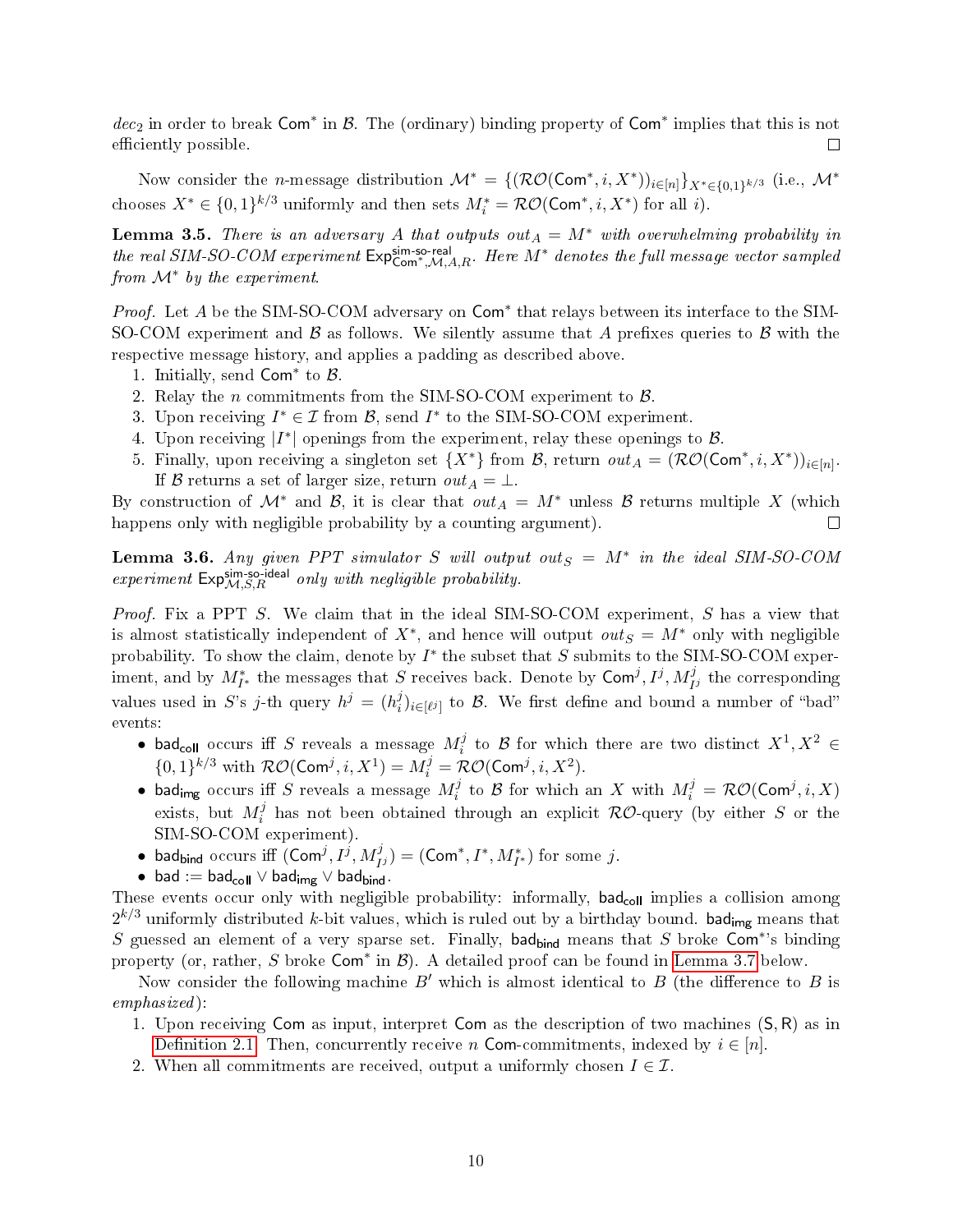3. Engage in |I| concurrent opening phases for the Com-instances with  $i \in I$ . If all openings are valid (i.e., every receiver instance with  $i \in I$  outputs some  $M_i \neq \bot$ ), proceed as follows. If every  $M_i$  is the result of an  $\mathcal{RO}(\mathsf{Com}, i, X)$ -query of S (for the same  $X \in \{0,1\}^{k/3}$ ), then output  $\{X\}$ . Otherwise, output  $\emptyset$ .

Denote by  $\mathcal{B}'$  the oracle that evaluates  $B'$ 's next-message function. We first remark that  $\mathcal{B}'$  can be *efficiently* simulated inside S:  $\mathcal{B}'$  running time is (roughly) the same as  $\mathcal{B}'$ 's running time, if we count oracle queries and the final computation of the  $X$  as above. Furthermore, by definition, the output of  $\hat{\mathcal{B}}$  and  $\hat{\mathcal{B}}'$  can differ only if

- there are multiple X with  $M_i = \mathcal{RO}(\text{Com}, i, X)$  for some  $i \in I$ , or
- for some  $i \in I$ ,  $M_i$  is not the result of an explicit  $R\mathcal{O}$ -query of S, but there exists an X with  $M_i = \mathcal{RO}(\text{Com}, i, X)$  for all  $i \in I$ .

Suppose bad does not occur. Then  $\neg$ bad<sub>coll</sub> ensures that no multiple X with  $M_i = \mathcal{RO}(\mathsf{Com}, i, X)$ exist, and  $\neg$ bad<sub>img</sub> ensures that all  $M_i$  have been explicitly queried as  $M_i = \mathcal{RO}(\mathsf{Com}, i, X)$  by either S or the SIM-SO-COM experiment. Now since the SIM-SO-COM experiment makes only queries of the form  $M_i^* = \mathcal{RO}(\text{Com}^*, i, X^*)$ , this means that  $\mathcal B$  and  $\mathcal B'$  can only differ if  $\text{Com} = \text{Com}^*$ , and if  $M_I$  contains some  $M_i$  from  $M_{I^*}^*$ . On the other hand,  $\neg$ bad<sub>bind</sub> implies that then,  $M_I$  must also contain some  $M_{i'}$  not contained in  $M_{I^*}^*$ . By ¬bad<sub>img</sub>, then  $M_{i'}$  must have been explicitly queried by S through  $M_{i'} = \mathcal{RO}(\text{Com}^*, i', X^*)$ , for the same  $X^*$  as chosen by the SIM-SO-COM experiment to generate  $M_i^* = \mathcal{RO}(\mathsf{Com}^*, i, X^*)$ .

In other words, assuming  $\neg$ bad, in order to detect a difference between  ${\mathcal B}$  and  ${\mathcal B}',$   $S$  must already have guessed the hidden  $X^*$  used in the SIM-SO-COM experiment. In particular, since up to that point, oracles  $B$  and  $B'$  behave identically, and  $S$  can simulate  $B'$  internally,  $S$  can either extract the hidden  $X^*$  from the SIM-SO-COM experiment with oracles  $\mathcal{RO}$  and  $\mathcal X$  alone, or not at all. However, since we defined  $\mathcal{RO}$  independently and after  $\mathcal{X}$ , these oracles are independent. Hence, using  $RO$  and X alone, the view of S is independent of  $X^*$  unless S explicitly makes a  $RO$ -query involving  $X^*$ . Since  $X^* \in \{0,1\}^{k/3}$  is uniformly chosen from a suitably large domain, and bad occurs with negligible probability, we get that  $S$ 's view is almost statistically independent of  $X^*$ . Consequently, S's view is almost statistically independent of all  $M_i^*$  with  $i \notin I^*$ . Hence, S can produce  $out_S = M^*$  only with negligible probability.  $\Box$ 

It remains to prove that bad occurs only negligibly often.

#### <span id="page-10-0"></span>Lemma 3.7. Event bad occurs only with negligible probability.

*Proof.* We show that any of the events  $bad_{coll}$ ,  $bad_{img}$ ,  $bad_{bind}$  occurs only with negligible probability for any fixed i, j. The full claim then can be derived by a union bound over i, j, and the individual events. So first fix  $i,j,$  and note that the functions  $\mathcal{RO}(\mathsf{Com}^j, i, \cdot)$  and  $\mathcal{RO}(\mathsf{Com}, i', \cdot)$  are independent as soon as  $\mathsf{Com}^j \neq \mathsf{Com}$  or  $i \neq i'$ . Hence, for all of the events, we can ignore  $\mathcal{RO}\text{-}$  and B-queries with a different Com or i, and assume that  $\mathcal{RO}'(\cdot) := \mathcal{RO}(\mathsf{Com}^j, i, \cdot)$  is a fresh random oracle.

bad<sub>coll</sub>: Using a birthday bound, we get

$$
\Pr\Big[\exists X^1, X^2 \in \{0, 1\}^{k/3}, X^1 \neq X^2: \ \mathcal{RO}'(X^1) = \mathcal{RO}'(X^2)\Big] \leq \frac{(2^{k/3})^2}{2^k} = 2^{-k/3},
$$

which implies that with large probability, there simply exists no  $M_i^j$  which could raise bad<sub>coll</sub>. bad<sub>img</sub>: We show that S's chance to output  $M_i$  with  $M_i = \mathcal{RO}'(s)$  for some  $s \in \{0,1\}^{k/3}$ , and such that X has not been queried to  $\mathcal{RO}'$ -query, is negligible. Now S's access to the B-oracle can be emulated using an oracle  $\mathcal{B}'$  that, upon input Y, outputs the set of all  $X \in \{0,1\}^{k/3}$  with

 $\mathcal{RO}'(X) = Y$ . Without loss of generality, we may further assume that S never queries  $\mathcal{B}'$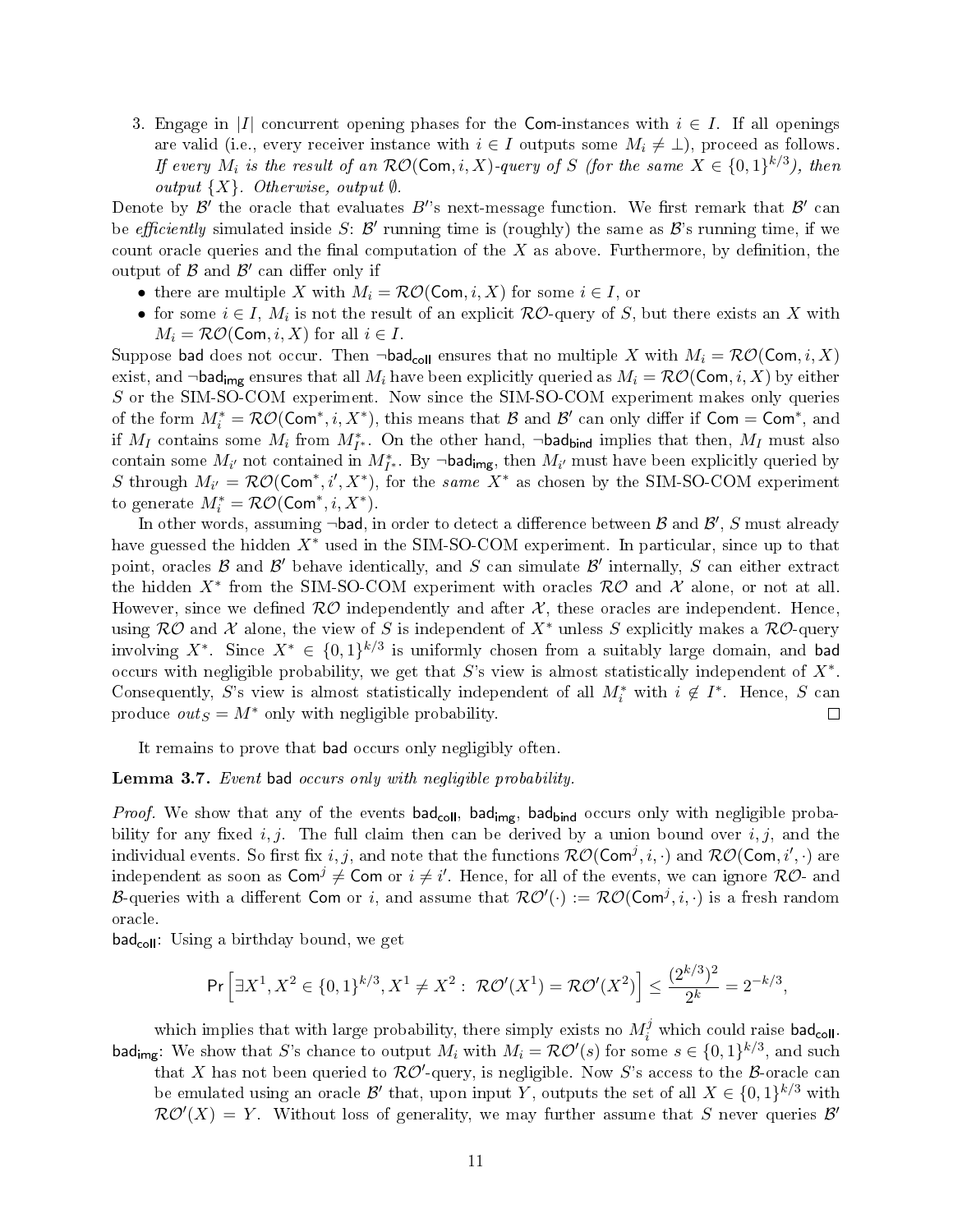with a Y which has been obtained through an explicit  $\mathcal{RO}'(X)$ -query. (Namely, unless bad<sub>coll</sub> occurs, which happens only with negligible probability,  $\mathcal{B}$ 's answer will then be  $\{X\}$ .)

Hence, whenever S receives an answer  $\neq \emptyset$  from  $\mathcal{B}',$  it has already succeeded in producing an  $M_i$  with  $\mathcal{RO}'(X) = M_i$  for some X, and without querying  $\mathcal{RO}'(X)$ . So without loss of generality, we can assume that  $S$  never queries  $\mathcal{B}',$  and hence only produces such an  $M_i$  using access to  $\mathcal{RO}$  and X alone. Clearly, X does not help S, since X and  $\mathcal{RO}$  are independent. But since the set of all Y for which  $\mathcal{RO}'(X) = Y$  for some  $X \in \{0,1\}^{k/3}$  is sparse in the set of all  $Y \in \{0,1\}^k$ , and S can only make a polynomial number of  $\mathcal{RO}$ -queries, S's success in producing such an  $M_i$  is negligible.

bad $_{\sf bind}$ : Let  $i^I$  be the (unique) index for which  $\mathcal{B}((h_i^j$  $\binom{j}{i}$ <sub>i</sub> $\in$ <sub>[i</sub> $I$ ]) outputs  $I^j$ . Without loss of generality, assume that S sets  $I^*$  after B first outputs  $I^j = \mathcal{B}((h_i^j))$  $\binom{j}{i}{}_{i\in[i^I]})$ . (Otherwise,  $I^j = I^*$  occurs only with probability  $1/|\mathcal{I}|$ , since  $I^j$  is chosen uniformly and then independent of  $I^*$ .) We can also assume that  $Com^j = Com^*$ , since otherwise bad<sub>bind</sub> cannot happen by definition. Hence, S first generates a commit transcript  $(h_i^j)$  $i^j_{i}$ <sub>i</sub> $\in$ <sub>[i<sup>I</sup></sup>]</sub>, then receives  $I^j$  and sends  $I^* = I^j$  to the SIM-SO-COM experiment, and only then receives messages  $M^*_{I^*}$ . To achieve bad<sub>bind</sub> in this situation, S must find a full transcript  $h^j$  such that  $M_I^j$  $I_{Ij}^{j} = M_{I^*}^*$ . In particular, there is an  $i \in I^j$  such that S opens the *i*-th commitment in  $h^j$  to a value  $M_i^*$  which S only sees after the transcript of the commit phase is fixed.

Hence, if S achieves bad<sub>bind</sub> with non-negligible probability, we can construct the following PPT machine A. A first simulates S to extract  $h = h^j$ , and then rewinds S back to the point before it received  $M^*_{I^*}$ . Restarting S with different messages  $M^*_{I^*}$  then yields a transcript  $h'$ that opens the same commitments as in  $h$  to different messages. This contradicts [Lemma 3.4.](#page-8-0)  $\Box$ 

Taking things together, this shows that  $\mathsf{Adv}^{\mathsf{sim-so}}_{\mathsf{Com}^*,\mathcal{M}^*,A,S,R}$  is overwhelming for the relation  $R(x, y) \Leftrightarrow x = y$ , the described A, and any PPT S. Hence Com<sup>\*</sup> is not SIM-SO-COM secure. It remains to argue that in the described computational world,  $\mathcal X$  still satisfies property  $\mathcal P$ .

#### Lemma 3.8.  $X$  satisfies  $P$ .

*Proof.* Assume a PPT adversary A on X's property P. Since X and P do not query B or  $\mathcal{RO}$ . A can do without external oracles  $R\mathcal{O}$  and  $\mathcal{B}$ , and use internal simulations of  $R\mathcal{O}$  and  $\mathcal{B}$  instead. Using lazy sampling for  $\mathcal{RO}$ , both simulations can even be made PPT. (This includes  $\mathcal{B}$ 's inversion of  $RO$ , since we simulate B and  $RO$  at the same time. We omit the details.)

So without loss of generality, we can assume that A only uses  $\mathcal{X}$ -queries when interacting with P. Since we assumed that P holds in the standard model (i.e., without any auxiliary oracles),  $A$ 's advantage  $\mathsf{Adv}_{\mathcal{P},\mathcal{X},A}^{\mathsf{prop}}$  must be negligible.  $\Box$ 

This concludes the proof of [Theorem 3.3.](#page-7-1)

 $\Box$ 

The following corollary provides an instantiation of [Theorem 3.3](#page-7-1) for a number of standard cryptographic primitives.

<span id="page-11-0"></span>Corollary 3.9 (Black-box impossibility of non-interactive or perfectly binding SIM-SO-COM). Assume n and  $\mathcal I$  as in [Theorem 3.3.](#page-7-1) Then no non-interactive or perfectly binding commitment scheme can be proven simulatable under selective openings via a ∀∃semi-black-box reduction to one or more of the following primitives: one-way functions, one-way permutations, trapdoor one-way permutations, IND-CCA secure public key encryption.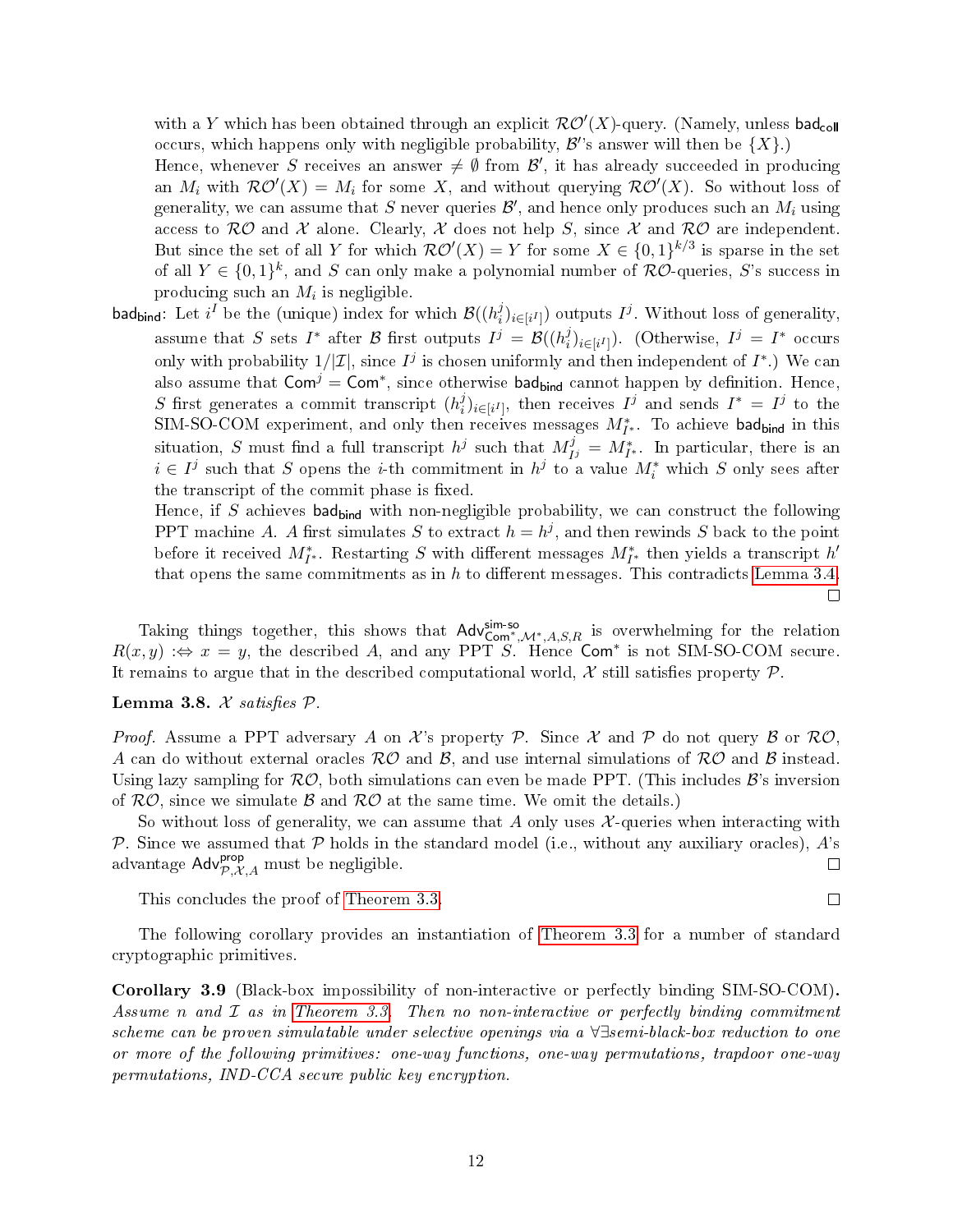The corollary is a special case of [Theorem 3.3.](#page-7-1) For instance, to show [Corollary 3.9](#page-11-0) for oneway permutations, one can use the example  $\mathcal X$  and  $\mathcal P$  from above:  $\mathcal X$  is a random permutation of  $\{0,1\}^k$ , and  $P$  models the one-way experiment with X. Clearly, X satisfies  $P$ , and so we can apply [Corollary 3.9.](#page-11-0) This yields impossibility of relativizing proofs for SIM-SO-COM security from one-way permutations. We get impossibility for ∀∃semi-black-box reductions since one-way permutations allow embedding, cf. Simon [\[29\]](#page-30-9), Reingold et al. [\[27\]](#page-30-8). The other cases are similar. Note that while it is generally not easy to even give a candidate for a cryptographic primitive in the standard model, it is easy to construct an idealized, say, encryption scheme in oracle form.

Generalizations. First, [Corollary 3.9](#page-11-0) constitutes merely an example instantiation of the much more general [Theorem 3.3.](#page-7-1) The proof also holds for a relaxation of SIM-SO-COM security considered by Dwork et al. [\[15,](#page-29-0) Definition 7.3], where adversary and simulator approximate a function of the message vector.

#### <span id="page-12-2"></span>3.2 Possibility using non-black-box techniques

Non-black-box techniques vs. interaction. [Theorem 3.3](#page-7-1) shows that SIM-SO-COM security cannot be achieved unless one uses non-black-box techniques or interaction. In this section, we will investigate the power of non-black-box techniques to achieve SIM-SO-COM security. As it turns out, for our purposes a concurrently composable zero-knowledge argument system is a suitable non-black-box tool.<sup>[4](#page-12-0)</sup> We stress that the use of this zero-knowledge argument makes our scheme necessarily interactive, and so actually circumvents [Theorem 3.3](#page-7-1) in two ways: by non-black-box techniques and by interaction. However, from a conceptual point of view, our scheme is "noninteractive up to the zero-knowledge argument." In particular, our proof does not use the fact that the zero-knowledge argument is interactive. (That is, if we used a concurrently composable noninteractive zero-knowledge argument in, say, the common reference string model, our proof would still work.)

The scheme. For our non-black-box scheme, we need an interactive argument system IP with perfect completeness and negligible soundness error, such that IP is zero-knowledge under concurrent composition. We also need a perfectly binding non-interactive commitment scheme Com<sup>b</sup>. Both these ingredients can be constructed from one-way permutations. To ease presentation, we only describe a *bit* commitment scheme, which is easily extended (along with the proof) to the multi-bit case.

**Scheme 3.10** (Non-black-box commitment scheme ZKCom). Let  $\mathsf{Com}^{\mathsf{b}} = (\mathsf{S}^{\mathsf{b}}, \mathsf{R}^{\mathsf{b}})$  be a perfectly binding non-interactive commitment scheme. Let  $IP = (P, V)$  be an interactive argument system for NP which enjoys perfect completeness, has negligible soundness error, and which is zero-knowledge under concurrent composition. Define ZKCom =  $(S^{ZK}, R^{ZK})$  for the following machines  $S^{ZK}$  and  $R^{ZK}$ .

- $\bullet~$  Commitment to bit  $b\colon$ 
	- 1.  $S^{ZK}$  computes  $(\text{com}^0, \text{dec}^0) \leftarrow S^{\mathsf{b}}(b)$  and  $(\text{com}^1, \text{dec}^1) \leftarrow S^{\mathsf{b}}(b)$ , and sends  $(\text{com}^0, \text{com}^1)$ to R<sup>ZK</sup>.
	- 2.  $S^{ZK}$  uses IP to prove to  $R^{ZK}$  that  $com^0$  and  $com^1$  commit to the same bit.<sup>[5](#page-12-1)</sup>

<span id="page-12-0"></span><sup>&</sup>lt;sup>4</sup>We require concurrent composability since the SIM-SO-COM definition considers multiple, concurrent sessions of the commitment scheme.

<span id="page-12-1"></span><sup>&</sup>lt;sup>5</sup>Formally, the corresponding language  $\mathcal L$  for IP considers statements  $x = (com^0, com^1)$  and witnesses  $w =$  $(de^{0}, dec^{1})$  such that  $\mathcal{R}(x, w)$  iff  $\mathsf{R}^{\mathsf{b}}(com^{0}, dec^{0}) = \mathsf{R}^{\mathsf{b}}(com^{1}, dec^{1}) \in \{0, 1\}.$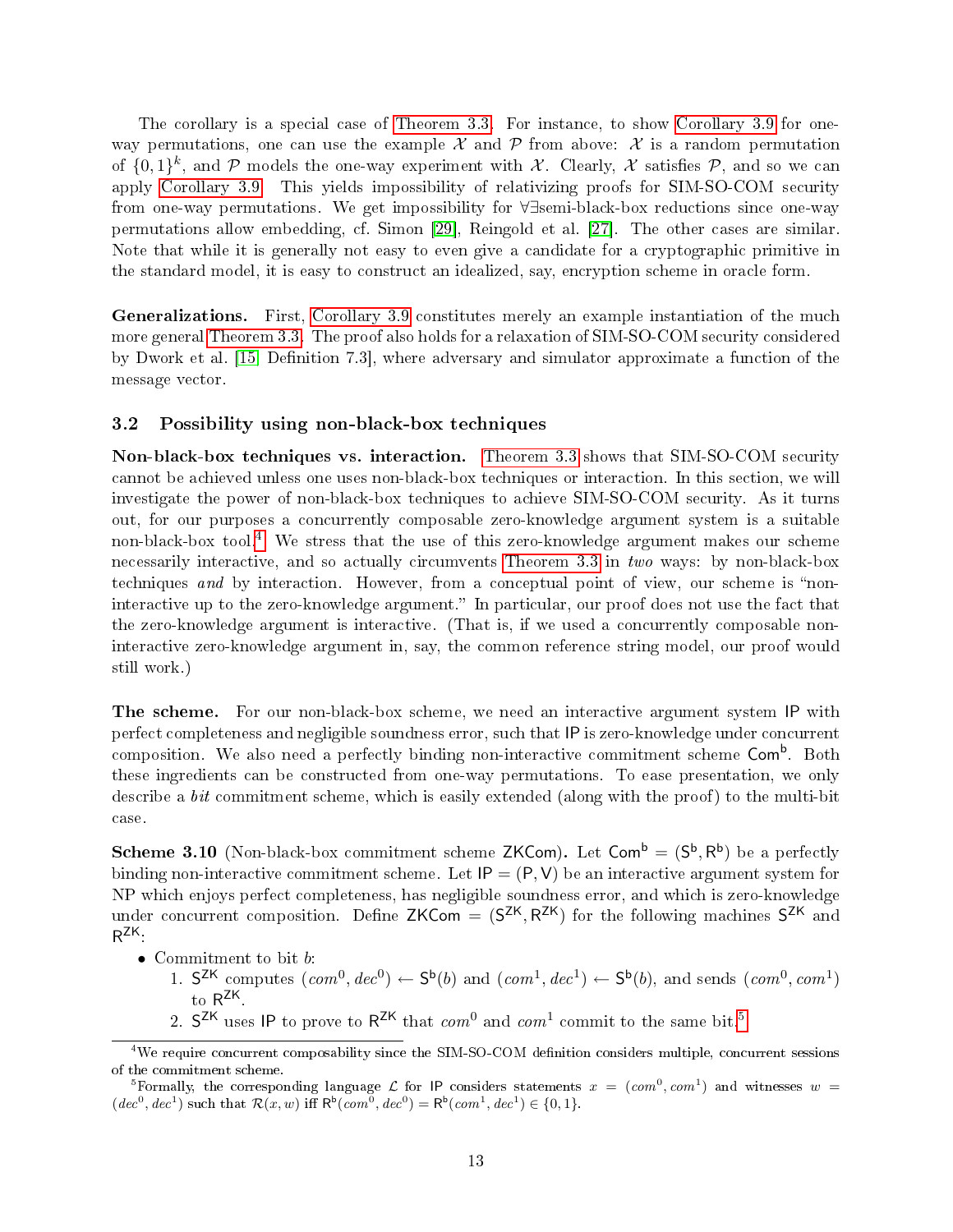• Opening:

1. S<sup>ZK</sup> uniformly chooses  $j \in \{0,1\}$  and sends  $(j, dec^j)$  to R<sup>ZK</sup>.

The security of ZKCom. It is straightforward to prove that ZKCom is a hiding and binding commitment scheme. (We stress, however, that Com<sup>b</sup>'s *perfect* binding property is needed to prove that ZKCom is binding; otherwise, the zero-knowledge argument may become meaningless.) More interestingly, we can also show that ZKCom is SIM-SO-COM secure:

<span id="page-13-0"></span>**Theorem 3.11** (non-black-box possibility of SIM-SO-COM). Fix any n and  $\mathcal I$  as in Definition 3.1. Then  $ZKCom$  is simulatable under selective openings in the sense of Definition 3.1.

*Proof.* Assume arbitrary  $n, \mathcal{I}, \mathcal{M}, R$ , and A as in Definition 3.1. We proceed in games.

Game 0 is the real SIM-SO-COM experiment  $Exp^{sim-so-real}_{ZKCom, \mathcal{M}, A, R}$  for ZKCom. Define the random variable  $out_0$  as the output of the experiment, so that

$$
\Pr\Big[\mathsf{Exp}^\mathsf{sim\text{-}so\text{-}real}_{\mathsf{ZKCom},{\mathcal M},A,R}=1\Big]=\Pr\big[\mathit{out}_0=1\big]\,.
$$

In Game 1, we interpret the first stage of the experiment as a verifier  $V^*$  in the sense of Definition 2.5. To this end, we constructively define random variables  $x_{i,k}, w_{i,k}, z_k^D, z_k^{V^*}$  $k^*$  as follows:

- 1. sample  $M = (M_i)_{i \in [n]} \in \{0, 1\}^n$  from  $\mathcal{M}$ ,
- 2. uniformly and independently choose *n* bits  $j_1, \ldots, j_n$ ,
- 3. for all  $i \in [n]$  and  $j \in \{0, 1\}$ , compute  $(com_i^j)$  $\overline{j}$ ,  $dec_i^j$ )  $\leftarrow$   $S^{\mathsf{b}}(M_i)$ ,

4. define  $x_{i,k} = (com_i^0, com_i^1), w_{i,k} = (dec_i^0, dec_i^1), z_k^{V^*} = \epsilon$  and  $z_k^D = (M, (j_i, dec_i^i)_{i \in [n]})$ .

Using this notation, the commitment stage of  $Exp^{sim}_{ZKCom, M, A, R}$  can be expressed as an interaction of *n* concurrent instances of prover P with a suitable verifier  $V^*$  as in Definition 2.5.<sup>[6](#page-13-1)</sup> Concretely, we define a verifier  $V^*$  that, on input  $(x_{i,k})_{i\in[n]} = (com_i^0, com_i^1)_{i\in[n]},$  internally simulates Expsim-so-real<br>Exp<sub>ZKCom,</sub> $M$ , A,R up to the point where A outputs I. The interactive arguments which show that  $com_i^0$  and  $com_i^1$  commit to the same bit are performed concurrently with  $(n$  instances of) a prover P that gets  $x_{i,k} = (com_i^0, com_i^1)$  and  $w_{i,k} = (dec_i^0, dec_i^1)$  as input. Finally,  $V^*$  outputs  $out_{V^*} = I$ , so that I will be part of the transcript  $T_{\mathsf{P},V^*} = \langle \mathsf{P}((x_{i,k}, w_{i,k})_{i \in [n]}) , V^*((x_{i,k})_{i \in [n]}, z_k^{\overline{V}^*}) \rangle$  $\binom{V^*}{k}$ .

We outsource the second stage of the attack into a suitable distinguisher  $D$ . Concretely, we define a machine  $D$  which, on input  $z_k^D = (M,(j_i,dec_i^{j_i})_{i\in[n]})$  and a transcript  $T_{\mathsf P,V^*}$  (which contains out<sub>V</sub><sup>\*</sup> = I), simulates out<sub>A</sub> ←  $A((j_i, dec_i^{j_i})_{i \in I})$  and outputs out<sub>1</sub> =  $R(M, out_A)$ .

This setting is merely a reformulation of  $Exp^{sim}_{ZKCom, M, A, R}$  as a concurrent zero-knowledge argument, so we have that

$$
Pr\left[out_1=1\right]=Pr\left[out_0=1\right].
$$

In Game 2, we use IP's concurrent zero-knowledge property. That is, Game 1 already specifies a PPT verifier  $V^*$  and a PPT distinguisher D, as well as random variables  $(x, w)$ ,  $z^{V^*}$ , and  $z^D$ , as in Definition 2.5. Hence our assumption on IP guarantees that there exists a PPT simulator  $S^*$  such that  $\mathsf{Adv}_{V^*,S^*,(x,w),D,z^{V^*,},z^D}^{ZK}$  is negligible. We substitute  $V^*$  (along with all instances of P) from Game 1 with that simulator  $S^*$  in Game 2. Note that now, the execution of Game 2 does not require  $w_{i,k} = (dec_i^0, dec_i^1)$  anymore, but instead only *one* opening  $dec_i^{j_i}$  for each argument session. If we let  $out_2$  denote D's output (on input  $z_k^D$  and  $out_{S^*}$ ) in this setting, we get that

$$
\Pr\left[out_1 = 1\right] - \Pr\left[out_2 = 1\right] = \mathsf{Adv}_{V^*,S^*,(x,w),D,z^{V^*,}z^D}^{\mathsf{CK}}
$$

<span id="page-13-1"></span><sup>&</sup>lt;sup>6</sup>Note that Definition 2.5 trivially implies security for all *distributions* on  $(x, w)$ ,  $z^{V^*}$  and  $z^D$ . Also recall that Definition 2.5 models two different auxiliary inputs  $z^{V^*}$  (for  $V^*$  and  $S^*$ ) and  $z^{D'}$  (for D). We emphasize again that this is without loss of generality, cf. the discussion after Definition 2.4.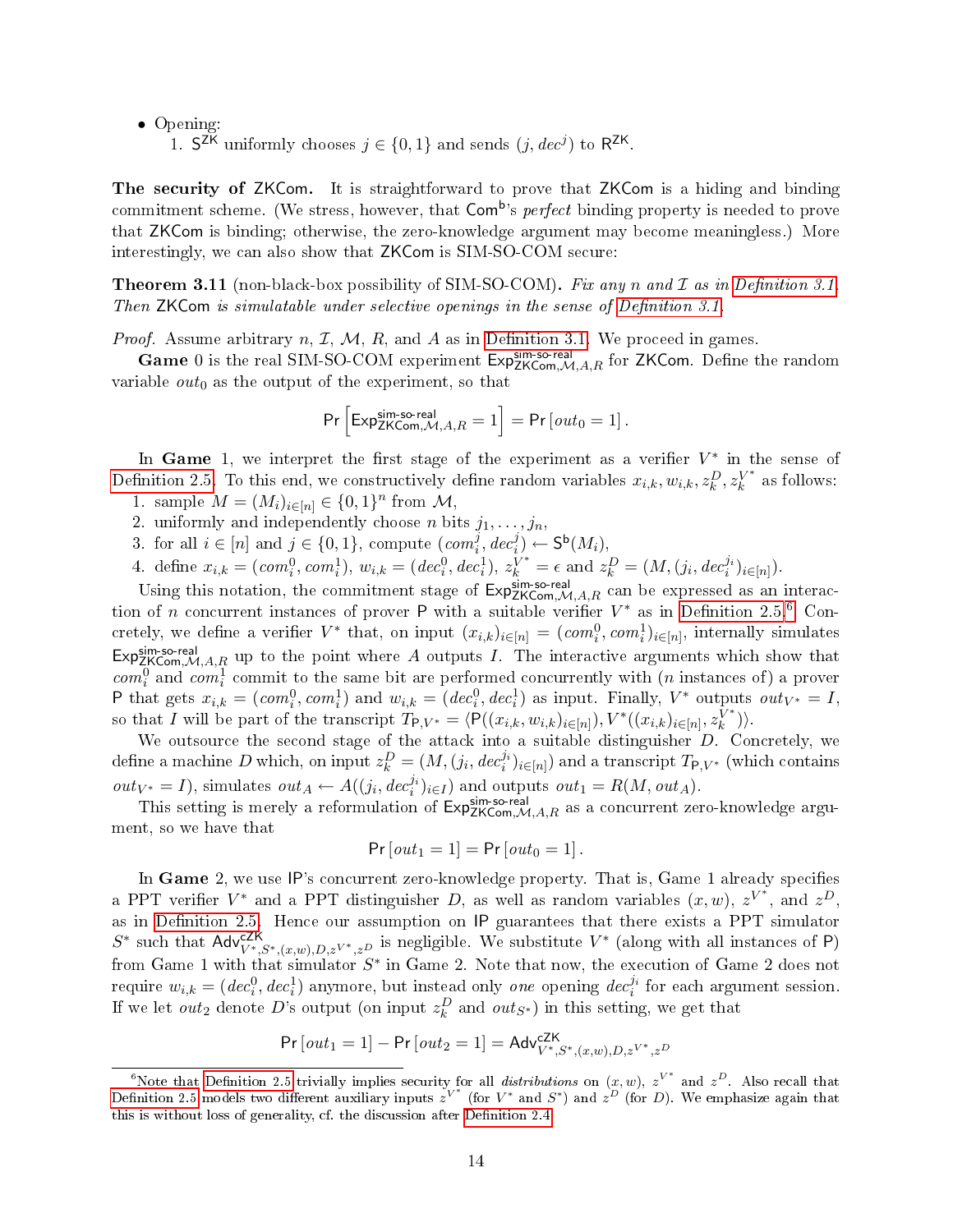is negligible.

In Game 3, we use Com<sup>b</sup>'s hiding property. Namely, we now change the generation of the  $x_{i,k} = (com_i^0, com_i^1)$ . While we still generate  $com_i^{j_i}$  as a commitment to  $M_i$ , we now define  $com_i^{1-j_i}$ as a commitment to  $1-M_i,$  so that  $com_i^0$  and  $com_i^1$  are commitments to  $\mathit{different}$  bits. Since  $\mathit{dec}_i^{1-j_i}$ is never used in Game 2, this does not result in a detectable change in D's output. Concretely, we have that

$$
Pr[out_3 = 1] - Pr[out_2 = 1] = Adv^{hiding}_{Comb,A'}
$$

for a suitable adversary  $A'$  on  $\mathsf{Com}^\mathsf{b}$ 's hiding property, so that  $\mathsf{Pr}\left[out_3 = 1\right] - \mathsf{Pr}\left[out_2 = 1\right]$  is negligible.

To construct Game 4, observe that in Game 3, distinguisher D only needs the openings  $dec_i^{j_i}$ for  $i \in I$  from its input  $z_k^D = (M, (dec_i^{j_i})_{i \in [n]})$ . We can exploit this fact as follows. We now generate the commitments  $x_{i,k} = (com_i^0, com_i^1)$  and openings  $dec_i^{j_i}$ , as well as the  $j_i \in \{0,1\}$ slightly differently. Concretely, for each message bit  $M_i$ , we first choose a random bit  $b_i$  and compute  $(com_i^0, dec_i^0) \leftarrow S^b(b_i)$  and  $(com_i^1, dec_i^1) \leftarrow S^b(1-b_i)$ . This modification does not change  $S^*$ 's view. When D requires an opening  $dec_i^{j_i}$  (for  $i \in I$ ), we define  $j_i = b_i \oplus M_i$ , so that  $dec_i^{j_i}$  opens the "right" message  $M_i$ . This does not change the view of  $S^*$  or D, so that we have

$$
\Pr\left[out_4=1\right]=\Pr\left[out_3=1\right].
$$

The crucial conceptual difference to Game  $3$  is that now the execution of  $D$  requires only knowledge about the message parts  $(M_i)_{i\in I}$  selected by  $S^*$  and not the full message vector  $M$ .

We can now reformulate Game 4 as an ideal SIM-SO-COM experiment. First, we define a simulator S as follows: first, S prepares bits  $b_i$  and commitments  $(com_0^i, com_1^i)$  as in Game 4 and then runs an internal simulation of  $S^*$  on these commitments. Upon obtaining I from  $S^*$ , S outputs I. Then, upon input  $(M_i)_{i\in I}$ , S runs an internal simulation of A on input  $(j_i,dec_i^{j_i})_{i\in I}$ for  $j_i = b_i \oplus M_i$  as in Game 4. Finally, S outputs  $out_S = out_A$ . By construction, the ideal SIM-SO-COM experiment  $Exp_{M,S,R}^{\text{sim-so-ideal}}$  with this S is only a reformulation of Game 4, so that

$$
\Pr\left[\text{Exp}^{\text{sim-so-ideal}}_{\mathcal{M},S,R}=1\right]=\Pr\left[out_4=1\right].
$$

Putting things together, we get that

$$
\mathsf{Adv}^{\mathsf{sim-so}}_{\mathsf{ZKCom},\mathcal{M},A,S,R} = \mathsf{Pr}\left[ \mathsf{Exp}^{\mathsf{sim-so}\text{-}\mathsf{real}}_{\mathsf{ZKCom},\mathcal{M},A,R} = 1 \right] - \mathsf{Pr}\left[ \mathsf{Exp}^{\mathsf{sim-so}\text{-}\mathsf{ideal}}_{\mathcal{M},S,R} = 1 \right]
$$

 $\Box$ 

is negligible, which proves the theorem.

Where is the non-black-box component? Interestingly, the used zero-knowledge argument system IP itself can well be black-box zero-knowledge (where black-box zero-knowledge means that the simulator  $S^*$  from Definition 2.5 has only black-box access to the next-message function of  $V^*$ ). The essential fact that allows us to circumvent our negative result [Theorem 3.3](#page-7-1) is the way we employ IP. Namely, ZKCom uses IP to prove a statement about two given commitments  $(\text{com}^0, \text{com}^1)$ . This proof (or, rather, argument) uses an explicit and non-black-box description of the employed commitment scheme  $\mathsf{Com}^\mathsf{b}$ . It is this argument that cannot even be expressed when  $\mathsf{Com}^\mathsf{b}$  makes use of, say, a one-way function given in oracle form.

Generalizations. First, ZKCom can be straightforwardly extended to a multi-bit commitment scheme, e.g., by running several sessions of ZKCom in parallel. Second, ZKCom is SIM-SO-COM secure also against adversaries with auxiliary input z: our proof holds literally, where of course we also require security of  $\mathsf{Com}^\mathsf{b}$  against non-uniform adversaries.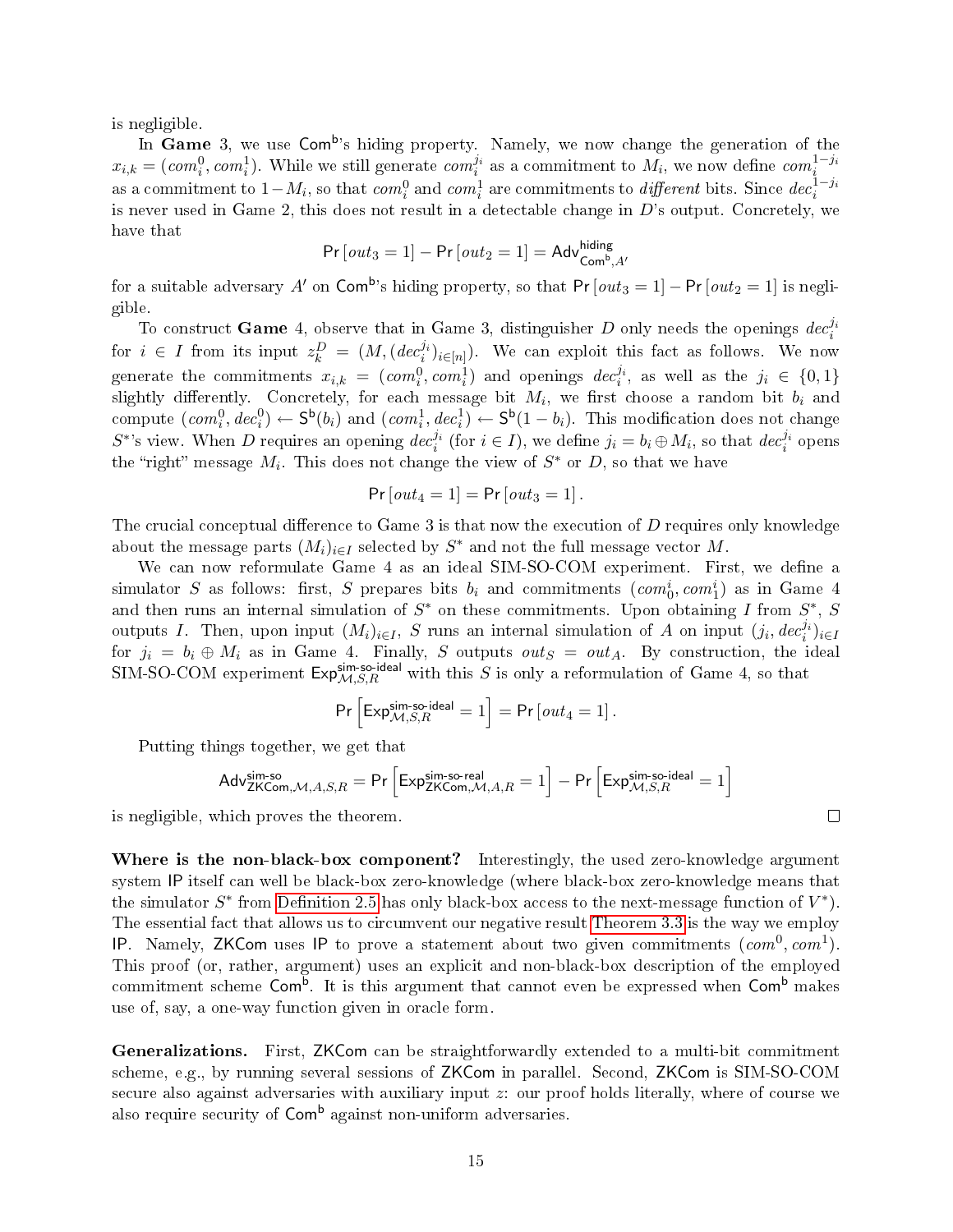### <span id="page-15-0"></span>4 An indistinguishability-based definition

<span id="page-15-1"></span>Motivated by the impossibility result from the previous section, we relax Definition 3.1 as follows:

**Definition 4.1** (Indistinguishable under selective openings/IND-SO-COM). Let  $n = n(k) > 0$  be polynomially bounded, and let  $\mathcal{I} = (\mathcal{I}_n)_n$  be a family of sets such that each  $\mathcal{I}_n$  is a set of subsets of [n]. A commitment scheme  $Com = (S, R)$  is indistinguishable under selective openings (short IND-SO-COM secure) iff for every PPT n-message distribution  $M$ , and every PPT adversary  $A$ , by [n]. A commument scheme Com =  $(S, K)$  is 1<br>
IND-SO-COM secure) iff for every PPT n-messo<br>
we have that Adv<sup>ind-so</sup><br>
Adv<sup>ind-so</sup><br>
Adv<sub>Com</sub>,M,A := Pr  $\left[Exp_{\text{Com}}^{\text{ind-so}}\right]$ 

$$
A \text{dv}_{\text{Com},\mathcal{M},A}^{\text{ind-so.} \text{regular}} := \Pr \left[ \text{Exp}_{\text{Com},\mathcal{M},A}^{\text{ind-so-real}} = 1 \right] - \Pr \left[ \text{Exp}_{\text{Com},\mathcal{M},A}^{\text{ind-so-ideal}} = 1 \right],
$$

 $A^{AVCom, M, A}$  :  $\blacksquare$ <br>where  $Exp_{Com, M, A}^{Ind-so-real}$  proceeds as follows:

1. sample messages  $M = (M_i)_{i \in [n]} \leftarrow \mathcal{M},$ 

2. let  $A$ (receive) interact concurrently with n instances  $(S_i(\text{commit}, M_i))_{i \in [n]}$  of S,

3. let  $I \in \mathcal{I}$  be A's output after interacting with the  $\mathsf{S}_i$ ,

- 4. let A(open) interact concurrently with the |I| instances  $(S_i(\text{open}))_{i\in I}$  of S,
- 5. send the full message vector M to A,
- 6. output  $A$ 's final output  $b$ .

5. sena the full message vector  $M$  to  $A$ ,<br>
6. output  $A$ 's final output  $b$ .<br>
On the other hand,  $Exp_{Com, \mathcal{M}, A}^{ind-so-ideal}$  proceeds as follows:

- 1. sample messages  $M = (M_i)_{i \in [n]} \leftarrow \mathcal{M},$
- 2. let A(receive) interact concurrently with n instances  $(S_i(\text{commit}, M_i))_{i \in [n]}$  of S,
- 3. let  $I \in \mathcal{I}$  be A's output after interacting with the  $\mathsf{S}_i$ ,
- 4. let A(open) interact concurrently with the |I| instances  $(S_i(\text{open}))_{i\in I}$  of S,
- 5. sample  $M' \leftarrow M \mid M_I$ , i.e., sample a fresh message vector M' from M with  $M'_I = M_I$ ,
- 6. send the full vector  $M'$  to  $S$ ,
- $\gamma$  output A's final output b.

On the conditioned distribution  $\mathcal{M} \mid M_I$ . We stress that, depending on  $\mathcal{M}$ , it may be computationally hard to sample  $M' \leftarrow M | M_I$ , even if (the unconditioned) M is PPT. This might seem strange at first and inconvenient when *applying* the definition in some larger reduction proof. However, there simply seems to be no other way to capture indistinguishability, since the set of opened commitments depends on the commitments themselves. In particular, in general we cannot predict which commitments the adversary wants opened, and then, say, substitute the not-to-be-opened commitments with random commitments. What we chose to do instead is to give the adversary either the full message vector, or an independent message vector which "could be" the full message vector, given the opened commitments. We believe that this is the canonical way to capture secrecy of the unopened commitments under selective openings. We should also stress that it is this definition that turns out to be useful in the context of interactive argument systems, see [Section 6.](#page-24-0)

The relation between SIM-SO-COM and IND-SO-COM security. Unfortunately, we (currently) cannot prove that SIM-SO-COM security implies IND-SO-COM security (although this seems plausible, since usually simulation-based denitions imply their indistinguishability-based counterparts). Technically, the reason why we are unable to prove an implication is the conditioned distribution  $\mathcal{M}$  |  $M_I$  in the ideal IND-SO-COM experiment, which cannot be sampled from during an (efficient) reduction.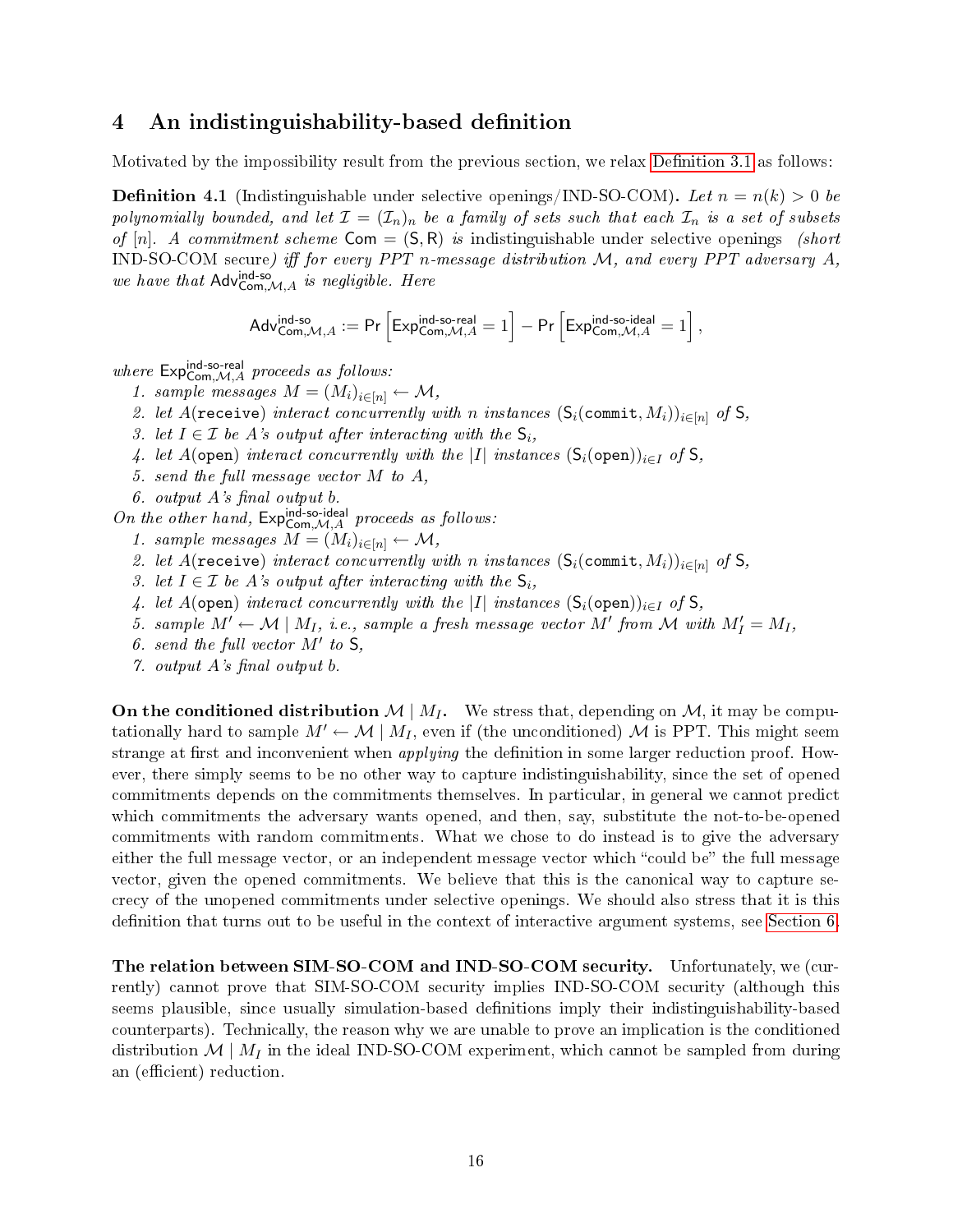**A relaxation.** Alternatively, we could let the adversary predict a predicate  $\pi$  of the whole message vector, and consider him successful if  $Pr[b = \pi(M)]$  and  $Pr[b = \pi(M')]$  for the alternative message vector  $M' \leftarrow M | M_I$  differ non-negligibly. We stress that our upcoming negative result (as well as the application in [Section 6\)](#page-24-0) also applies to this relaxed notion.

#### 4.1 Impossibility from black-box reductions

<span id="page-16-2"></span>Theorem 4.2 (Black-box impossibility of perfectly binding IND-SO-COM, most general formulation). Let  $n = n(k) = 2k$ , and let  $\mathcal{I} = (\mathcal{I}_n)_n$  with  $\mathcal{I}_n = \{I \subseteq [n] : |I| = n/2\}$  be the family of all  $n/2$ -sized subsets of  $[n]$ . Let X be an oracle that satisfies property P even in presence of an EXPSPACE-oracle. We also demand that  $\mathcal X$  is computable in EXPSPACE.<sup>[7](#page-16-0)</sup> Then, there exists a set of oracles relative to which  $\mathcal X$  still satisfies  $\mathcal P$ , but no perfectly binding commitment scheme is indistinguishable under selective openings.

*Proof.* Let  $\mathbb{E} = \{0,1\}^k$  and  $\varepsilon := .01$ . Let  $\mathcal{EXPSPACE}$  be an EXPSPACE-oracle. We stress that  $EXPSPACE$  can be used to perform inefficient computations, but  $EXPSPACE$  itself never makes oracle queries (e.g., to X or the oracles  $R\mathcal{O}$  and B presented below). Let  $R\mathcal{O}$  be a random function from  $\mathbb{E}^{n/2+1}$  to  $\mathbb{E}^n$ . We write  $M \in \mathcal{RO}$  when  $M \in \mathbb{E}^n$  lies in the range of  $\mathcal{RO}$ . For  $M, M' \in \mathbb{E}^n$ and  $\epsilon > 0$ , we write  $M \equiv_{\varepsilon} M'$  iff M and M' coincide in at least  $\lceil (1 - \varepsilon)n \rceil$  components (i.e., iff there exists  $R \subseteq [n]$ ,  $|R| \ge [(1 - \varepsilon)n]$ , with  $M_R = M_R'$ ). To construct our last oracle  $\mathcal{B}$ , let  $B$  be the machine that proceeds as follows.

- 1. Upon receiving Com as input, check that Com describes a perfectly binding (but not necessarily hiding) commitment scheme (see the discussion after the description of  $\mathcal{B}$ ). If not, reject with output  $\perp$ . If yes, concurrently receive n Com-commitments, indexed by  $i \in [n]$ .
- 2. When all commitments are received, output a uniformly chosen  $I \in \mathcal{I}$ .
- 3. Engage in |I| concurrent opening phases for the Com-instances with  $i \in I$ . If all openings are valid (i.e., every Com-receiver instance with  $i \in I$  outputs some  $M_i \neq \bot$ ), then extract the whole message vector  $M = (M_i)_{i \in [n]} \in \mathbb{E}^n$  from the commitments (this is possible uniquely since Com is perfectly binding). Output the set of all  $M' \in \mathcal{RO}$  with  $M'_I = M_I$  and  $M' \equiv_{\varepsilon} M$ .

We should comment on  $B$ 's check whether Com is perfectly binding. We want that, for all possible values of  $\mathcal{RO}$  and states of  $\mathcal{X}$ , and for all syntactically allowed commitments, there is at most one message  $M_i$  to which a commitment can be opened in the sense of Com. Note that by assumption about X, this condition can be checked using  $\mathcal{EXPSPACE}$ . Concretely, we let  $\mathcal{EXPSPACE}$  iterate internally over all possible internal states of  $\mathcal X$  and  $\mathcal B$ , and over all possible random tapes of an honest verifier.  $\mathcal{EXPSPACE}$  then checks whether a syntactically possible commitment along with two openings to different messages exists. Note that we completely ignore whether or not Com is hiding.

Again, we cannot use B directly, since B is stateful, and black-box separations require stateless oracles. So let  $\beta$  be the oracle that evaluates B's next-message function, suitably padded as in the proof of [Theorem 3.3.](#page-7-1) We note that, similarly to [Lemma 3.4,](#page-8-0) we can derive that the perfect binding property of a perfectly binding commitment scheme is preserved by the rewindable formalization in  $\beta$ . In particular, (the transcript of) a commitment phase uniquely determines the only possible opening message.

<span id="page-16-1"></span>**Lemma 4.3.** Let  $Com^*$  be a perfectly binding commitment scheme (that may use all of the described oracles in its algorithms). Then, Com<sup>\*</sup> is not indistinguishable under selective openings.

<span id="page-16-0"></span> $^7$ Examples of such  $\mathcal X$  are random oracles or ideal ciphers. It will become clearer how we use the EXPSPACE requirement in the proof.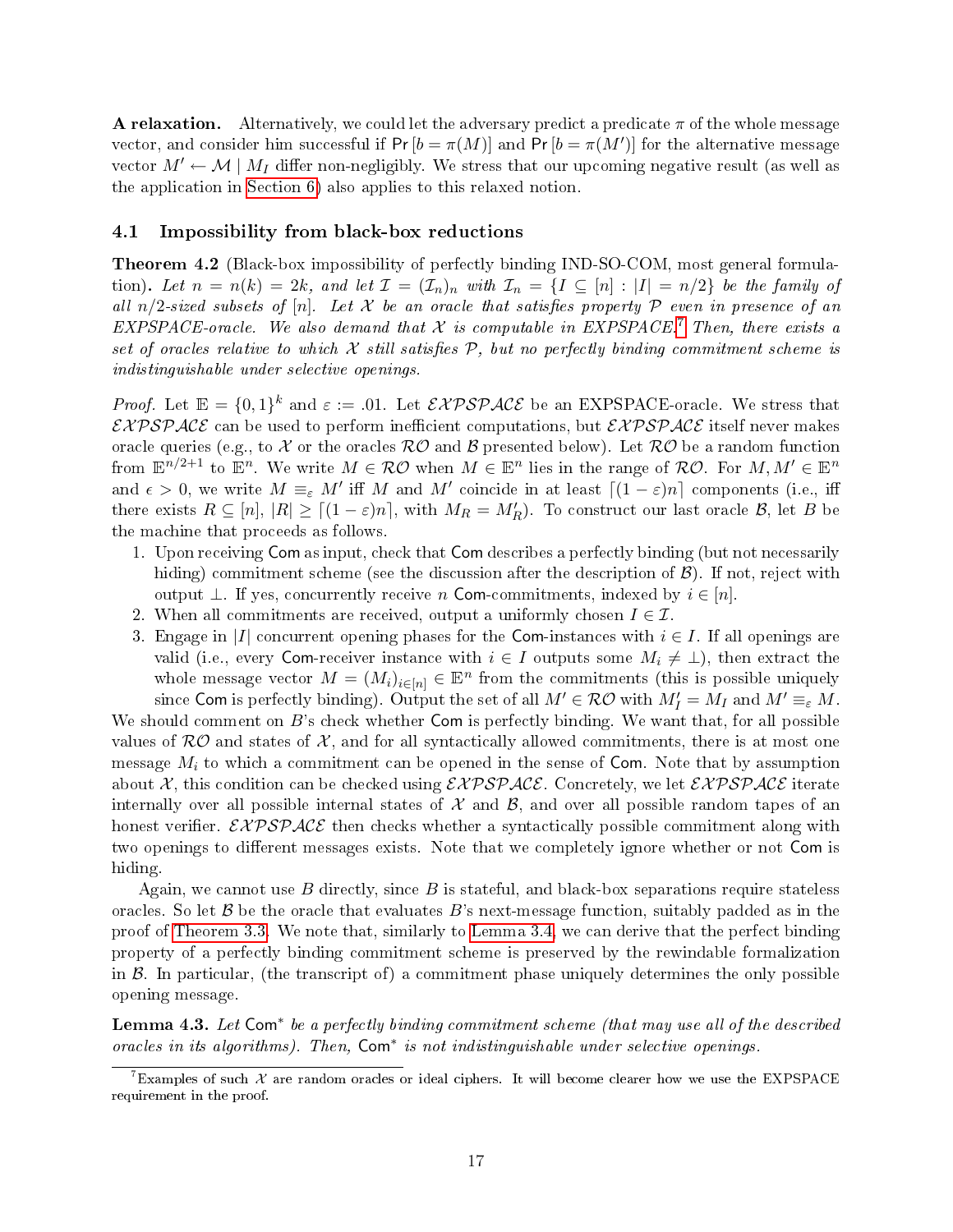*Proof.* Consider the *n*-message distribution  $\mathcal{M}^*$  that samples random elements in the range of  $\mathcal{RO}$ . (I.e.,  $\mathcal{M}^*$  outputs  $\mathcal{RO}(X)$  for a uniformly sampled  $X \in \mathbb{E}^{n/2+1}$ .) Consider the following adversary A that relays between the real or ideal IND-SO-COM experiment and oracle  $\beta$ . (Again, we silently assume that A prefixes queries to  $\mathcal B$  with the respective message history.)

- 1. Initially, send  $Com^*$  to  $B$ .
- 2. Relay the *n* commitments from the IND-SO-COM experiment to  $\beta$ .
- 3. Upon receiving  $I^* \in \mathcal{I}$  from  $\mathcal{B}$ , send  $I^*$  to the IND-SO-COM experiment.
- 4. Upon receiving  $|I^*|$  openings from the experiment, relay these openings to  $\mathcal{B}$ .
- 5. Upon receiving a challenge message  $M$  from the experiment, and a set  $S \subseteq \mathbb{E}^n$  from  $\mathcal{B}$ , output  $out_A = 1$  iff  $S = \{M\}.$

First, we claim that the probability for  $S = \{M^*\}\$ is overwhelming, where  $M^*$  denotes the message vector sampled by the IND-SO-COM experiment. By construction of  $\mathcal{B}$ , we have  $M^* \in S$ . Furthermore, for any  $M' \in S$ , it must hold that  $M' \equiv_{\varepsilon} M^*$ . But for any distinct  $X^1, X^2 \in \mathbb{E}^{n/2+1}$ , we have that  $\mathcal{RO}(X^1) \equiv_{\varepsilon} \mathcal{RO}(X^2)$  with probability  $\binom{n}{\lceil n \rceil}$  $\binom{n}{(1-\varepsilon)n}$ / $|\mathbb{E}|^{[(1-\varepsilon)n]}$ . A union bound over all  $M' \in \mathcal{RO}$  shows that the probability that there exists an  $M' \in S$ ,  $M' \neq M^*$  is negligible. Hence  $S = \{M^*\}\$  with overwhelming probability.

Thus, A outputs 1 in the real IND-SO-COM experiment with overwhelming probability, since then  $M = M^*$ . However, in the ideal IND-SO-COM experiment,  $M \neq M^*$  with overwhelming probability (since for uniformly chosen  $M^* \in \mathcal{RO}$ , the expected number of  $M \in \mathcal{RO}$  with  $M_I = M_I^*$ is about  $|\mathbb{E}| = 2^k$ ). Consequently, A outputs 1 in the ideal IND-SO-COM experiment only with negligible probability. We get that  $Adv_{Com^*,\mathcal{M}^*,A}^{\text{ind-so}}$  is overwhelming, which proves the lemma.  $\Box$ 

#### <span id="page-17-1"></span>Lemma 4.4.  $X$  satisfies  $P$ .

*Proof.* Consider a PPT adversary A on X's property P. Note that A may use  $\mathcal{RO}, \mathcal{B}$ , and  $\mathcal{EXPSPACE}$  freely. We proceed in games to show that  $\mathsf{Adv}_{\mathcal{P},\mathcal{X},A}^{\text{prop}}$  is negligible.

Let Game 0 by the original security experiment in which A attacks  $\mathcal{X}$ 's property  $\mathcal{P}$ . We say that a B-query is a *commit query* (resp. *open query*) if it finishes the commitment (resp. opening) phase in the corresponding interaction with B, such that B responds with an  $I \in \mathcal{I}$  (resp. a set of  $M' \in \mathcal{RO}$ . Without loss of generality, we may assume that A never makes commit queries twice. and always makes precisely  $p(k)$  open queries for a fixed polynomial p. We also assume that for any of A's open queries, A made a corresponding commit query first.<sup>[8](#page-17-0)</sup> Let  $out_0$  denote P's output in Game 0. By definition, we have

$$
\Pr\left[\text{out}_0 = 1\right] - 1/2 = \mathsf{Adv}_{\mathcal{P},\mathcal{X},A}^{\text{prop}}.
$$

In  $\bf{Game}$   $i$   $(\bf{for}$   $0 < i \leq p(k)),$  we use an oracle  $\mathcal{B}_i$  instead of oracle  $\mathcal{B}.$  Here,  $\mathcal{B}_i$  behaves like  $\mathcal{B},$ except that  $\mathcal{B}_i$  answers each of A's first i opening queries as follows. Here,  $M_I = (M_I)_{i \in I}$  denotes the opened messages, as before.

• If all openings are valid, then return the set of all  $M' \in \mathcal{RO}$  which have been explicitly

obtained through  $R\mathcal{O}$ -queries by A (or  $\mathcal{B}_i$ , in the role of a receiver), and for which  $M'_I = M_I$ . We stress that oracle  $\mathcal{B}_i$  does not break a commitment or use internal access to  $\mathcal{RO}$  until the  $(i+1)$ th open query. Let  $\mathit{out}_i$  denote  $\mathcal P$ 's output in Game  $i.$  To show that  $\mathit{out}_i$  is not significantly affected by our changes, fix an i. Let h denote A's i-th open query in Game i. Let  $S = \mathcal{B}_i(h)$  denote the answer A gets in Game i, and let  $S' = \mathcal{B}_{i-1}(h)$  denote the answer that A would have received in

<span id="page-17-0"></span><sup>&</sup>lt;sup>8</sup>In order to violate this assumption, A would have to guess an  $I \in \mathcal{I}$  as chosen by  $\mathcal B$  upon the corresponding commit query. Since  $|\mathcal{I}|$  is large, we ignore this possibility.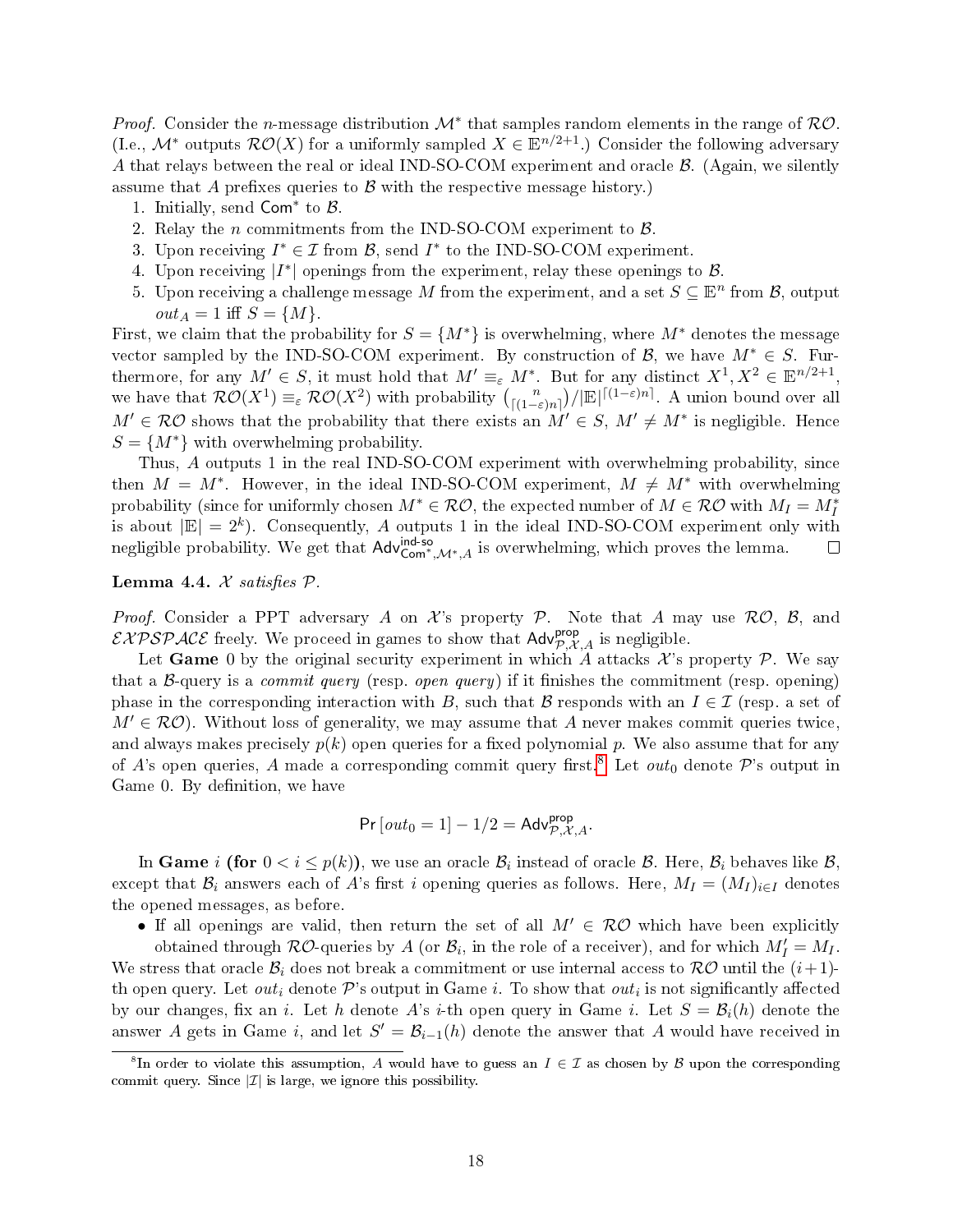Game  $i-1$ . We show in [Lemma 4.5](#page-18-0) below that  $S = S'$  except with probability asymptotically smaller than  $2^{-3\varepsilon k},$  so that

$$
Pr\left[out_i = 1\right] - Pr\left[out_{i-1} = 1\right] \le 2^{-(\varepsilon/2)k}
$$

for sufficiently large k and all  $i \in [p(k)]$ .

Observe that in Game  $p(k)$ ,  $\mathcal{B}_{p(k)}$  and  $\mathcal{RO}$  can both be simulated efficiently inside A. Indeed,  $\mathcal{B}_{p(k)}$  only needs knowledge about A's RO-queries, as well as access to  $\mathcal{EXPSPACE}$  to check whether a given commitment scheme is perfectly binding. Hence,

$$
\mathsf{Adv}_{\mathcal{P},\mathcal{X},A'}^{\mathsf{prop}} = \mathsf{Pr}\left[\mathit{out}_{p(k)} = 1\right] - 1/2
$$

for a suitable PPT adversary  $A'$  that internally simulates  $A,$   $\mathcal{RO},$  and  $\mathcal{B}_{p(k)},$  and only needs access to  $\mathcal{EXPSPACE}$ . By assumption about  $\mathcal{X}$ , Adv $_{\mathcal{P},\mathcal{X},A'}^{prop}$  is negligible, and hence so must be Adv $_{\mathcal{P},\mathcal{X},A}^{prop}$ .  $\Box$ 

It remains to prove that, in the situation of [Lemma 4.4,](#page-17-1)  $S = S'$  with high probability.

<span id="page-18-0"></span>**Lemma 4.5.** In the situation of [Lemma 4.4,](#page-17-1)  $Pr[S \neq S'] \leq 2^{-(\epsilon/2)k}$  for sufficiently large k.

Combining [Lemma 4.6,](#page-18-1) [4.7,](#page-18-2) [4.8,](#page-18-3) and [4.9](#page-20-0) below shows [Lemma 4.5.](#page-18-0)

<span id="page-18-1"></span>**Lemma 4.6.** In the situation of [Lemma 4.4,](#page-17-1)  $|S| \leq 1$  except with probability at most  $q(k)2^{-k}$  for some polynomial q.

*Proof.* We interpret the whole Game i (including A, P, X,  $\mathcal{B}_i$ , and  $\mathcal{EXPSPACE}$ ) as a machine A' interacting with  $R\mathcal{O}$ . Note that A' may be computationally unbounded, but only makes a polynomial number of  $R\mathcal{O}$ -queries, at least until A's *i*-th open query. Let  $Q_{R\mathcal{O}}$  denote the set of  $\mathcal{RO}$ -queries of A'. Now  $|S| > 1$  implies that there are  $X^1, X^2 \in Q_{\mathcal{RO}}$  with  $X^1 \neq X^2$ , such that  $\mathcal{RO}(X^1), \mathcal{RO}(X^2) \in S$ , and so  $\mathcal{RO}(X^1)_I = \mathcal{RO}(X^2)_I$ . However, the statistical properties of  $\mathcal{RO}$ imply that for any  $X^1, X^2 \in Q_{\mathcal{RO}}, \mathcal{RO}(X^1)$  and  $\mathcal{RO}(X^2)$  match in at least one component with probability at most  $n2^{-k}$ . A union bound over all such pairs shows the claim.  $\Box$ 

<span id="page-18-2"></span>**Lemma 4.7.** In the situation of [Lemma 4.4,](#page-17-1)  $|S'| \leq 1$  except with probability at most  $q(k)2^{-k}$  for some polynomial q.

*Proof.* As in [Lemma 4.6,](#page-18-1) we interpret Game i as a machine A' interacting with  $R\mathcal{O}$ . Again, let  $Q_{\mathcal{RO}}$  denote the set of  $\mathcal{RO}$ -queries of A'. Now let X be the set of all  $X \in \mathbb{E}^{n/2+1} \setminus Q_{\mathcal{RO}}$  with  $\mathcal{RO}(X)_I = M_I$ . Using, e.g., Chebyshev's inequality, we get  $|X| < 2|E|$ , except with probability at most  $2^{-k}$ . Furthermore,  $Q_{\mathcal{RO}}$  contains at most one query  $X$  with  $\mathcal{RO}(X)_{I} = M_{I}$  except with probability at most  $q_1(k)2^{-k}$  for some polynomial  $q_1$  (with similar reasoning as in [Lemma 4.6\)](#page-18-1). Let  $\mathbb{X}' := \mathbb{X} \cup \{X\}$  for that  $X \in Q_{\mathcal{RO}}$ , or  $\mathbb{X}' := \mathbb{X}$  if no such X exists. By the preceding discussion,  $|\mathbb{X}'| \leq 2\mathbb{E}$  except with probability  $(q_1(k) + 1)2^{-k}$ .

Now  $|S'| > 1$  implies that  $X^1, X^2 \in \mathbb{X}'$  exist, such that  $X^1 \neq X^2$  but  $\mathcal{RO}(X^1) \equiv_{\varepsilon} M \equiv_{\varepsilon}$  $\mathcal{RO}(X^2)$ , and so  $\mathcal{RO}(X^1) \equiv_{2\varepsilon} \mathcal{RO}(X^2)$ . Observe that the values  $\mathcal{RO}(X)$  for  $X \in \mathbb{X}'$  are independent, conditioned only on  $\mathcal{RO}(X)_I = M_I$ . For any fixed  $X^1, X^2 \in \mathbb{X}'$  with  $X^1 \neq X^2$ , the probability that  $\mathcal{RO}(X^1) \equiv_{2\varepsilon} \mathcal{RO}(X^2)$  is  $\binom{n/2}{\lceil(1/2-2\varepsilon)n\rceil}/|\mathbb{E}|^{\lceil(1/2-2\varepsilon)n\rceil}$ , which is less than  $2^{-3k-2}$  for sufficiently large k. Assuming that  $|\mathbb{X}'|\leq 2|\mathbb{E}|=2^{k+1},$  a union bound yields that no such  $X^1,X^2$ exist, and hence  $|S'| \leq 1$ , except with probability  $2^{-k}$ . Summing up shows the claim.  $\Box$ 

<span id="page-18-3"></span>**Lemma 4.8.** In the situation of [Lemma 4.4,](#page-17-1)  $S = \emptyset$  but  $|S'| = 1$  with probability at most  $q(k)2^{-k/2}$ for some polynomial q.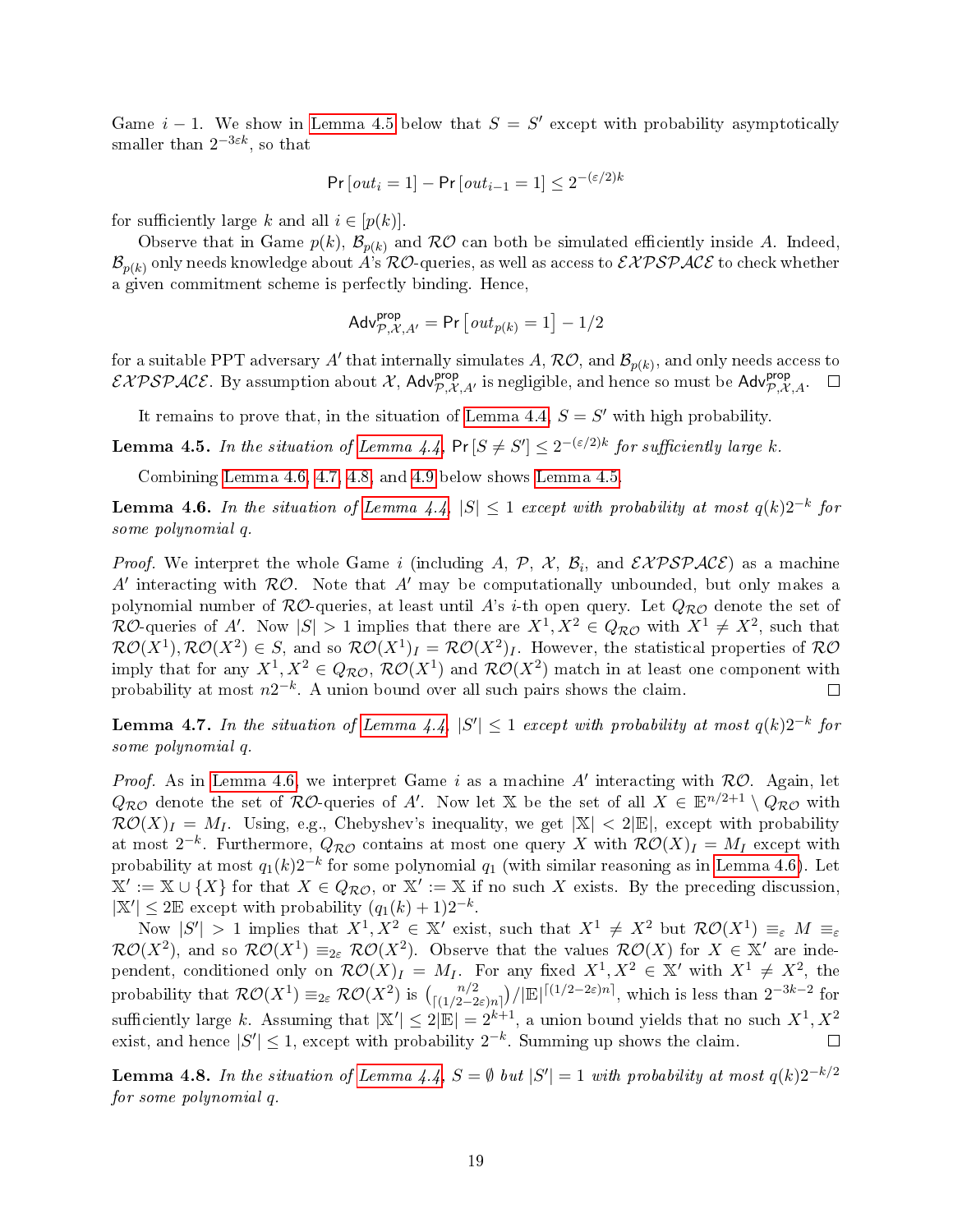*Proof.* Let bad denote the event that  $S = \emptyset$  but  $S' = \{M'\}$  for some  $M'$ , and let bad<sub>j</sub> denote the event that bad occurs and A's i-th open query refers to A's j-th commit query. Since A makes only polynomially many  $\mathcal{B}_i$ -queries, there is a polynomial  $q_1 = q_1(k)$  and a function  $j = j(k)$  such that  $Pr[bad_j] \geq Pr[bad]/q_1(k)$ .

Consider the machine  $A'$  that simulates Game i and interacts externally only with oracle  $RO$ . Call  $I^1 \in \mathcal{I}$  the answer of  $\mathcal{B}_i$  to A's j-th commit query. After A submits its i-th open query, A' rewinds the simulation back to  $A$ 's j-th commit query, and then restarts with a freshly sampled  $I^2 \in \mathcal{I}$  as  $\mathcal{B}_i$ 's answer to A's j-th commit query. By bad<sub>j,1</sub>, resp. bad<sub>j,2</sub>, we denote the events that  $\mathsf{bad}_i$  occurs before, resp. after the rewinding. It is clear that  $\mathsf{Pr}[\mathsf{bad}_{i,1}] = \mathsf{Pr}[\mathsf{bad}_{i,2}] = \mathsf{Pr}[\mathsf{bad}_i],$ but unfortunately, the events  $bad_{i,1}$  and  $bad_{i,2}$  may be dependent. We have to work to establish that bad<sub>j,1</sub> and bad<sub>j,2</sub> occur simultaneously with sufficiently large probability. Consider a prefix  $E_i$ of A''s execution until A's j-th commit query. Given any such  $E_j$  and a fixed oracle  $\mathcal{RO}$ , the events  $\mathsf{bad}_{i,1}$  and  $\mathsf{bad}_{i,2}$  are independent and occur with the same probability, so that

$$
\begin{aligned} \Pr\left[\mathsf{bad}_{j,1} \wedge \mathsf{bad}_{j,2}\right] & = \sum_{E_j,\mathcal{RO}} \Pr\left[\mathsf{bad}_{j,1} \wedge \mathsf{bad}_{j,2} \mid E_j,\mathcal{RO}\right] \cdot \Pr\left[E_j,\mathcal{RO}\right] \\ & = \sum_{E_j,\mathcal{RO}} \Pr\left[\mathsf{bad}_{j,1} \mid E_j,\mathcal{RO}\right]^2 \cdot \Pr\left[E_j,\mathcal{RO}\right] \stackrel{(*)}{\geq} \left(\sum_{E_j,\mathcal{RO}} \Pr\left[\mathsf{bad}_{j,1} \mid E_j,\mathcal{RO}\right] \cdot \Pr\left[E_j,\mathcal{RO}\right]\right)^2 \\ & = \Pr\left[\mathsf{bad}_{j,1}\right]^2 = \Pr\left[\mathsf{bad}_{j}\right]^2 \geq \Pr\left[\mathsf{bad}\right]^2 / q_1(k)^2, \end{aligned}
$$

where (\*) uses that  $\sum_i c_i x_i^2 \geq (\sum_i c_i x_i)^2$  for  $c_i, x_i \geq 0$  with  $\sum_i c_i = 1$  by Jensen's inequality.

Let  $Q_{\mathcal{RO},1}$  denote the set of  $A'^{!}$ s  $\mathcal{RO}\!$ -queries before the rewinding, and let  $Q_{\mathcal{RO},2}$  denote the set of  $A$ 's  $R O$ -queries after the rewinding and before  $A$ 's j-th commit query. The rationale here is that  $Q_{\mathcal{RO},1}$  are  $A$ 's queries in the run related to  $I^1$ , and  $Q_{\mathcal{RO},2}$  are  $A$ 's queries in the run related to  $I^2$ . Note that  $Q_{\mathcal{RO},1}$  and  $Q_{\mathcal{RO},2}$  share A's queries before the j-th commitment. We write  $\mathcal{RO}(Q_{\mathcal{RO},i})$ for the set of all  $\mathcal{RO}(X)$  for  $X \in Q_{\mathcal{RO},i}$ .

Now  $\mathsf{bad}_{j,1} \wedge \mathsf{bad}_{j,2}$  implies that  $A$  opens two subsets  $M_{I^1}$  and  $M_{I^2}$  message vector  $M$  inside the j-th commit query, such that there exist  $M^1, M^2 \in \mathcal{RO}$  with the following properties:

- $M_{I^1}^1 = M_{I^1}$  and  $M_{I^2}^2 = M_{I^2}$ ,
- $M^1 \equiv_{\varepsilon} M \equiv_{\varepsilon} M^2$  and hence  $M^1 \equiv_{2\varepsilon} M^2$ ,
- $M^1 \notin \mathcal{RO}(Q_{\mathcal{RO},1})$  and  $M^2 \notin \mathcal{RO}(Q_{\mathcal{RO},2})$ .

We claim that  $M^1 = M^2$  with high probability. To see this, let M be set of all  $M' \in \mathcal{RO}(\mathcal{RO}(Q_{\mathcal{RO},1}))$ which satisfy  $M'_{I^1 \cap I^2} = M_{I^1 \cap I^2}$ . A simple calculation shows that  $m := |I^1 \cap I^2| \geq n/10$  except with probability at most  $2^{-k}$  for sufficiently large k. Now |M|'s expected value is, depending on  $|Q_{\mathcal{RO},1}|$ , at most  $|\mathbb{E}|^{n/2+1-m}$ . A Chebyshev bound as in [Lemma 4.7](#page-18-2) yields that  $|\mathbb{M}| \leq |\mathbb{E}|^{n/2-m+2}$ except with probability at most  $q_2(k)2^{-k}$  for some polynomial  $q_2$ . So assume  $|I^1 \cap I^2| \ge n/10$ and  $|M| \leq |\mathbb{E}|^{n/2-m+2}$ . Then, for any two  $M^1, M^2 \in \mathbb{M}$  with  $M^1 \neq M^2$ , we have  $M^1 \equiv_{2\varepsilon} M^2$ with probability at most  $\binom{n-m}{2\epsilon n}$  $\binom{n-m}{|2\epsilon n|}/|\mathbb{E}|^{n-m-\lfloor 2\epsilon n\rfloor}$ . A simple calculation and a union bound over all  $M^1, M^2 \in \mathbb{M}$  yield that there do not exist  $M^1, M^2 \in \mathbb{M}$  with  $M^1 \equiv_{2\varepsilon} M^2$  yet  $M^1 \neq M^2$ , except with probability at most  $q_3(k)2^{-k}$  for some polynomial  $q_3$ . So for the  $M^1, M^2$  guaranteed by bad $_{j,1}$   $\wedge$  bad $_{j,2}$ , either  $M^1 = M^2$ , or  $M^2 \not\in \mathbb{M}$  with high probability.

Now  $M^2 \notin \mathbb{M}$  implies  $M^2 = \mathcal{RO}(X)$  for some  $X \in Q_{\mathcal{RO},1}$ , and  $\mathsf{bad}_{j,2}$  even dictates  $X \in Q_{\mathcal{RO},1} \setminus$  $Q_{\mathcal{RO},2}$ . Put differently,  $M^2 \notin \mathbb{M}$  implies that in the execution after the rewinding,  $M_{I^2} = M_{I^2}^2$ <br>contains a component of an  $\mathcal{RO}$ -image  $M^2$  obtained (independently, since  $M^2 \notin Q_{\mathcal{RO},2}$ ) before the rewinding. By symmetry, the probability that this happens equals the probability that  $M_{I^1}$ contains a component of an  $R\mathcal{O}$ -image  $M^1$  queried after the rewinding. However, this essentially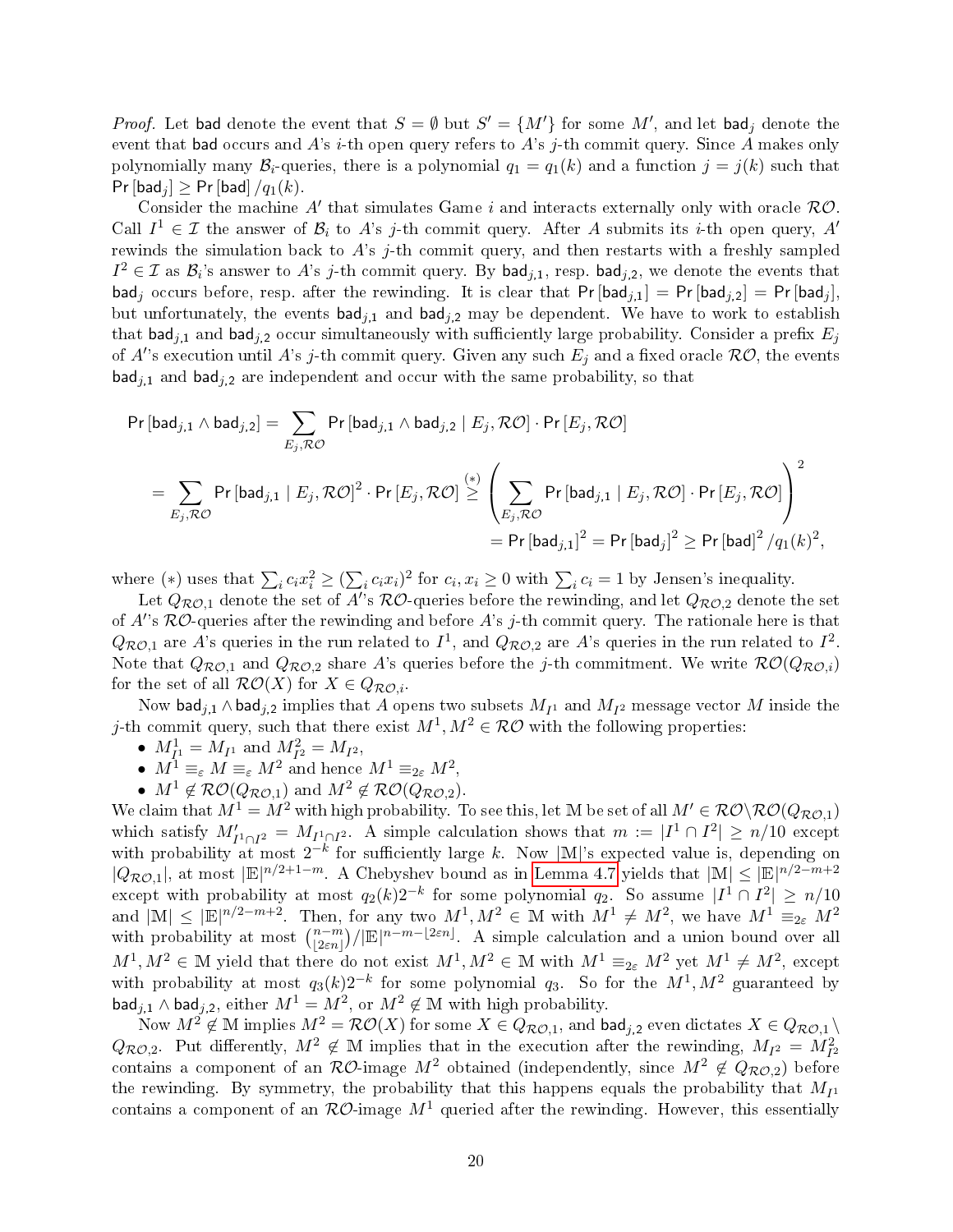means that  $A'$  has guessed a component of the result of an upcoming  $R O$ -query, which can happen with probability at most  $q_4(k)2^{-k}$  for some polynomial  $q_4$  by the statistical properties of  $\mathcal{RO}$ . We conclude that hence,  $M^2 \in \mathbb{M}$  and so  $M^1 = M^2$  except with probability at most  $q_5(k)2^{-k}$  for a polynomial q5.

Finally, a counting argument shows that  $|I^1 \cup I^2|$   $\lt n/2 + 2$  happens with probability less than  $2^{-k}$  for large enough  $k$ . Summarizing,  $\mathsf{bad}_\mathsf{glue}$  :=  $\mathsf{bad}_{j,1} \wedge \mathsf{bad}_{j,2} \wedge (M^1\,=\,M^2) \wedge (|I^1\cup\mathsf{bad}|)$  $|I^2| \ge n/2 + 2$ ) happens with probability at least Pr [bad]<sup>2</sup> –  $q_6(k)2^{-k}$  for some polynomial  $q_6$ . But bad<sub>glue</sub> implies that A' has found  $J := I^1 \cup I^2$  with  $|J| \ge n/2 + 2$ , such that there exists an  $M':=M^1=M^2\in \mathcal{RO}$  with  $M'_J=M_J,$  and  $A'$  has not obtained  $M'$  through an explicit  $\mathcal{RO}\text{-}query.$ Another Chebyshev bound shows that no such  $M'$  exists, except with probability (over the images  $\mathcal{RO} \setminus \mathcal{RO}(Q_{\mathcal{RO},1} \cup Q_{\mathcal{RO},2})$  not queried by  $A'$ ) at most  $2^{-k}$ . Hence,  $\mathsf{Pr}\left[\mathsf{bad}_\mathsf{glue}\right] \leq 2^{-k},$  so that we finally have Pr [bad]  $\leq q(k)2^{k/2}$  for some polynomial  $q$ .  $\Box$ 

<span id="page-20-0"></span>**Lemma 4.9.** In the situation of [Lemma 4.4,](#page-17-1)  $|S| = 1$  but  $S' = \emptyset$  with probability at most  $2^{-(\varepsilon/2)k}$ for large enough k.

*Proof.* Again, we interpret the whole Game i (except for  $RO$ ) as a machine A' interacting with  $RO$ . As in [Lemma 4.8,](#page-18-3)  $A'$  waits for  $A$ 's *i*-th open query  $M_I$ , and then rewinds the whole game back to A's j-th commit query. Again, A' re-samples an  $I \leftarrow \mathcal{I}$  as a fresh answer to A's j-th commit query, in the hope that A opens  $M_I$  in the *i*-th open query. However, this time A' repeats this process  $p(k)$  times for a suitable number  $p(k)$  to be determined later. Let  $S^\ell$  and  $I^\ell$  denote the values of  $I$ and  $S$  from the  $\ell$ -th rewinding.

Now fix random tapes for all machines simulated inside  $A'$ , and fix an  $\mathcal{RO}$ . This means that the only randomness during the execution of  $A'$  comes from the choice of the  $I^{\ell}$ . Let bad denote the event that  $|S| = 1$  but  $S' = \emptyset$ , and let  $\mathsf{bad}_j$  denote the event that  $\mathsf{bad}$  occurs and  $A$ 's  $i\text{-th}$  open query refers to A's j-th commit query. Since A makes only polynomially many  $\mathcal{B}_i$ -queries, there is a polynomial  $q = q(k)$  and a function  $j = j(k)$  such that Pr [bad<sub>j</sub>]  $\geq$  Pr [bad] /q(k), where the probability is only over  $I \in \mathcal{I}$ .

Suppose that  $Pr[\mathsf{bad}] > 2^{-(\varepsilon/2)k}$  for contradiction, so that  $Pr[\mathsf{bad}_j] > 2^{-\varepsilon k}$  for large enough  $k$ . Let  $\mathcal{I}'\subseteq\mathcal{I}$  be the set of all  $I$  such that  $\mathsf{bad}_j$  occurs when  $A$  receives  $I$  upon the  $j$ -th commit query. Note that  $\mathcal{I}'$  is well-defined, since we fixed all randomness except for  $I$ . Assume first that there exists a subset  $B \subseteq [n]$  of size  $|B| > |\varepsilon n|$  with Pr  $[I \in \mathcal{I}' \wedge i \in I] < 2^{-2\varepsilon k}$  for all  $i \in B$ , where the probability is over  $I \in \mathcal{I}$ . We have  $Pr[I \cap B = \emptyset] = {\binom{[(1-\varepsilon)n]}{n/2}}/{\binom{n}{n}}$  ${n \choose n/2} \leq 2^{-\varepsilon n} = 2^{-2\varepsilon k}, \text{ so}$ 

$$
\begin{aligned} 2^{-\varepsilon k} - 2^{-2\varepsilon k} &\leq \Pr\left[I \in \mathcal{I}'\right] - \Pr\left[I \cap B = \emptyset\right] &\leq \Pr\left[I \in \mathcal{I}' \wedge I \cap B \neq \emptyset\right] \\ &\leq \sum_{i \in B} \Pr\left[I \in \mathcal{I}' \wedge i \in I\right] &< n \cdot 2^{-2\varepsilon k} \end{aligned}
$$

creates a contradiction for sufficiently large  $k$ . Hence, no such  $B$  exists, and so there must be a subset  $R \subseteq [n]$  of size  $|R| \geq [(1 - \varepsilon)n]$  such that  $Pr[I \in \mathcal{I}' \land i \in I] \geq 2^{-2\varepsilon k}$  for all  $i \in R$ .

Our goal is now to use  $A'$  to extract  $M_R$  with high probability. To this end, we first finish our description of A'. Let L denote the set of all  $\ell \in [p(k)]$  for which bad<sub>j</sub> occurs in the  $\ell$ -th rewinding. After  $p(k) := 2^{8\varepsilon k}$  rewindings,  $A'$  outputs  $M_J$ , where  $J = \bigcup_{\ell \in L} I^{\ell}$  is the union of all successfully extracted partial message subsets. For  $\ell \in L,$  we have  $|S^{\ell}| = 1$  by definition of  $\mathsf{bad}_j,$  so say  $S^\ell = \{M^\ell\}$ . By definition,  $M^\ell$  has been obtained by  $A'$  through an explicit  $\mathcal{RO}\text{-}$  query, and we have  $M_{I^{\ell}}^{\ell} = M_{I^{\ell}}$  for the message vector  $M$  inside  $A$ 's j-th commit query. Similar to [Lemma 4.6,](#page-18-1) all components of all  $R\mathcal{O}$ -images obtained by  $A'$  are pairwise distinct, except with probability at most  $2^{-k/2}$  for large enough k. As in [Lemma 4.8,](#page-18-3) we can show that all the  $\mathcal{RO}\text{-}\text{images }M^\ell$  are identical,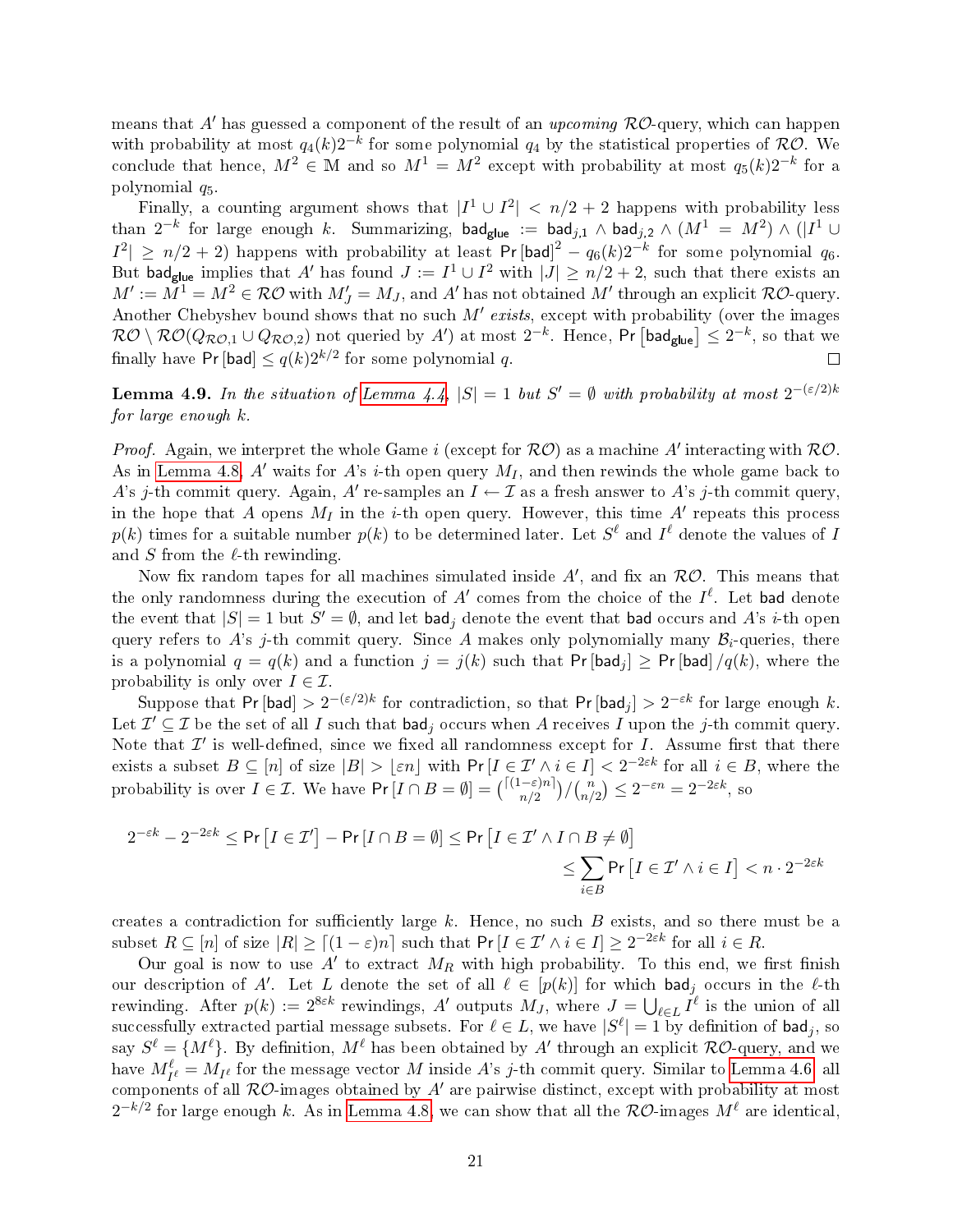except with probability  $2^{-k/2}$  for sufficiently large k. Thus, there exists one single  $M'\in\mathcal{RO}$  with  $M'_J = M_J$ . Now note that the  $I^{\ell}$  are independent. Hence, a Chebyshev bound shows that for each fixed  $i \in R$ , there is an  $I^{\ell} \in L \subseteq \mathcal{I}'$  with  $i \in I^{\ell}$ , except with probability at most  $2^{-6\varepsilon k}$ . A union bound over all  $i \in R$  yields  $R \subseteq J$  except with probability at most  $2^{-5\varepsilon k}$  for large enough k. So, except with probability  $2^{-6\varepsilon k} + 2^{k/2} <$  Pr [bad], A' shows the existence of an  $M' \in \mathcal{RO}$ with  $M'_J = M_J$  for  $|J| \geq |(1-\varepsilon)n|$ , such that  $M' \equiv_{\varepsilon} M$ . Since  $M'_{I^{\ell}} = M_{I^{\ell}}$  for any  $I^{\ell} \in L$ , this contradicts bad<sub>i</sub> and thus bad. Hence, our assumption on Pr [bad] must have been incorrect, and we have proved the lemma.  $\Box$ 

Combining [Lemma 4.3](#page-16-1) and [Lemma 4.4](#page-17-1) shows [Theorem 4.2.](#page-16-2)

We stress that the requirement in [Theorem 4.2](#page-16-2) on  $\mathcal X$  is a rather mild one. For instance, random oracles are one-way even against computationally unbounded adversaries, as long as the adversary makes only a polynomial number of oracle queries. Hence, an EXPSPACE-oracle (which itself does not perform oracle queries) is not helpful in breaking a random oracle. So similarly to [Corollary 3.9,](#page-11-0) we get for concrete choices of  $\mathcal X$  and  $\mathcal P$ :

 $\Box$ 

<span id="page-21-1"></span>**Corollary 4.10** (Black-box impossibility of perfectly binding IND-SO-COM). Let n and  $\mathcal I$  as in [Theorem 4.2.](#page-16-2) Then no perfectly binding commitment scheme can be proved indistinguishable under selective openings via a ∀∃semi-black-box reduction to one or more of the following primitives: oneway functions, one-way permutations, trapdoor one-way permutations, IND-CCA secure public key encryption.

Generalizations. Again, [Corollary 4.10](#page-21-1) constitutes merely an example instantiation of the much more general [Theorem 4.2.](#page-16-2) We stress, however, that the proof for [Theorem 4.2](#page-16-2) does not apply to "almost-perfectly binding" commitment schemes such as the one from Naor  $[24]$ . (For instance, for such schemes,  $\mathcal{B}$ 's check that the supplied commitment scheme is binding might tell something about  $\mathcal{X}$ .)

#### 4.2 Statistically hiding schemes are secure

<span id="page-21-0"></span>Fortunately, things look different for statistically hiding commitment schemes:

**Theorem 4.11** (Statistically hiding schemes are IND-SO-COM secure). Fix arbitrary n and  $\mathcal{I}$  as in Definition 4.1, and let  $Com = (S, R)$  be a statistically hiding commitment scheme. Then Com is indistinguishable under selective openings in the sense of Definition  $4.1$ .

*Proof.* Fix an n-message distribution  $M$  and a PPT adversary  $A$  on the SIM-SO-COM security of Com. We proceed in games.

Game  $-1$  is the real IND-SO-COM experiment Exp<sup>ind-so-real</sup> Let  $out_{-1}$  denote the output of the experiment, so that we have

$$
\Pr\Big[\mathrm{Exp}_{\mathrm{Com},\mathcal{M},A}^{\mathrm{ind-so\text{-}real}}=1\Big]=\Pr\big[\mathit{out}_{-1}=1\big]\,.
$$

Game 0 constitutes our first modification of  $Exp_{Com, M,A}^{ind-so-real}$ , and proceeds as follows (*emphasized* steps are different from  $\mathsf{Exp}^{\mathsf{ind} \text{-}\mathsf{so}\text{-}\mathsf{real}}_{\mathsf{Com},\mathcal{M},A})$ :

1. sample messages  $M = (M_i)_{i \in [n]} \leftarrow \mathcal{M},$ 

- 2. let A(receive) interact concurrently with n instances  $(\mathsf{S}_i(\text{commit}, M_i))_{i \in [n]}$  of  $\mathsf{S}_i$
- 3. let  $I \in \mathcal{I}$  be A's output after interacting with the  $\mathsf{S}_i$ ,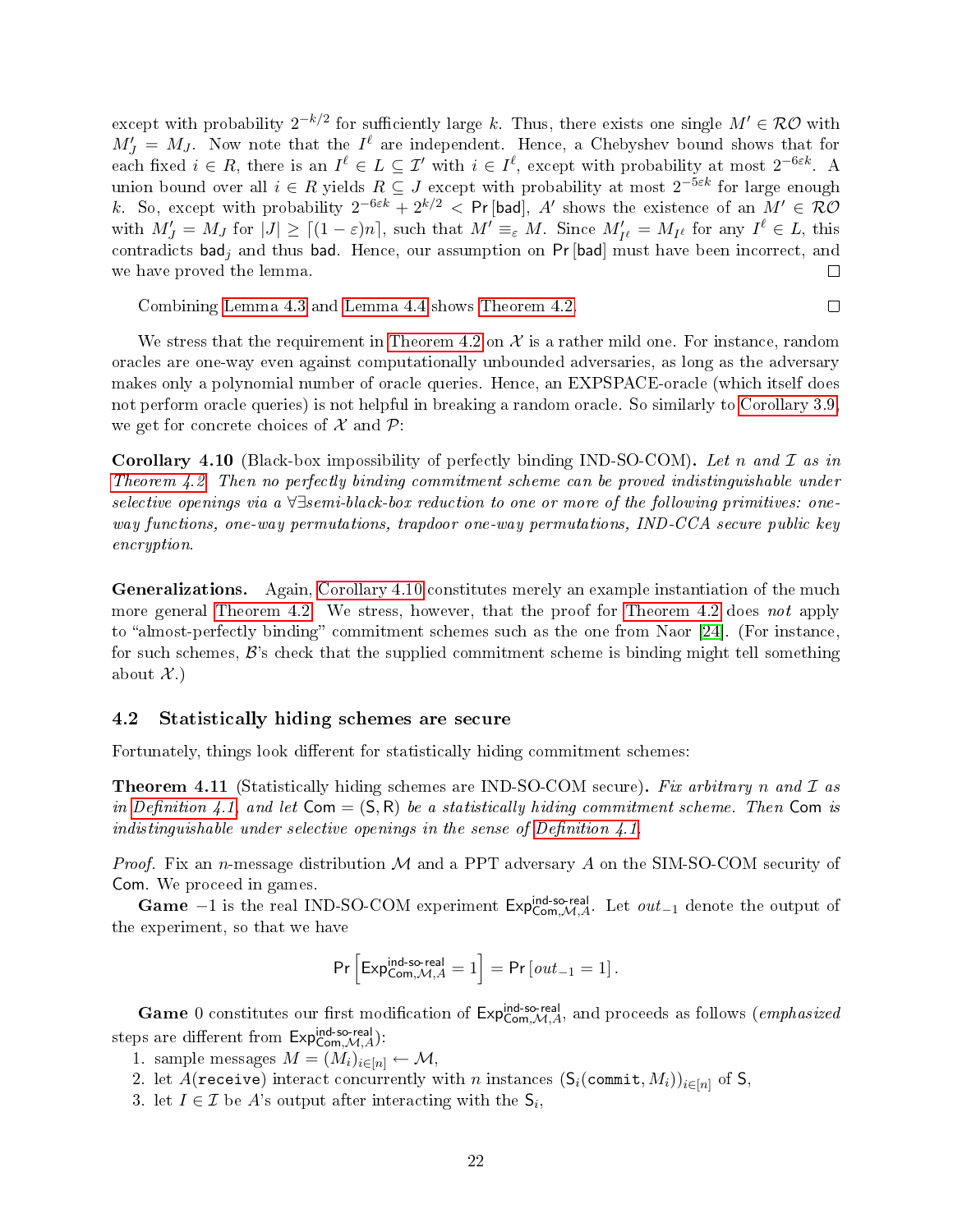- 4. for every  $i \in I$ , set the i-th sender's state to the output of procedure  $\mathtt{AlthoughC}(H_i,M_i)$  (described below), where  $H_i$  denotes the exchanged messages during the commit phase of the *i*-th Com instance,
- 5. let A(open) interact concurrently with the |I| instances  $(S_i(\text{open}))_{i\in I}$  of S.
- 6. send the full message vector M to  $A$ ,
- 7. output  $A$ 's final output  $b$ .

The (in general inefficient) procedure AltDec takes as input a history  $H_i$  of exchanged messages in the commit phase and a message  $M_i$ . We call a random tape t for S consistent with  $H_i$  and  $M_i$  iff  ${\sf S}({\tt commit}, M_i)$  (with random tape  $t)$  produces the sender's messages in  $H_i$  when receiving the respective receiver's replies in  $H_i$  . Let  $T_{H_i,M_i}$  denote the set of all random tapes  $t$  for  ${\sf S}$  which are consistent with  $H_i$  and  $M_i$ . Now <code>AltDec</code>( $H_i, M_i)$  samples uniformly a random tape  $t$  from  $T_{H_i,M_i}$  and returns the state of  ${\sf S}$  with random tape  $t$  and after an interaction according to  $H_i$ . If  $T_{H_i,M_i} = \emptyset$ , then AltDec returns  $\perp$  (and Game 0 aborts with output 0). In other words, AltDec returns the state of a sender **S** with initial input  $M_i,$  conditioned on the transcript  $T_i$  of the commit phase.

In Game 0, AltDec will never return  $\perp$  (since AltDec is invoked with a transcript  $H_i$  that has actually been produced as a commit phase to  $M_i$ ). Moreover, the view of the adversary is not altered by re-sampling the internal state of the sender, conditioned on all previous actions, as AltDec does. Hence, we have

$$
Pr[out_0 = 1] = Pr[out_{-1} = 1]
$$

for the output  $out_0$  of the experiment in Game 0.

We describe Game j (for  $j \in [n]$ ). Game j is identical to Game 0, except for step 2:

2\*. let  $A$ (receive) interact concurrently with n instances  $(\mathsf{S}_i(\texttt{commit},M_i^*))_{i\in[n]}$  of S, where we set  $M_i^* = 0^k$  for  $i \leq j$  and  $M_i^* = M_i$  for  $j > i$ ,

Obviously, for  $j = 0$  we would get Game 0. Note that only difference between Game  $j - 1$  and Game j is the commitment to  $M_j$ . In fact, we can now construct an adversary  $A'$  on Com's statistical hiding property. A' first uniformly chooses  $j \in [n]$ , then simulates Game  $j - 1$ , but picks  $M_j$  and  $0^k$  as challenge messages for its own experiment  $\text{Exp}_{\text{Com},A'}^{\text{hiding-}b}$ . The j-th commitment (to either  $M_j$  or  $0^k$ ) is performed through the experiment. Exp<sup>hiding-0</sup> is then a perfect simulation of Game  $j-1$ , and  $Exp_{Com, A'}^{hiding-1}$  perfectly simulates Game j. (However, we stress that A' is inherently unbounded:  $A'$  must run procedure AltDec.) We get that

$$
\Pr\left[out_n=1\right]-\Pr\left[out_0=1\right]=n\cdot \mathsf{Adv}^{\mathsf{hiding}}_{\mathsf{Com},A'}
$$

must be negligible, which proves that

$$
\Pr\left[\text{Exp}_{\text{Com},\mathcal{M},A}^{\text{ind-so-real}}=1\right]-\Pr\left[out_n=1\right]
$$

is negligible.

We can apply the same reasoning for the ideal IND-SO-COM experiment  $\mathsf{Exp}_{\mathsf{Com},\mathcal{M},A}^{\mathsf{ind}}$ : we first construct the openings using the commit transcripts  $H_i$  and the target messages  $M_i$  alone as in Game 0 above. Then we change the actual commitments to commitments to  $0^k$ , as in Game 1 up to Game n above. At this point, the modified ideal experiment first samples  $M \leftarrow M$  and then  $M' \leftarrow M \mid M_I$ , but never uses M. Hence we can sample  $M' \leftarrow M$  in the first place without changing  $A$ 's view. But this is then exactly Game  $n$  from above, so that we get that

$$
\Pr\Big[\mathsf{Exp}_{\mathsf{Com},\mathcal{M},A}^{\mathsf{ind\text{-}so-ideal}}=1\Big]-\Pr\big[\mathit{out}_n=1\big]
$$

 $\Box$ 

is negligible. Hence  $\mathsf{Adv}^{\mathsf{ind-so}}_{\mathsf{Com},\mathcal{M},A}$  is negligible as well, which shows the theorem.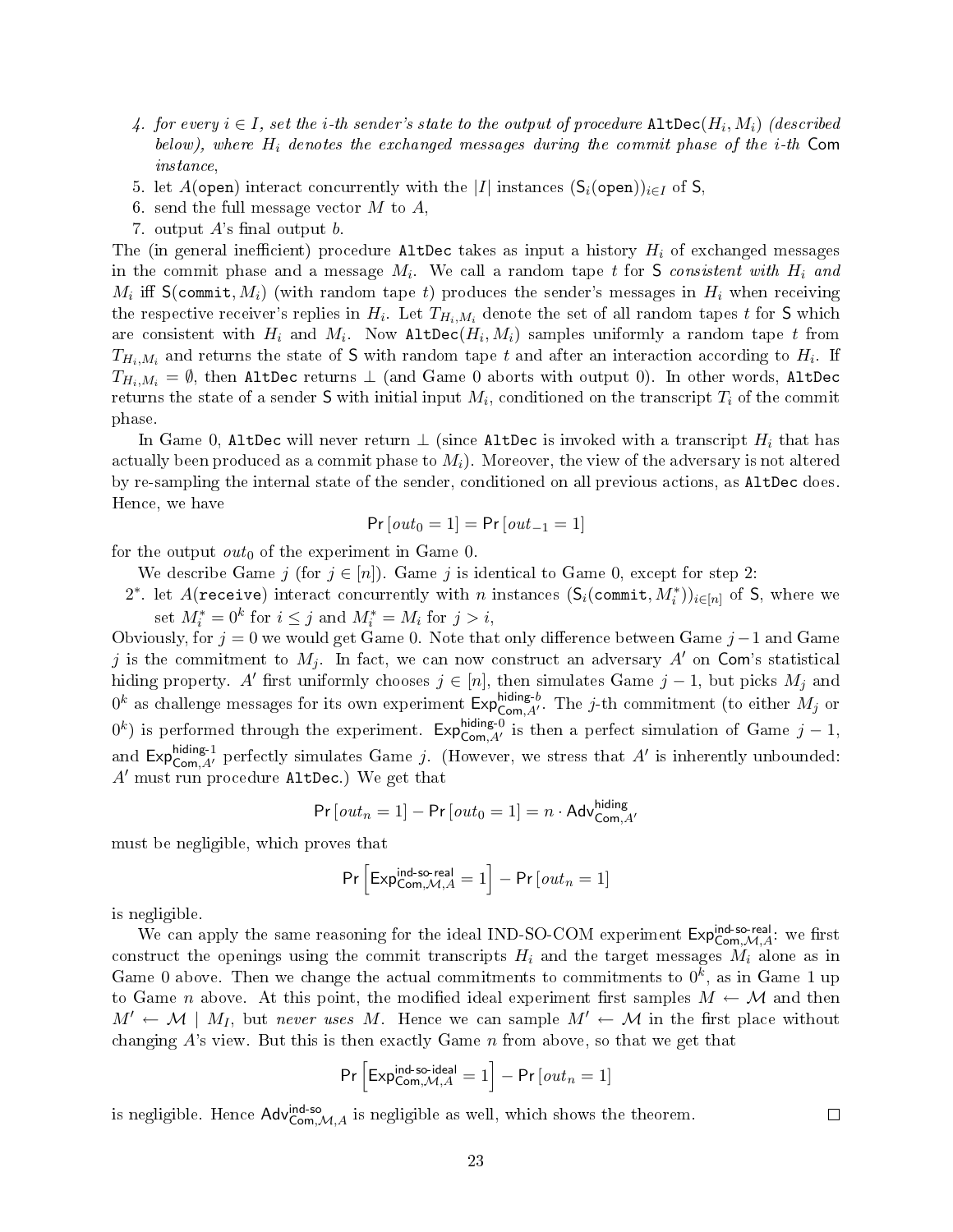We stress that the proof of [Theorem 4.11](#page-21-0) also holds (literally) in case A and/or M gets an additional auxiliary input z.

### <span id="page-23-0"></span>5 Application to adaptively secure encryption

Motivation and setting. Taking up the motivation of Damgård [\[11\]](#page-29-12), we consider the setting of an adversary A that may corrupt, in an adaptive manner, a subset of a set of parties  $P_1, \ldots, P_n$ . Assume that for all i, the public encryption key  $pk_i$  with which party  $P_i$  encrypts outgoing messages, is publicly known. Suppose further that A may corrupt parties based on all public keys and all so far received ciphertexts. When  $A$  corrupts  $P_i,$   $A$  learns  $P_i$ 's internal state and history, in particular  $A$  learns the randomness used for all of that party's encryptions, and its secret key  $sk_i$ . We assume the following:

- 1. The number of parties is  $n = 2k$  for the security parameter k,
- 2. It is allowed for A to choose at some point a subset  $I \subseteq [n]$  of size  $n/2$  and to corrupt all these  $P_i$   $(i \in I)$ .
- 3. We can interpret the used encryption scheme as a (non-interactive, hiding and binding) commitment scheme  $Com = (S, R)$  in the following sense:  $S(M)$  generates a fresh public key pk and outputs a commitment  $com = (pk, Enc(pk, M; r))$  and an opening  $dec = (M, r)$ . Here Enc denotes the encryption algorithm of the encryption scheme, and  $r$  denotes the randomness used while encrypting M. Verification of  $(com, dec) = (pk, C, M, r)$  checks that  $Enc(pk, M; r) = C$ .

Note that the third assumption does not follow from the scheme's correctness. Indeed, correctness implies only that *honestly* generated  $(pk, M)$  are committing. However, there are schemes for which it is easy to come up with fake public keys and ciphertexts (i.e., fake commitments) which are computationally indistinguishable from honestly generated commitments, but can be opened in arbitrary ways. Prominent examples of such schemes are non-committing encryption schemes [\[7,](#page-29-1) [4,](#page-28-0) [8,](#page-29-2) [12,](#page-29-3) [10\]](#page-29-4), which however generally contain interaction from time to time and are comparatively inefficient.

Application of our impossibility results. Attacks in this setting cannot be easily simulated in the sense of, e.g., Canetti et al. [\[7\]](#page-29-1): such a simulator would in particular be able to simulate openings (in the sense of Com, i.e., openings of ciphertexts). Hence, this would imply a simulator for Com in the sense of SIM-SO-COM security (Definition 3.1). Now from [Corollary 3.9](#page-11-0) we know that the construction and security analysis of such a simulator requires either a very strong computational assumption, or fundamentally non-black-box techniques. Even worse: if Com is perfectly binding<sup>[9](#page-23-1)</sup>, then [Corollary 4.10](#page-21-1) shows that not even secrecy in the sense of Definition  $4.1^{10}$  $4.1^{10}$  $4.1^{10}$  can be proved in a black-box way. On top of that, we cannot hope to use our (non-black-box) SIM-SO-COM secure scheme ZKCom to construct an encryption scheme in a non-black-box way, since ZKCom's commitment phase is inherently interactive.

We stress that these negative results only apply if encryption really constitutes a (binding) commitment scheme in the above sense. In fact, e.g.,  $[7]$  construct a sophisticated non-committing (i.e., non-binding) encryption scheme and prove simulatability for their scheme. Our results show that such a non-committing property is to a certain extent necessary.

<span id="page-23-1"></span> $^9$ in the presence of non-uniform adversaries, this is already implied by the fact that the scheme is non-interactive and computationally binding

<span id="page-23-2"></span> $10$  in the context of encryption, Definition 4.1 would translate to a variant of indistinguishability of ciphertexts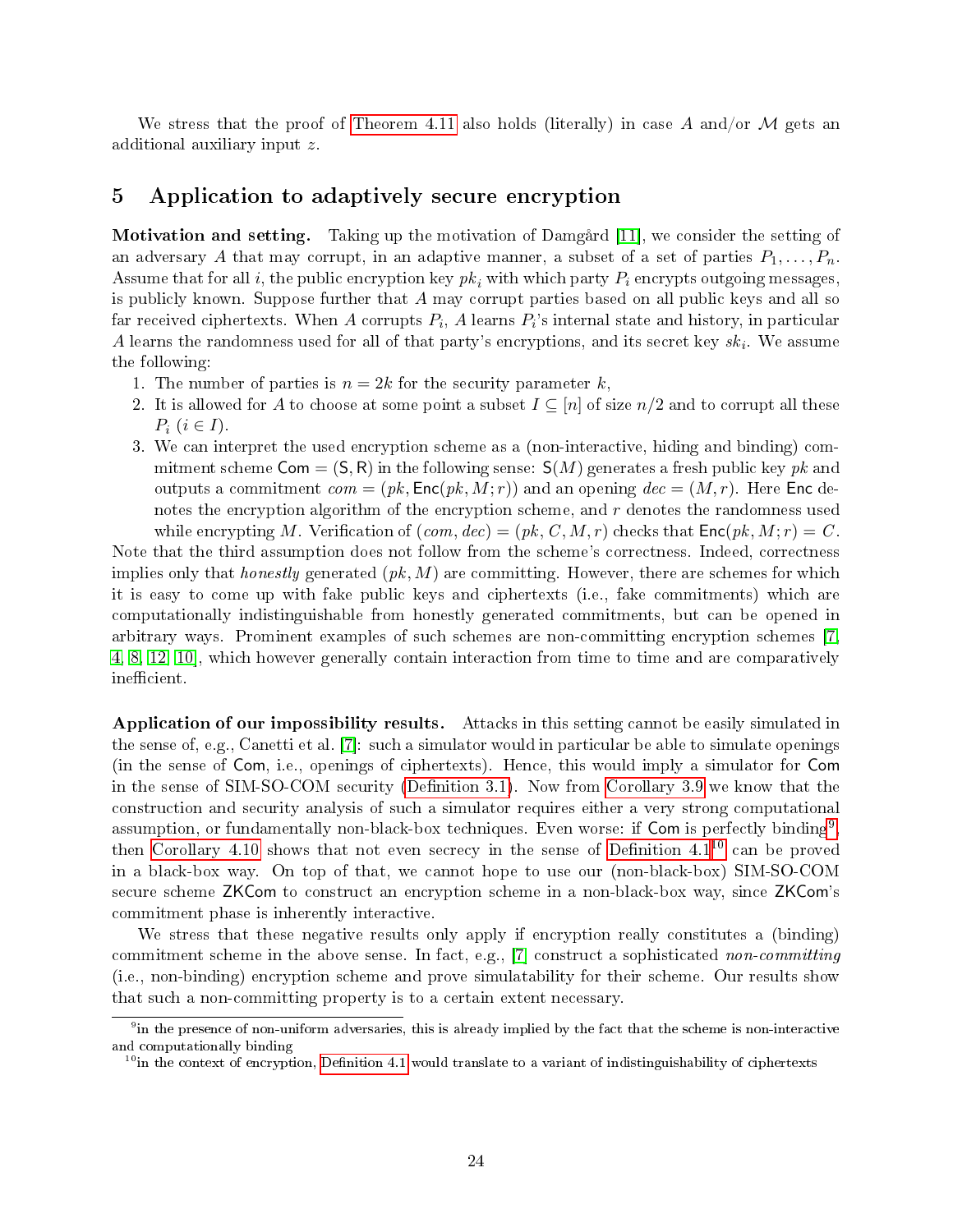# <span id="page-24-0"></span>6 Application to zero-knowledge proof systems

### 6.1 Graph 3-coloring is composable in parallel

Outline. Dwork et al. [\[15\]](#page-29-0) have considered the applications of SIM-SO-COM secure commitment schemes to zero-knowledge protocols, in particular to the graph 3-coloring interactive proof system G3C of Goldreich et al. [\[20\]](#page-30-0). Concretely, [\[15,](#page-29-0) Theorem 7.6] states that G3C, when instantiated with a SIM-SO-COM secure commitment scheme, retains a relaxed zero-knowledge property called " $S(V, T, D)$  zero-knowledge" under parallel composition.  $S(V, T, D)$  zero-knowledge is a variant of zero-knowledge in which the simulator S may depend on the verifier  $V$ , on the distinguisher T between real and simulated transcript, and on the considered message distribution D. Unfortunately, [\[15\]](#page-29-0) could not give a SIM-SO-COM secure commitment scheme to implement their theorem.

Using our scheme ZKCom, we can instantiate and in fact generalize [\[15,](#page-29-0) Theorem 7.6]. Concretely, using a refined analysis and the specific structure of ZKCom, we show that G3C, when implemented with ZKCom, is zero-knowledge under parallel composition. This is surprising in light of the negative composability results Goldreich and Krawczyk [\[19\]](#page-30-3), Canetti et al. [\[9\]](#page-29-6). Similar to Barak [\[1\]](#page-28-1), we use non-black-box techniques to circumvent known impossibilities.

Commit-choose-open protocols. We can actually prove parallel composability of a larger class of "commit-choose-open" style interactive argument systems:

<span id="page-24-2"></span>**Definition 6.1** (Commit-choose-open (CCO) protocol). Let  $IP = (P, V)$  be an interactive argument system for an NP-language  $\mathcal L$  with witness relation  $\mathcal R$ . Let  $n = n(k) > 0$  be polynomially bounded, and let  $\mathcal{I} = (\mathcal{I}_n)_n$  be a family of sets such that each  $\mathcal{I}_n$  is a set of subsets of  $[n]$ . We say that IP is a commit-choose-open (CCO) protocol (that uses commitment scheme Com) if the following holds. First, we require that IP is of the following form:

- 1. P, upon input  $(x, w)$  with  $x \in \mathcal{L}$  and  $\mathcal{R}(x, w)$ , selects n messages  $(M_i)_{i \in [n]},$
- 2. P engages in n instances of Com to commit to the  $M_i$  at R,
- 3. V, upon input x, chooses a subset  $I \in \mathcal{I}_n$  and sends I to P,
- 4. P opens all Com-commitments to  $M_i$  with  $i \in I$ ,
- 5. V accepts if the openings are valid and if the opened values satisfy some fixed relation specified by the protocol.

Second, we require that the messages  $(M_i)_{i\in I}$  opened by P in the third step are uniform and independent values over their respective domain. (In particular,  $(M_i)_{i\in I}$  can be efficiently sampled without knowing a witness w.)

It is easy to verify that the mentioned graph 3-coloring protocol G3C [\[20\]](#page-30-0) is a CCO protocol. Also, trivially, the parallel composition of many instances of a CCO protocol is again a CCO protocol. In particular, in the following, we will for simplicity only talk about a single CCO protocol, while one should actually have the parallel composition of, e.g., G3C in mind.

Auxiliary-input SIM-SO-COM security. We will prove that any CCO protocol, when using a commitment scheme which is simulatable under selective openings, is black-box zero-knowledge. To this end, we need a refinement of SIM-SO-COM security, which captures auxiliary input and an order of quantifiers as in the zero-knowledge definition.

<span id="page-24-1"></span>**Definition 6.2** (AI-SIM-SO-COM). In the situation of Definition 3.1, we say that Com is AI-SIM- $SO\text{-}COM\text{ }secure,\text{ iff for every }PPT\text{ }adversary\text{ }A,\text{ }there\text{ }exists\text{ }a\text{ }PPT\text{ }simulator\text{ }S,\text{ }such\text{ }that\text{ }for\text{ }every\text{ }PPT\text{ }adversary\text{ }A,\text{ }there\text{ }exists\text{ }a\text{ }PPT\text{ }simulator\text{ }S,\text{ }such\text{ }that\text{ }for\text{ }every\text{ }PPT\text{ }and\text{ }for\text{ }ex\text{ }by\text{ }ex\text{ }ex\text{ }ex\text{ }for\text{ }ex\text{ }ex\text{ }ex\text{ }ex$ PPT relation R, every PPT n-message distribution M, and all auxiliary inputs  $z^{\mathcal{M}} = (z_k^{\mathcal{M}})_{k \in \mathbb{N}} \in$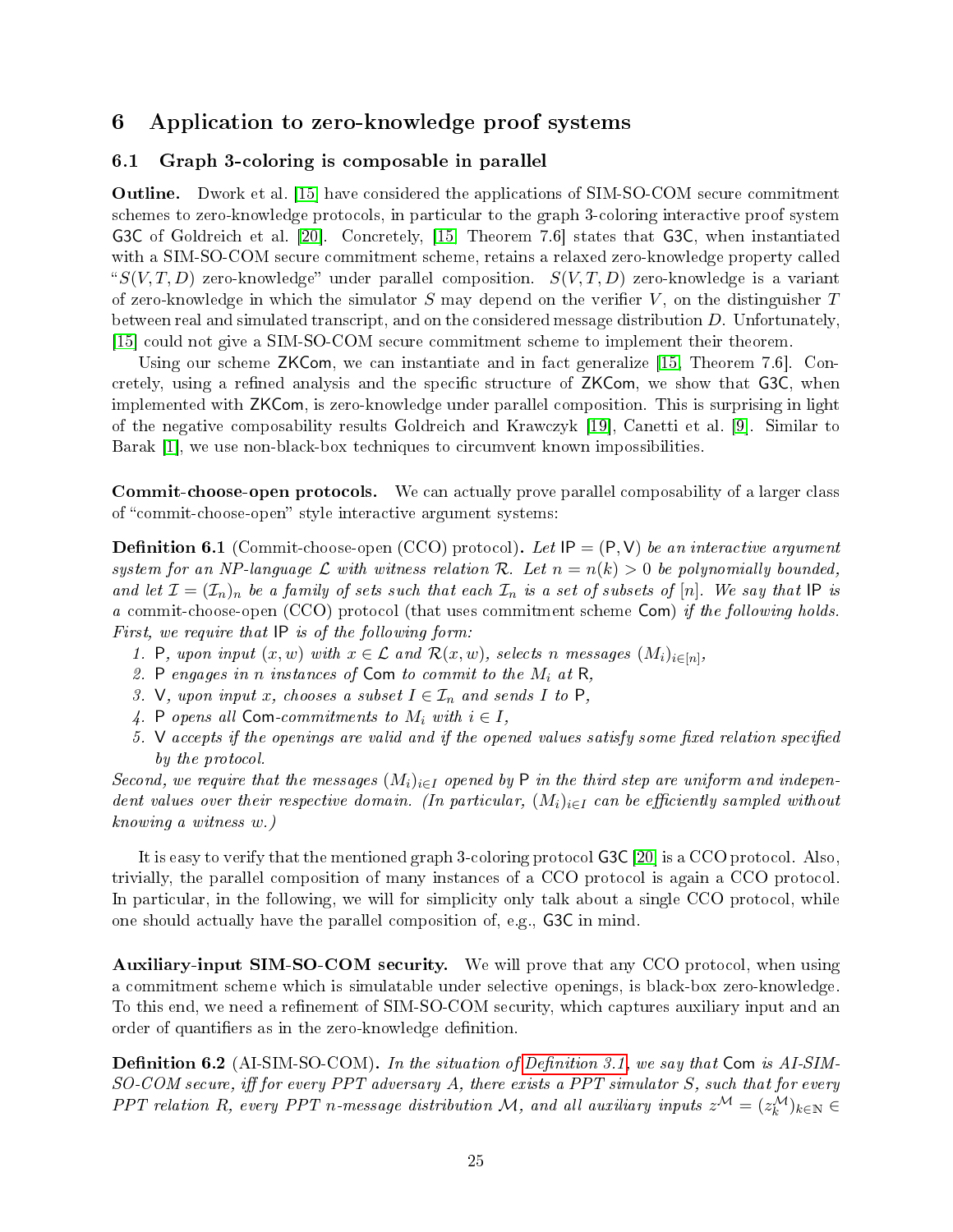$(\{0,1\}^*)^N$ ,  $z^A = (z_k^A)_{k \in \mathbb{N}} \in (\{0,1\}^*)^N$ , and  $z^R = (z_k^R)_{k \in \mathbb{N}} \in (\{0,1\}^*)^N$ , we have that the advantage Adv<sup>sim-so</sup><br>Adv<sup>sim-so</sup> (Adv<sub>Com,</sub>*M*,*A*,*S*,*R*,*z*<sup>*M*</sup>, *z*<sup>*A*</sup>,*z*<sup>*R*</sup> is negligible. Here, Ad with the following differences:

- M gets additional input  $z^{\mathcal{M}}$ ,
- $\bullet$  A and S get additional input  $z^A$ , and
- R gets additional input  $z^R$ .

We claim that our scheme ZKCom from [Section 3.2](#page-12-2) satisfies Definition 6.2. To see this, recall that the simulator  $S$  constructed in the proof of [Theorem 3.11](#page-13-0) works also in the presence of auxiliary input. Furthermore, S does not depend on M and R. However, since  $\mathcal{M}, S, A$ , and R all receive an auxiliary input in the AI-SIM-SO-COM experiment, we must demand that the commitment schemes  $\mathsf{Com}^\mathsf{b}$  and  $\mathsf{Com}^\mathsf{h}$  against non-uniform adversaries. We get:

Theorem 6.3 (ZKCom is AI-SIM-SO-COM). Suppose that there exist one-way permutations secure against non-uniform adversaries. Then our commitment scheme ZKCom from [Section 3.2](#page-12-2) can be instantiated such that ZKCom achieves AI-SIM-SO-COM security for arbitrary n,  $\mathcal{I}$ .

The following theorem is a generalization of Dwork et al. [\[15,](#page-29-0) Theorem 7.6]:

**Theorem 6.4** (AI-SIM-SO-COM implies zero-knowledge). Let  $IP = (P, V)$  be a CCO protocol that uses a commitment scheme Com. If Com is  $AI\text{-}SIM\text{-}SO\text{-}COM$  secure (for n and  $\mathcal I$  as used in IP), then  $IP$  is zero-knowledge in the sense of Definition 2.4.

*Proof.* Assume  $V^*$ ,  $(x, w)$ ,  $D$ ,  $z^{V^*}$ , and  $z^D$  as in Definition 2.4. We will construct a suitable PPT simulator  $S^*$ . Since IP is a CCO protocol, we can immediately use the AI-SIM-SO-COM security of Com. To this end, we define an adversary A, a message distribution  $M$ , a relation R, and auxiliary inputs  $z^A$  and  $z^R$  as in Definition 6.2.

Concretely, define  $z^{\mathcal{M}} = (x, w)$  and let M be the PPT *n*-message distribution that is induced by P on input  $(x, w)$ . Furthermore, let  $z^A = (x_k, z^{V^*})$  and let  $A = V^*$ , except that A finally outputs a transcript of its conversation. We hence have  $out_A = \langle P(x_k, w_k), V^*(x_k, z_k^{V^*}) \rangle$  $\binom{V^*}{k}$ . Finally, set  $z^R = z^D$ and  $R(M, out, z^R) = D(out, z^R)$ , such that R outputs exactly what D outputs on real transcripts as in Definition 2.4. Now Definition 6.2 guarantees that there exists a PPT machine  $S$  such that

$$
Pr[R(M,out_A, z^R) = 1] - Pr[R(M,out_S, z^R) = 1]
$$
  
= 
$$
Pr[D(\langle P(x_k, w_k), V^*(x_k, z_k^{V^*}) \rangle, z^D) = 1] - Pr[D(out_S, z^D) = 1]
$$

is negligible, where  $out_S$  denotes the final output of S in the ideal AI-SIM-SO-COM experiment. Note that *out<sub>S</sub>* is still obtained through an interactive experiment that in particular requires knowledge about M and hence the witness w. However, the only information  $S$  actually receives about the message vector M is the subset  $M_I = (M_i)_{i \in I}$ . Since IP is a CCO protocol in the sense of Defi[nition 6.1,](#page-24-2)  $M_I$  is statistically independent of  $(x, w)$ . Hence we can construct the following machine S<sup>\*</sup> which has oracle access to  $A = V^*$ . Namely, S<sup>\*</sup> internally simulates S (and relays to S<sup>\*</sup> its own oracle access to A). As soon as S outputs a set I,  $S^*$  answers with a uniformly and independently sampled set  $(M_i)_{i\in I}$ . Note that  $S^*$  no longer takes part in a AI-SIM-SO-COM experiment, but instead works with input  $z^A = (x_k, z^{V^*})$  and oracle access to  $V^*$  alone. By the CCO property of IP, we obtain

$$
\Pr\left[D(out_S, z^D) = 1\right] = \Pr\left[D(S^*(x_k, z^{V^*}, z^D) = 1\right],
$$

and hence, putting things together shows that  $\mathsf{Adv}_{V^*,S^*,(x,w),D,z^{V^*,},z^D}^{\mathsf{ZK}}$  is indeed negligible.  $\Box$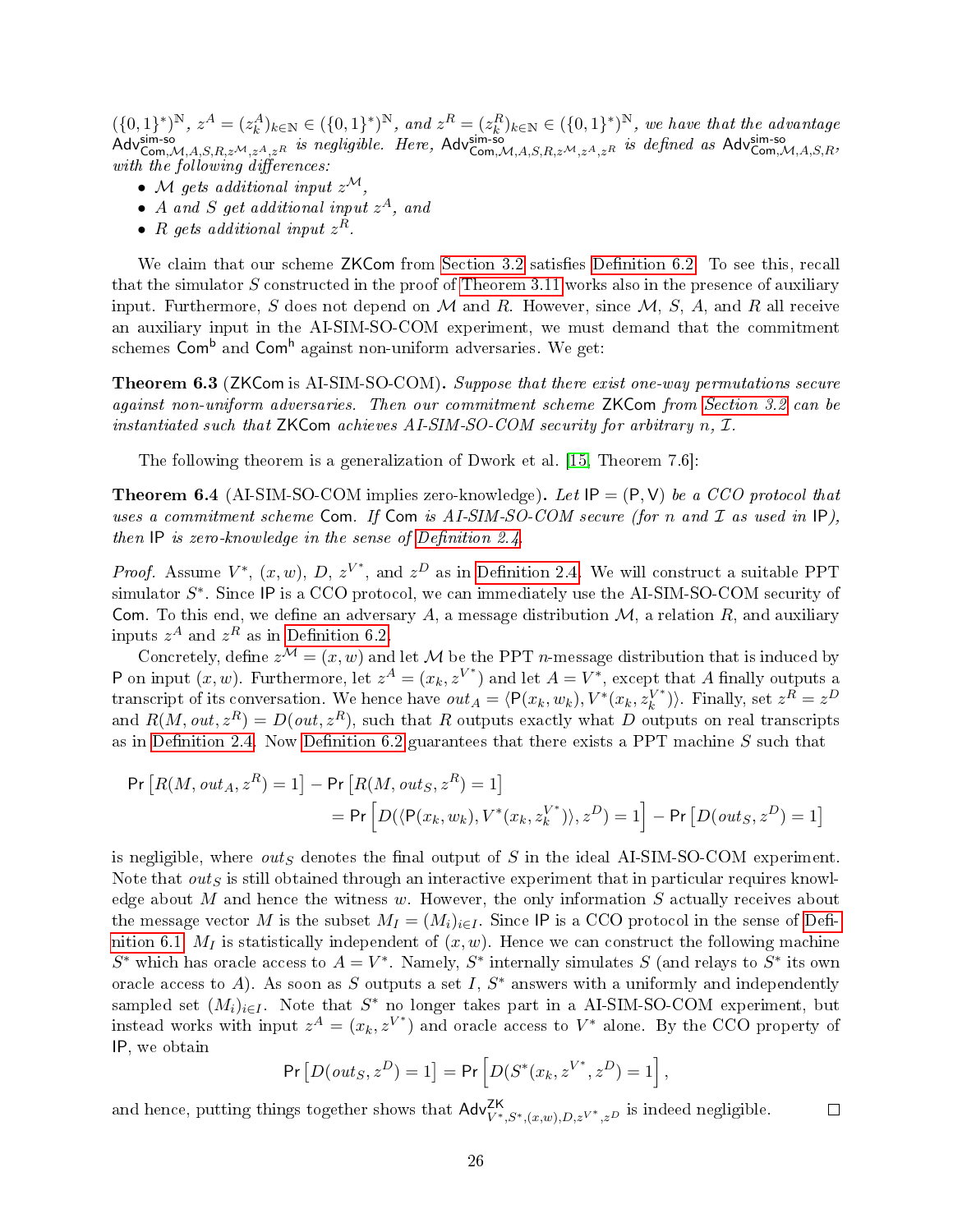Observing that the mentioned graph 3-coloring protocol G3C from Goldreich et al. [\[20\]](#page-30-0) is a CCO protocol, and that the set of CCO protocols are closed under parallel composition we get:

Corollary 6.5 (G3C is composable in parallel). The graph 3-coloring protocol G3C, when implemented with our commitment scheme ZKCom, is zero-knowledge, even under parallel composition.

What our positive results do not imply (and what our negative results do imply). We emphasize as well that our results do *not* imply that there are no, in the terminology of [\[15\]](#page-29-0). "magic functions." In order to prove non-existence of magic functions with [\[15,](#page-29-0) Theorem 5.1], one would have to find a *non-interactive* SIM-SO-COM secure commitment scheme. Our negative result [Theorem 3.3](#page-7-1) states that this will not be possible with black-box reductions to standard assumptions.

#### 6.2 IND-SO-COM security and witness indistinguishability

Outline. A natural question is whether IND-SO-COM security, our relaxation of SIM-SO-COM security, provides a reasonable fallback for SIM-SO-COM security. Now first, our results show that even when using IND-SO-COM secure schemes, we cannot rely on perfectly binding commitment schemes because of [Theorem 4.2.](#page-16-2) For many interesting interactive proofs (and in particular the mentioned graph 3-coloring protocol G3C), this unfortunately means that the proof system degrades to an argument system. But, assuming we are willing to pay this price, what do we get from IND-SO-COM security?

The answer is "essentially witness indistinguishability," as we will argue in a minute. Essentially, any commitment scheme which satisfies (a slight variation of) IND-SO-COM security can be used to implement commit-choose-open style interactive argument systems. The resulting argument system will be witness-indistinguishable, and the security reduction is tight. (In particular, the security reduction does not lose a factor of  $|\mathcal{I}|$ , where  $|\mathcal{I}|$  is the number of possible challenges sent by the verifier.)

We stress that, since the set of commit-choose-open protocols is closed under parallel composition, we get composability "for free." Now witness indistinguishable argument systems already enjoy a composition theorem (see, e.g., Goldreich [\[17,](#page-29-10) Lemma 4.6.6]), so the compositionality claim is not surprising. However, we believe that our results demonstrate that the security notion of IND-SO-COM secure commitments itself is a reasonable fallback to SIM-SO-COM security.

Auxiliary-input IND-SO-COM security. Since the standard denition of witness indistinguishability (see Definition 2.6) involves an auxiliary input  $z$  given to the verifier/adversary  $V^*$ , we also consider a variation of Definition 4.1 that involves auxiliary input. Namely,

**Definition 6.6** (AI-IND-SO-COM). In the situation of Definition 4.1, we say that Com is AI-**Definition 6.6** (AI-IND-SO-COM). In the situation of Definition 4.1, we say that Com is AI-<br>IND-SO-COM secure iff Adv<sup>ind-so</sup> in angligible for all PPT M and A and all auxiliary inputs  $z = (z_k)_{k \in \mathbb{N}} \in (\{0,1\}^*)^{\mathbb{N}}$ , where both M and A are invoked with additional auxiliary input  $z_k$ .

We stress that the proof of [Theorem 4.11](#page-21-0) shows AI-IND-SO-COM security, once the investigated commitment scheme is statistically hiding against non-uniform adversaries.

Now we are ready to prove the following connection between witness indistinguishability and AI-IND-SO-COM:

<span id="page-26-0"></span>Theorem 6.7 (AI-IND-SO-COM implies witness indistinguishability). Assume a CCO protocol IP with parameters  $n'$  and  $\mathcal{I}'$  that uses commitment scheme Com as in Definition 6.1. If Com is AI-IND-SO-COM for parameters  $n = n' + 1$  and  $\mathcal{I} = \mathcal{I}'$ , then IP is witness indistinguishable. The security reduction loses only a factor of 2.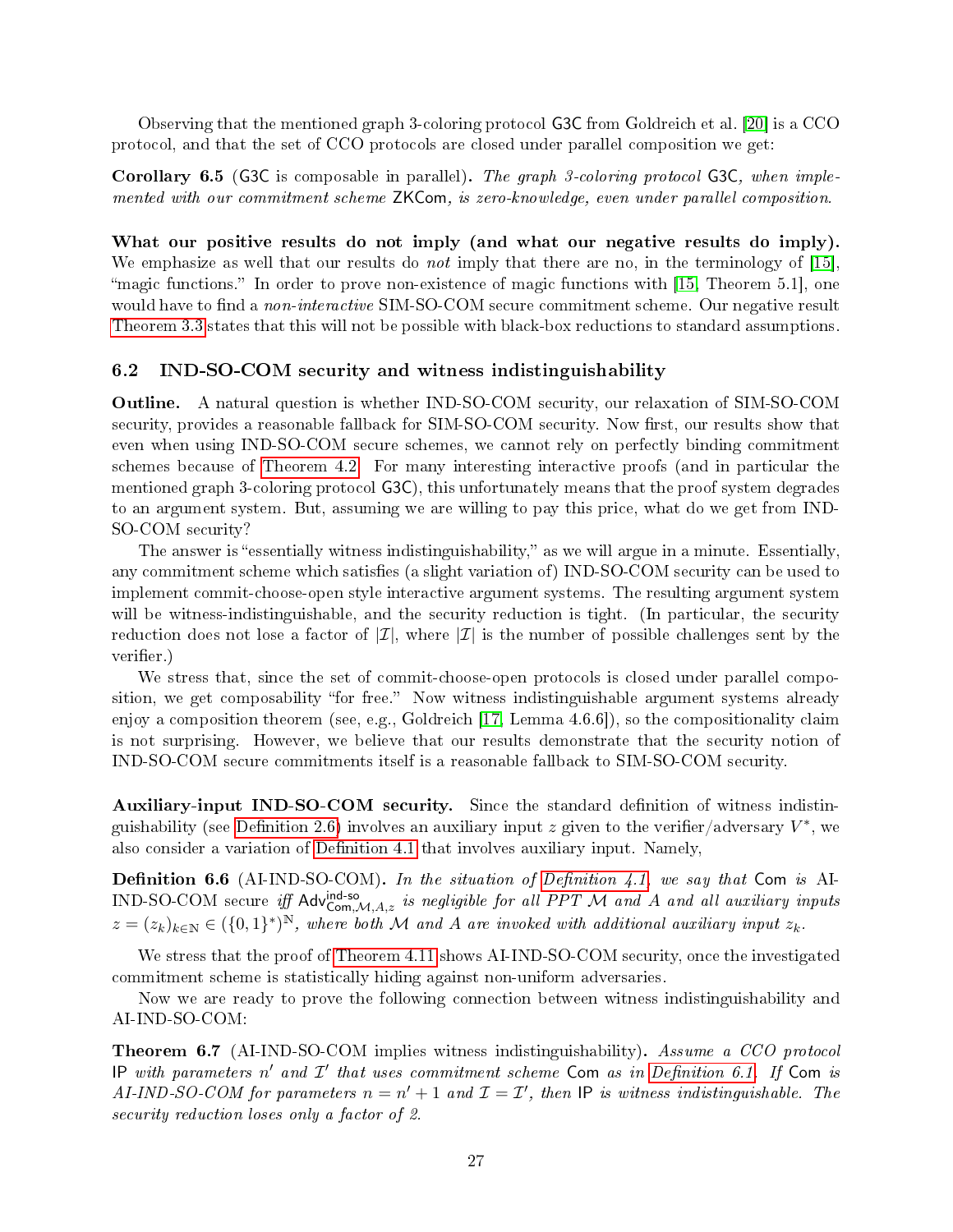*Proof.* Assume arbitrary  $x, w^0, w^1, V^*, D, z$  as in Definition 2.6. We construct a message distribution  $\mathcal M,$  an adversary  $A,$  and a  $z'$  such that

$$
\mathsf{Adv}^{\mathsf{ind\text{-}so}}_{\mathsf{Com},\mathcal{M},A,z}=\frac{1}{2}\mathsf{Adv}^{\mathsf{WI}}_{x,w^0,w^1,V^*,D,z}.
$$

First, define  $z'_k = (x_k, w_k^0, w_k^1, z_k)$ , so that M and A are both invoked with *both* witnesses and  $z_k$ . Then, let  $M$  be the following PPT algorithm:

- 1. upon input  $z'_{k} = (x_{k}, w_{k}^{0}, w_{k}^{1}, z_{k}),$  toss a coin  $b \in \{0, 1\},$
- 2. sample messages  $(M_i)_{i\in[n']}$  by running P on input  $(x_k, w_k^b)$ ,
- 3. define  $M_{n'+1} := b,$
- 4. return the  $(n' + 1)$ -message vector  $(M_i)_{i \in [n'+1]}$ .

Now adversary A, running in the IND-SO-COM experiment, proceeds as follows:

- 1. upon input  $z'_{k} = (x_{k}, w_{k}^{0}, w_{k}^{1}, z_{k}),$  start an internal simulation of  $V^*$  on input  $(x_{k}, z_{k}),$
- 2. upon receiving  $n = n' + 1$  Com-commitments from the experiment, relay the first n' of these commitments to  $V^*$ , and receive the  $(n'+1)$ -th commitment,
- 3. when  $V^*$  chooses a set  $I \subseteq [n']$ , relay this set (interpreted as a subset of  $[n] = [n'+1]$ ) to the experiment,
- 4. upon receiving openings (for  $i \in I$ ) from the experiment, relay these openings to  $V^*$ ,
- 5. when the interaction between experiment and  $V^*$  finishes, run  $b' \leftarrow D(x_k, z_k, T)$  to obtain a bit  $b'$ , where T denotes the transcript of the interaction between the experiment and  $V^*$ ,
- 6. upon receiving a message vector  $M^* = (M_i^*)_{i \in [n]}$  from the experiment, output  $b' \oplus M_{n'+1}^*$ .

Now in the real IND-SO-COM experiment  $Exp_{Com, M, A, z}^{ind-so-real}$ , the following happens: if M chose  $b = 0$ , then an interaction of  $P(x_k, w_k^0)$  and  $V^*(x_k, z_k)$  is perfectly simulated. Since  $M^*_{n'+1} = b = 0$ , consequently A and also  $\mathsf{Exp}^{\mathsf{ind-so}\text{-}\mathsf{real}}_{\mathsf{Com},\mathcal{M},A,z}$  output  $D(x_k,z_k,\langle \mathsf{P}(x_k,w^0_k),V^*(x_k,z_k)\rangle)$ . Conversely, if  $b=1$ , then Expind-so-real outputs  $1 - D(x_k, z_k, \langle P(x_k, w_k^1), V^*(x_k, z_k) \rangle)$  because  $M^*_{n'+1} = b = 1$  then. We get that

$$
\begin{aligned} \Pr\Big[ \text{Exp}_{\text{Com},\mathcal{M},A,z}^{\text{ind-so-real}}=1 \Big] &= \frac{1}{2} \Big( \Pr\big[ D(x_k,z_k,\langle \mathsf{P}(x_k,w_k^0),V^*(x_k,z_k) \rangle) = 1 \big] \\ &+ 1 - \Pr\big[ D(x_k,z_k,\langle \mathsf{P}(x_k,w_k^0),V^*(x_k,z_k) \rangle) = 1 \big] \Big) = \frac{1}{2} \text{Adv}_{x,w^0,w^1,V^*,D,z}^{ \text{WI}} + \frac{1}{2}. \end{aligned}
$$

On the other hand, in the ideal IND-SO-COM experiment, the message  $M^*_{n'+1}$  that A receives from the experiment results from a resampling of  $M$ , conditioned on  $M_I^* = M_I$ . Since IP is a CCO protocol,  $M_I$  is independent of the used witness. Hence  $M_I$  is also independent of b, and so  $M_{n'+1}^*$ will be a freshly tossed coin. We get

$$
\Pr\Big[{\sf Exp}_{\sf Com, \mathcal{M}, A, z}^{\sf ind\text{-}so\text{-}ideal} = 1\Big] = \frac{1}{2}.
$$

Putting things together proves the theorem.

Tightness in the reduction and composition. We stress that we only lose a factor of 2 in our security reduction, which contrasts the loss of a factor of about  $n'^2$  in the proof of Goldreich et al. [\[20\]](#page-30-0). Their proof works also for perfectly binding commitment schemes (thus achieving an interactive proof system), which we (almost) cannot hope to satisfy AI-IND-SO-COM security, according to [Theorem 4.2.](#page-16-2) However, since we can instantiate AI-IND-SO-COM secure schemes for arbitrary parameters n and  $\mathcal{I}$ , we can hope to apply [Theorem 6.7](#page-26-0) even to protocols where

 $\Box$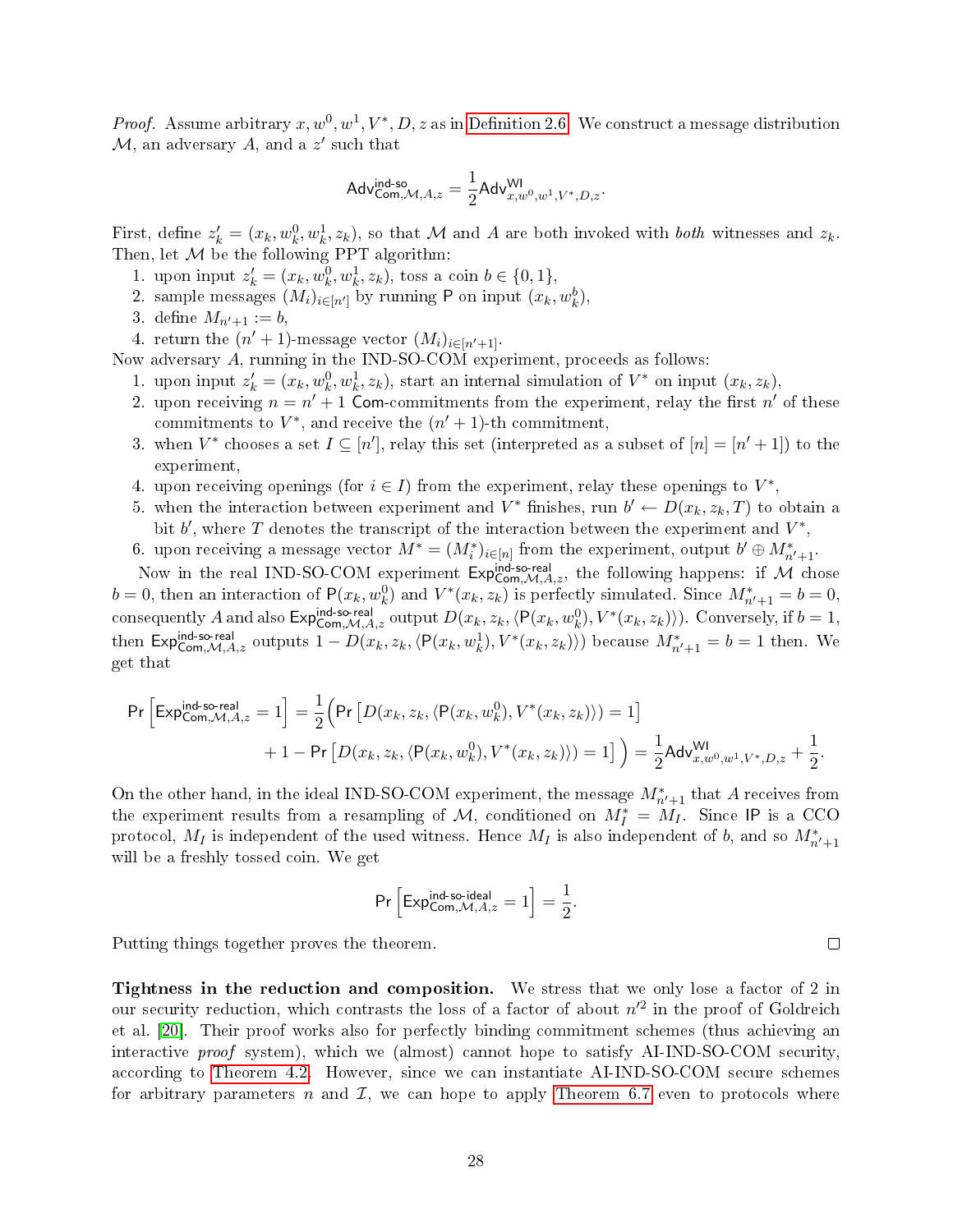$|\mathcal{I}_n|$  is super-polynomial.<sup>[11](#page-28-4)</sup> In particular, we can apply our theorem to a parallel composition of a CCO protocol (which is again a CCO protocol). This gives a composition theorem for the witness indistinguishability of CCO protocols (implemented with AI-IND-SO-COM secure commitments) at virtually no extra cost.

## 7 Conclusion and open problems

While our results give an almost complete characterization when and how security under selective openings can be achieved, some interesting questions remain. Most importantly:

• Is there a non-interactive commitment scheme which is simulatable under selective openings? The existence of such a scheme would prove the existence of 3-round zero-knowledge proofs with negligible soundness error. While [Theorem 3.3](#page-7-1) states that any such scheme must employ nonstandard techniques, we cannot rule out such schemes completely.

Another interesting question is the following:

• Are statistically hiding commitment schemes simulatable under selective openings?

[Theorem 4.11](#page-21-0) states that such schemes are at least indistinguishable under selective openings. However, our proof gives no indication on how to construct a simulator.

### Acknowledgements.

I am indebted to Enav Weinreb, Marc Stevens, Serge Fehr, and Krzysztof Pietrzak for many insightful discussions. In particular, Enav suggested interactive proof systems as an application, and Marc contributed to the first negative result.

### References

- <span id="page-28-1"></span>[1] Boaz Barak. How to go beyond the black-box simulation barrier. In 42th Annual Symposium on Foundations of Computer Science, Proceedings of FOCS 2001, pages 106–115. IEEE Computer Society, 2001.
- <span id="page-28-3"></span>[2] Boaz Barak and Oded Goldreich. Universal arguments and their applications. In 17th Annual IEEE Conference on Computational Complexity, Proceedings of CoCo 2002, pages 194–203. IEEE Computer Society, 2002.
- <span id="page-28-2"></span>[3] Boaz Barak, Manoj Prabhakaran, and Amit Sahai. Concurrent non-malleable zero-knowledge. In 47th Annual Symposium on Foundations of Computer Science, Proceedings of FOCS 2006, pages 345–354. IEEE Computer Society, 2006.
- <span id="page-28-0"></span>[4] Donald Beaver. Plug and play encryption. In Joan Feigenbaum, editor, Advances in Cryptology, Proceedings of CRYPTO '91, number 576 in Lecture Notes in Computer Science, pages 75–89. Springer-Verlag, 1992.
- <span id="page-28-5"></span>[5] Mihir Bellare and Phillip Rogaway. Optimal asymmetric encryption—how to encrypt with RSA. In Alfredo de Santis, editor, Advances in Cryptology, Proceedings of EUROCRYPT '94, number 950 in Lecture Notes in Computer Science, pages 92–111. Springer-Verlag, 1995.

<span id="page-28-4"></span><sup>&</sup>lt;sup>11</sup>Of course, it is possibly to directly prove, say, witness indistinguishability for the case of super-polynomial  $|\mathcal{I}_n|$ from statistically hiding commitment schemes. However, our point here is to illustrate the usefulness of our denition.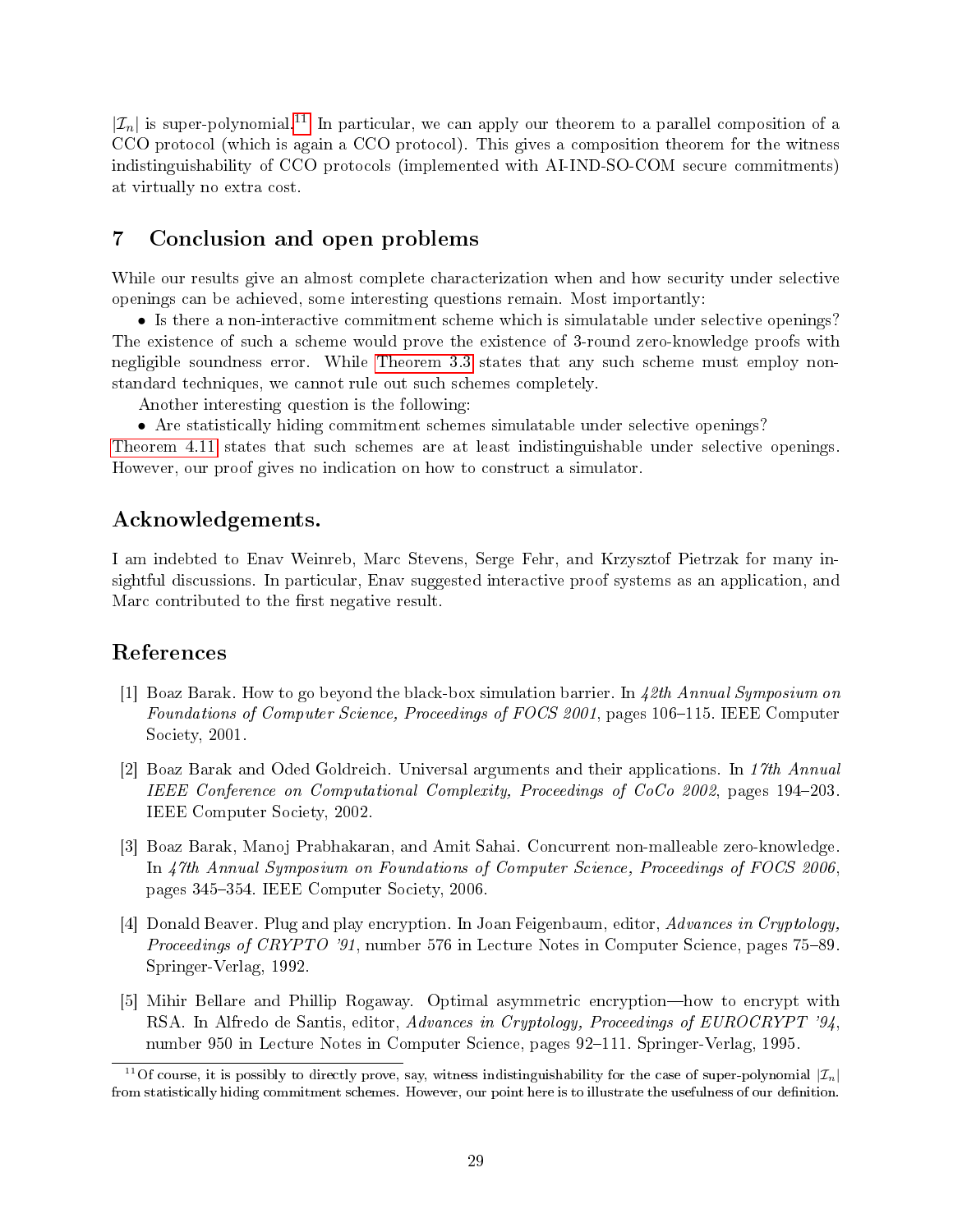- <span id="page-29-8"></span> $|6|$  Manuel Blum. Coin flipping by telephone. In Allen Gersho, editor, Advances in Cryptology, A report on CRYPTO 81, number 82-04 in ECE Report, pages  $11-15$ . University of California. Electrical and Computer Engineering, 1982.
- <span id="page-29-1"></span>[7] Ran Canetti, Uri Feige, Oded Goldreich, and Moni Naor. Adaptively secure multi-party computation. In Twenty-Eighth Annual ACM Symposium on Theory of Computing, Proceedings of STOC 1995, pages 639-648. ACM Press, 1996.
- <span id="page-29-2"></span>[8] Ran Canetti, Cynthia Dwork, Moni Naor, and Rafail Ostrovsky. Deniable encryption. In Burton S. Kaliski Jr., editor, Advances in Cryptology, Proceedings of CRYPTO '97, number 1294 in Lecture Notes in Computer Science, pages 90–104. Springer-Verlag, 1997.
- <span id="page-29-6"></span>[9] Ran Canetti, Joe Kilian, Erez Petrank, and Alon Rosen. Concurrent zero-knowledge requires  $\Omega(\log n)$  rounds. In 33th Annual ACM Symposium on Theory of Computing, Proceedings of STOC 2001, pages 570–579. ACM Press, 2001.
- <span id="page-29-4"></span>[10] Ran Canetti, Shai Halevi, and Jonathan Katz. Adaptively-secure, non-interactive public-key encryption. In Joe Kilian, editor, Theory of Cryptography, Proceedings of TCC 2005, number 3378 in Lecture Notes in Computer Science, pages 150–168. Springer-Verlag, 2005.
- <span id="page-29-12"></span>[11] Ivan Damgård. A "proof-reading" of some issues in cryptography. In Lars Arge, Christian Cachin, Tomasz Jurdzinski, and Andrzej Tarlecki, editors, Automata, Languages and Programming, 34th International Colloquium, Proceedings of ICALP 2007, number 4596 in Lecture Notes in Computer Science, pages 2-11. Springer-Verlag, 2007.
- <span id="page-29-3"></span>[12] Ivan Damgård and Jesper Buus Nielsen. Improved non-committing encryption schemes based on general complexity assumptions. In Mihir Bellare, editor, Advances in Cryptology, Proceedings of CRYPTO 2000, number 1880 in Lecture Notes in Computer Science, pages 432-450. Springer-Verlag, 2000.
- <span id="page-29-9"></span>[13] Ivan B. Damgård, Torben P. Pedersen, and Birgit Pfitzmann. On the existence of statistically hiding bit commitment schemes and fail-stop signatures. In Douglas R. Stinson, editor, Advances in Cryptology, Proceedings of CRYPTO '93, number 773 in Lecture Notes in Computer Science, pages 250–265. Springer-Verlag, 1994.
- <span id="page-29-5"></span>[14] Yevgeniy Dodis, Roberto Oliveira, and Krzysztof Pietrzak. On the generic insecurity of the full domain hash. In Victor Shoup, editor, Advances in Cryptology, Proceedings of CRYPTO 2005, number 3621 in Lecture Notes in Computer Science, pages 449466. Springer-Verlag, 2005.
- <span id="page-29-0"></span>[15] Cynthia Dwork, Moni Naor, Omer Reingold, and Larry Stockmeyer. Magic functions. Journal of the  $ACM$ ,  $50(6)$ :852-921, 2003.
- <span id="page-29-11"></span>[16] Cynthia Dwork, Moni Naor, and Amit Sahai. Concurrent zero-knowledge. Journal of the ACM,  $51(6):851-898, 2004.$
- <span id="page-29-10"></span>[17] Oded Goldreich. Foundations of Cryptography – Volume 1 (Basic Tools). Cambridge University Press, August 2001.
- <span id="page-29-7"></span>[18] Oded Goldreich and Ariel Kahan. How to construct constant-round zero-knowledge proof systems for np. Journal of Cryptology,  $9(3)$ :167-190, 1996.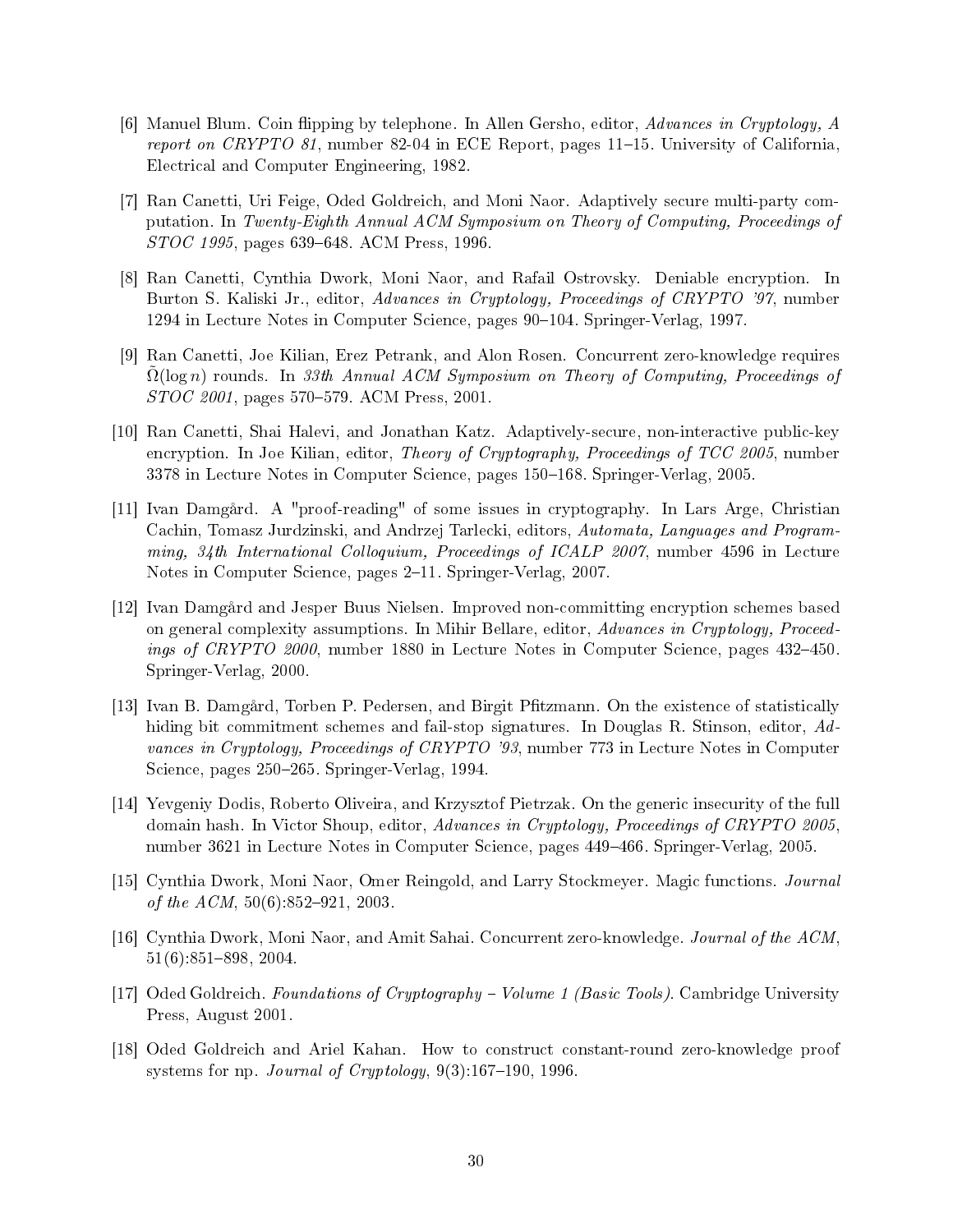- <span id="page-30-3"></span>[19] Oded Goldreich and Hugo Krawczyk. On the composition of zero-knowledge proof systems. In Mike Paterson, editor, Automata, Languages and Programming, 17th International Colloquium, *Proceedings of ICALP 90*, number 443 in Lecture Notes in Computer Science, pages  $268-282$ . Springer-Verlag, 1990.
- <span id="page-30-0"></span>[20] Oded Goldreich, Silvio Micali, and Avi Wigderson. Proofs that yield nothing but their validity or all languages in NP have zero-knowledge proof systems. Journal of the  $ACM$ ,  $38(1):691-729$ . 1991.
- <span id="page-30-4"></span>[21] Iftach Haitner and Omer Reingold. Statistically-hiding commitment from any one-way function. In 39th Annual ACM Symposium on Theory of Computing, Proceedings of STOC 2007, pages 1-10. ACM Press, 2007.
- <span id="page-30-1"></span>[22] Russell Impagliazzo and Steven Rudich. Limits on the provable consequences of one-way permutations. In Twenty-First Annual ACM Symposium on Theory of Computing, Proceedings of  $STOC$  1989, pages 44–61. ACM Press, 1989. Extended abstract.
- <span id="page-30-7"></span>[23] Joe Kilian and Erez Petrank. Concurrent and resettable zero-knowledge in poly-logarithmic rounds. In 33th Annual ACM Symposium on Theory of Computing, Proceedings of STOC 2001, pages 560-569. ACM Press, 2001.
- <span id="page-30-10"></span>[24] Moni Naor. Bit commitment using pseudo-randomness. Journal of Cryptology,  $4(2):151-158$ . 1991.
- <span id="page-30-5"></span>[25] Moni Naor and Moti Yung. Universal one-way hash functions and their cryptographic applications. In Twenty-First Annual ACM Symposium on Theory of Computing, Proceedings of STOC 1989, pages 3343. ACM Press, 1989.
- <span id="page-30-11"></span>[26] Jesper B. Nielsen. Separating random oracle proofs from complexity theoretic proofs: The non-committing encryption case. In Moti Yung, editor, Advances in Cryptology, Proceedings of  $CRYPTO$  2002, number 2442 in Lecture Notes in Computer Science, pages 111–126. Springer-Verlag, 2002.
- <span id="page-30-8"></span>[27] Omer Reingold, Luca Trevisan, and Salil P. Vadhan. Notions of reducibility between cryptographic primitives. In Moni Naor, editor, Theory of Cryptography, Proceedings of TCC 2004, number 2951 in Lecture Notes in Computer Science, pages 120. Springer-Verlag, 2004.
- <span id="page-30-6"></span>[28] Ransom Richardson and Joe Kilian. On the concurrent composition of zero-knowledge proofs. In Jacques Stern, editor, Advances in Cryptology, Proceedings of EUROCRYPT '99, number 1592 in Lecture Notes in Computer Science, pages 415431. Springer-Verlag, 1999.
- <span id="page-30-9"></span>[29] Daniel R. Simon. Finding collisions on a one-way street: Can secure hash functions be based on general assumptions? In Kaisa Nyberg, editor, Advances in Cryptology, Proceedings of EU-ROCRYPT '98, number 1403 in Lecture Notes in Computer Science, pages 334–345. Springer-Verlag, 1998.

# <span id="page-30-2"></span>A On the role of property  $P$

The intuitive contradiction. The formulations of [Theorem 3.3](#page-7-1) and [Theorem 4.2](#page-16-2) seem intuitively much too general: essentially they claim impossibility of black-box proofs from *any* computational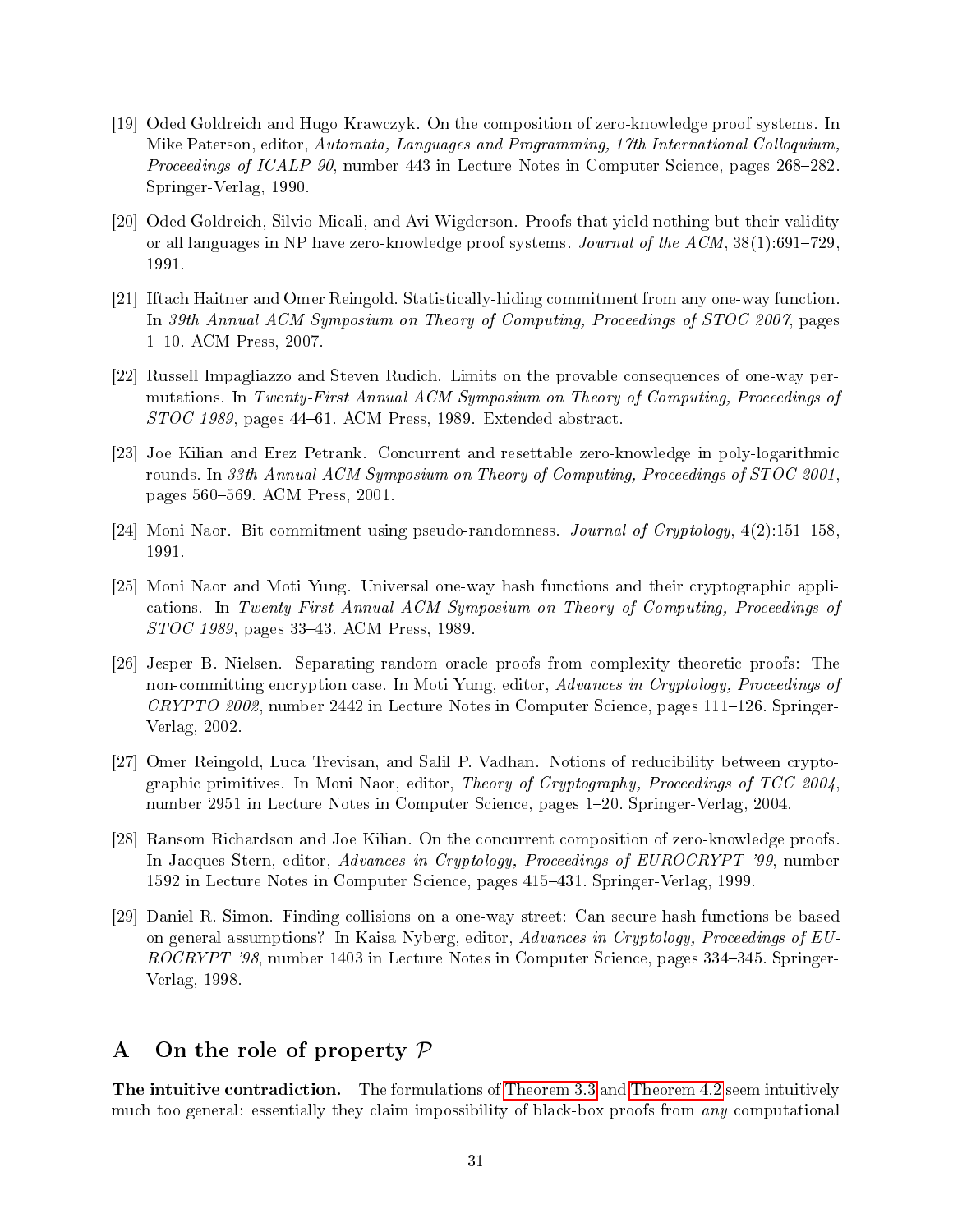assumption which is formulated as a property  $\mathcal P$  of an oracle X. Why can't we choose X to be an ideally secure commitment scheme, and  $P$  a property that models precisely what we want to achieve, e.g., Definition 4.1 (i.e., IND-SO-COM security)? After all, Definition 4.1 can be rephrased as a property  $\mathcal P$  by letting A choose a message distribution  $\mathcal M$  and send this distribution (as a description of a PPT algorithm  $\cal M)$  to  $\cal P$ . Then,  $\cal P$  could perform the  ${\sf Exp}_{\sf Com, \cal M, \cal A}^{\sf ind\text{-}so\text{-}real}$  or the  ${\sf Exp}_{\sf Com, \cal M, \cal A}^{\sf ind\text{-}so\text{-}ideal}$  experiment with A, depending on an internal coin toss (the output of  $P$  will then depend on A's output and on that coin toss). This  $P$  models Definition 4.1, in the sense that

$$
\mathsf{Adv}^{\mathsf{ind\text{-}so}}_{\mathsf{Com},\mathcal{M},A} = 2\mathsf{Adv}^{\mathsf{prop}}_{\mathcal{P},\mathcal{X},A}.
$$

Also, using a truly random permutation as a basis, it is natural to assume that we can construct an *ideal* (i.e., as an oracle) perfectly binding commitment scheme  $\mathcal X$  that satisfies  $\mathcal P$ . (Note that although  $\mathcal X$  is perfectly binding,  $A$ 's view may still be almost statistically independent of the unopened messages, since the scheme  $\mathcal X$  is given in oracle form.)

Hence, if the assumption essentially is already IND-SO-COM security, we can certainly achieve IND-SO-COM security (using a trivial reduction), and this seems to contradict [Theorem 4.2.](#page-16-2) So where is the problem?

**Resolving the situation.** The problem in the above argument is that  $\mathcal{P}$ -security (our assumption) implies IND-SO-COM security (our goal) in a fundamentally non-black-box way. Namely, the proof converts an IND-SO-COM adversary A and a message distribution  $\mathcal M$  into a P-adversary A' that sends a description of  $M$  to  $P$ . This very step makes use of an *explicit representation* of the message distribution  $M$ , and this is what makes the whole proof non-black-box. In other words, this way of achieving IND-SO-COM security cannot be black-box, and there is no contradiction to our results.

Viewed from a different angle, the essence of our impossibility proofs is: build a very specific message distribution, based on oracles  $(\mathcal{RO}, \text{resp. } \mathcal{C})$ , such that another "breaking oracle"  $\mathcal{B}$  "breaks" this message distribution if and only if the adversary can prove that he can open commitments. This step relies on the fact that we can specify message distributions which depend on oracles. Relative to such oracles, property  $P$  still holds (as we prove), but may not reflect IND-SO-COM security anymore. Namely, since  $\cal P$  itself cannot access additional oracles<sup>[12](#page-31-0)</sup>,  $\cal P$  is also not able to sample a message space that depends on additional (i.e., on top of  $\mathcal{X}$ ) oracles. So in our reduction, although A itself can, both in the IND-SO-COM experiment and when interacting with  $P$ , access all oracles, it will not be able to communicate a message distribution  $\mathcal M$  that depends on additional oracles (on top of  $\mathcal{X}$ ) to  $\mathcal{P}$ . On the other hand, any PPT algorithm M, as formalized in Definition 4.1, can access all available oracles.

So for the above modeling of IND-SO-COM security as a property  $\mathcal P$  in the sense of Definition 3.2. our impossibility results still hold, but become meaningless (since basically using property  $\mathcal P$  makes the proof non-black-box). In a certain sense, this comes from the fact that the modeling of IND-SO-COM as a property  $P$  is inherently non-black-box.

What computational assumptions can be formalized as properties in a "black-box" way? Fortunately, most standard computational assumptions can be modeled in a black-box way as a property  $P$ . Besides the mentioned one-way property (and its variants), in particular, e.g., the IND-CCA security game for encryption schemes can be modeled. Observe that in this game, we can let the IND-CCA adversary himself sample challenge messages  $M_0$ ,  $M_1$  for the IND-CCA

<span id="page-31-0"></span><sup>&</sup>lt;sup>12</sup>by definition,  $P$  must be specified independently of additional oracles, cf. Definition 3.2; if we did allow  $P$  to access additional oracles, this would break our impossibility proofs